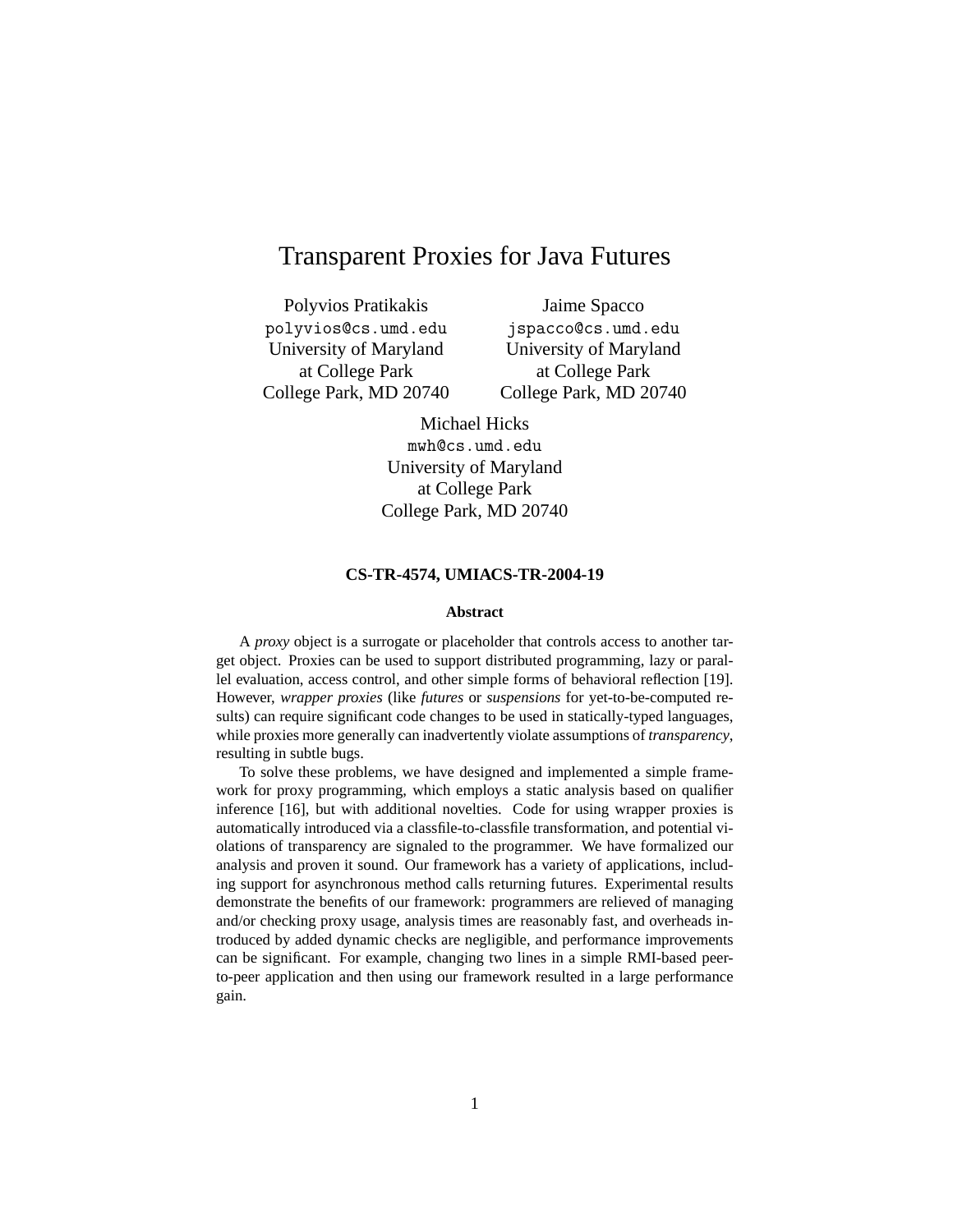## **1 Introduction**

A *proxy* object is a surrogate or placeholder that controls access to another object. One example of a proxy is a *future*, popularized in MultiLisp [27]. In MultiLisp, the syntax (future *e*) designates that expression *e* should be evaluated concurrently. Since the result is not immediately available, the current thread is given a placeholder for it, called a future. Because MultiLisp is dynamically typed, the runtime system can manipulate futures *transparently*; the programmer is not required to write code to wait for and extract the actual result from the future.<sup>1</sup> This makes the use of futures simple and lightweight.

In contrast, proposals to add futures to statically-typed languages [32, 28, 37] make futures manifest to the programmer. For example, JSR 166 [28] defines a future with the following Java interface:

```
public interface Future<V> {
  V get();
  V get(long timeout, TimeUnit unit);
  ...
}
```
The programmer must *claim* the underlying *V* manually with get, which can require considerable programming effort when adapting a program to use futures (discussed in detail in Section 5.2).

Moreover, futures are not transparent, since they are represented as an object separate from their contents. Thus a programmer could distinguish a future from its underlying object unintentionally. For example, a Java programmer could mistakenly store both in the same Set because the default Object.equals method uses == for comparisons, and typical equals methods use instanceof, both of which depend on an object's identity. Avoiding these situations requires a careful understanding of how futures and their underlying objects could interact in a program.

Motivated to support futures in Java with the same ease-of-use and transparency as dynamically-typed MultiLisp, we have developed a framework to simplify proxy programming in general. At the core of the framework is a static analysis that tracks how a proxy might flow through the program, coupled with a transformation that implements how proxies are manipulated at runtime. We have used our framework for a variety of applications:

• We have implemented support for asynchronous method calls which could return futures. Adding or removing asynchrony is extremely lightweight, as the framework generates the code for spawning or delegating to threads as well as the code for managing futures returned as results. Programmers can influence performance by specifying a *thread manager* to handle an invocation, including global thread pools, per-object thread pools, and others. Programmers can also influence where futures are claimed. In essence, the framework drastically simplifies programming

<sup>1</sup>There is the possible need for synchronization due to side effects in *e*.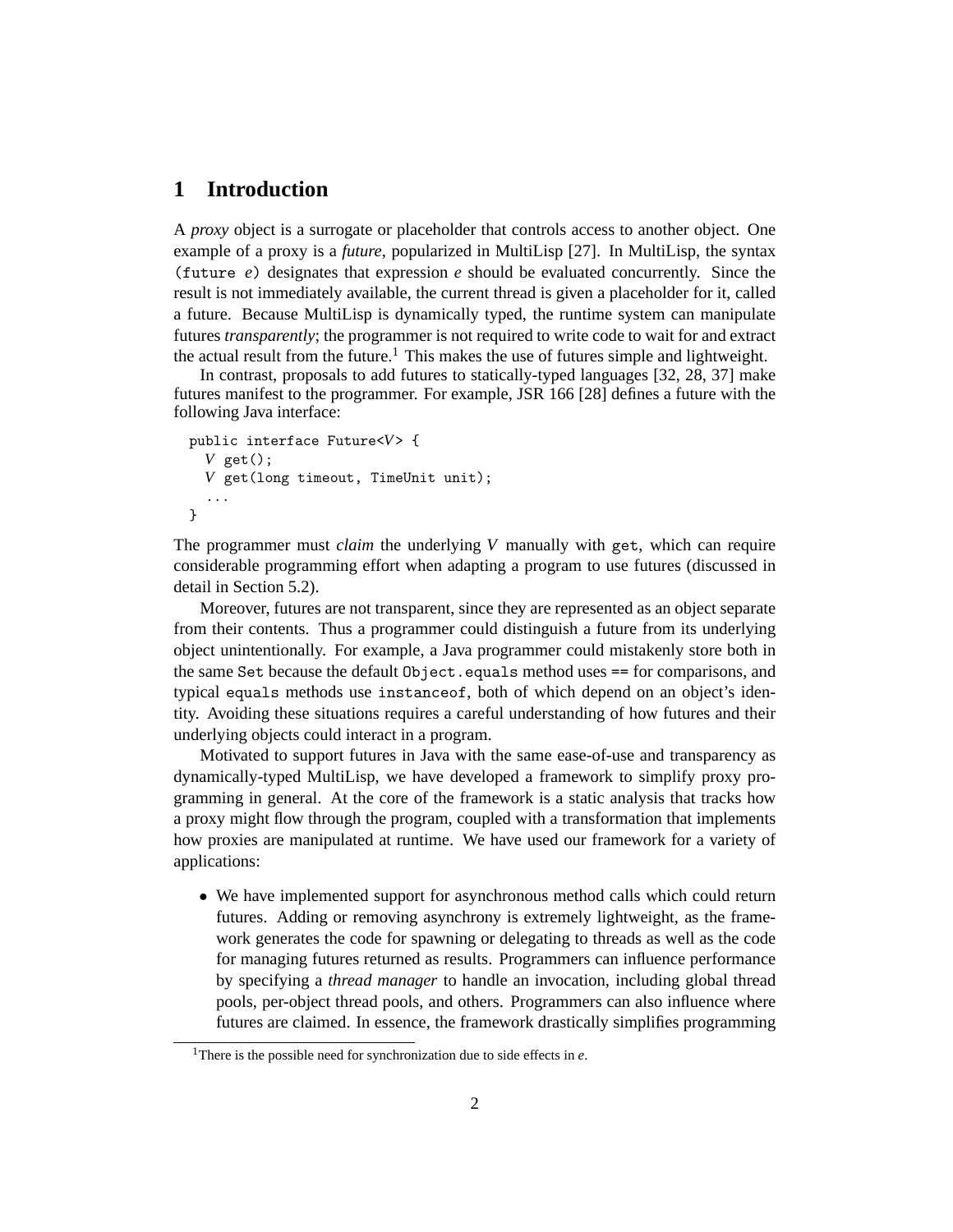with JSR 166 futures, which is timely given JSR 166's impending inclusion in the Java standard.

- A future is an example of a *wrapper* proxy, in which a container wraps an underlying object. We have also implemented support for lazy evaluation in Java using *suspensions*, which are wrapper proxies that encapsulate lazy computations. Section 5.3 describes how we profitably used futures and suspensions together in an RMI-based peer-to-peer application: changing two lines resulted in a large performance gain.
- *Interface proxies* share an interface with their target object, as specified by the proxy design pattern [19]. As with wrapper proxies, incorrect usage of these proxies could violate transparency. Section 5.4 describes how we used our framework to discover possible transparency violations arising from the introduction of interface proxies in large programs.

Our static analysis is based on *qualifier inference* [16], but improves on it in two ways. First, we support dynamic coercions, needed to claim futures and other wrapper proxies. Second, we use a simple form of flow-sensitivity to avoid coercing the same expression more than once. While our framework was developed for proxy programming, these advances apply to qualifier systems in general. As described in Section 3.7, they enable a number of new or improved applications, including tracking security-sensitive data in a program [41], and supporting non-null types [13].

### **1.1 Contributions**

This paper describes the design, theory, implementation, and evaluation of a framework for proxy programming. We make the following contributions:

- We formalize the problem of transparent proxy programming as one of qualifier inference, extending existing algorithms to support dynamic coercions and a form of flow-sensitivity. We have formalized our analysis as an extension of Featherweight Java (FJ) [25], and proven it sound (Section 3). We are the first to consider qualifier inference in an object-oriented setting, and our approach enables new or improved applications of qualifier systems (Section 3.7).
- We present a design and implementation of asynchronous and lazy method invocations for Java. Because handling of futures is automatic, our approach is substantially easier to use than approaches that require manipulating futures manually [32, 28, 37]. At the same time, performance can be easily tuned by the programmer. Our approach combines nicely with other Java features, like RMI and the JSR 166 concurrency libraries. (Section 4.)
- We present a performance evaluation of our implementation on a variety of applications, including uses of futures and suspensions, and checking for transparency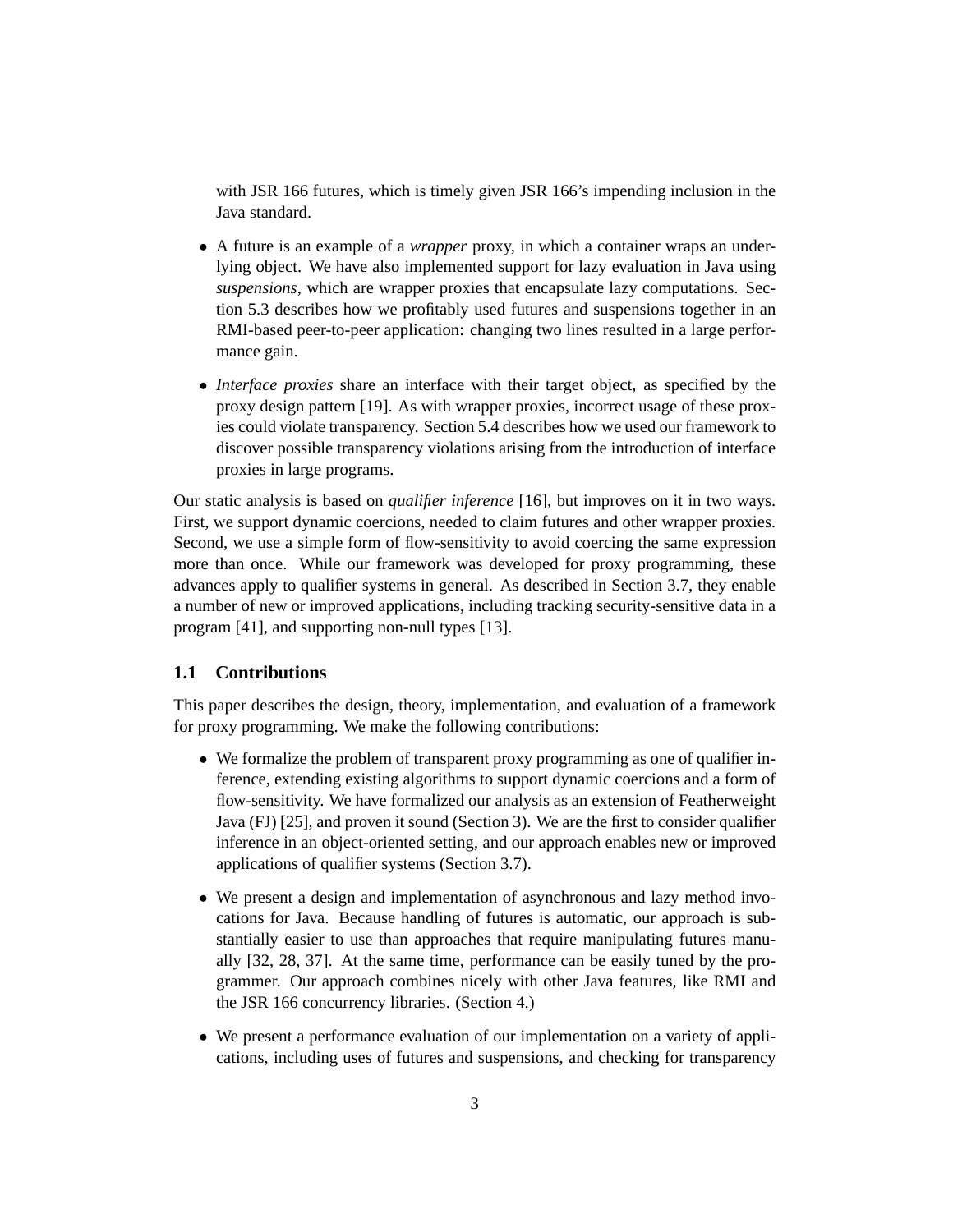| Specification  | Introduction   | Coercion                                       |  |  |  |
|----------------|----------------|------------------------------------------------|--|--|--|
| Policy         |                | Expression forms Expression forms that         |  |  |  |
|                | that           | introduce   must operate on non-               |  |  |  |
|                | proxies        | proxies                                        |  |  |  |
| Implementation |                | Code to create $a \mid$ Code to implement run- |  |  |  |
|                | proxy (if any) | time coercions (if any)                        |  |  |  |

Table 1: Input Specification

violations (Section 5). Analysis times are comparable to those of similar static analyses. For futures and suspensions, the overhead of inserted dynamic coercions is negligible, while the performance benefits can be substantial. The analysis was also able to discover a number of potential transparency violations arising from the introduction of interface proxies in large programs.

### **2 Overview**

In this section, we present an overview of our framework, including the API seen by the user, and the basic flavor of our static analysis.

### **2.1 User API**

As inputs, our framework takes (1) application and library classfiles to analyze, and (2) a proxy *policy* and *implementation* specification (a *pspec* and *ispec*, respectively). As outputs, the framework produces modified application and library classfiles which form the new application. The *pspec* and *ispec* allow the user to customize the framework to support different kinds of proxies. In particular, the *pspec* defines syntactic patterns in the program that indicate where proxies should be introduced and coerced, while the *ispec* indicates how proxy introduction and coercion are implemented at runtime. These specifications are summarized in Table 1.

The framework itself consists of two parts: a static analysis (which uses the *pspec*) and a program transformation (which uses the *ispec*). The static analysis discovers where proxies are introduced in the program, and then tracks their flow throughout the program. The analysis observes when a proxy could flow to a location requiring a non-proxy, thus requiring a *coercion* to convert the proxy to a non-proxy. Based on the results of static analysis, the program transformation generates a modified program. In particular, the code at each proxy introduction site is modified to actually create the proxy at runtime, and code is inserted at each coercion site to implement the proxy-to-non-proxy coercion.

As an example, consider how we implement asynchronous method calls in Java using this API (more details are in Section 4). The proxy *pspec* and *ispec* are as follows: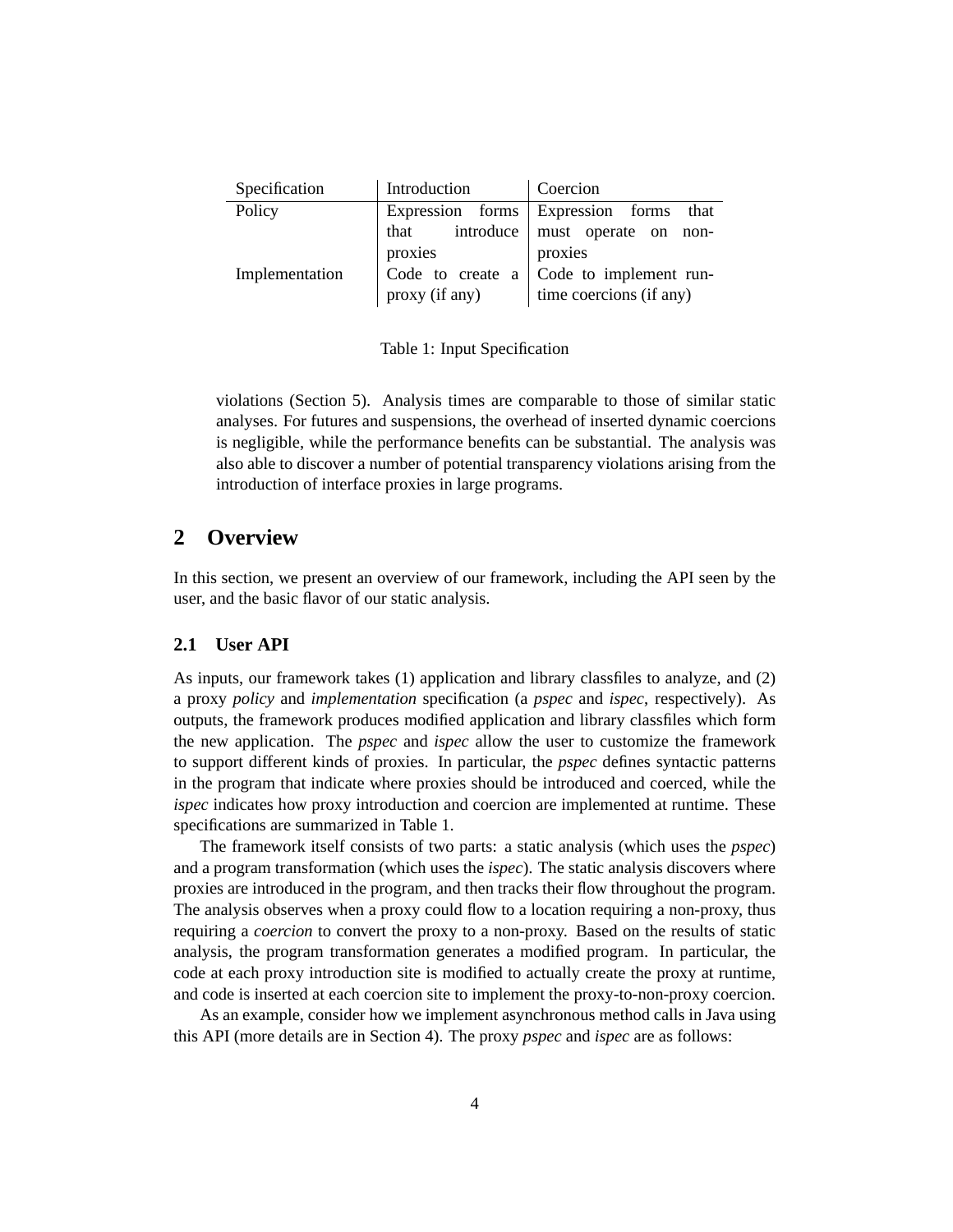- **Policy Spec** Proxies are introduced by method calls marked by the user as being asynchronous. All expressions that are identity-revealing, e.g., dynamic downcasts or subexpressions of instanceof, must operate on non-proxies (thus necessitating a possible coercion). Moreover, any concrete usage of an object, such as invocations of its methods or extractions of its fields, requires that it be a non-proxy.
- **Implementation Spec** Calls marked as asynchronous are replaced by code that (1) executes the original call in a separate thread, and (2) returns a Future as a placeholder for the eventual result. Coercing a possible future requires checking that it is indeed a Future (the analysis may have been imprecise), and if so, calling its get method to extract the underlying object. This may entail waiting until the result is available.

Lazy method calls are supported similarly, and other applications are described in Section 3.7 and 5.4. Further implementation details are presented in Section 4.1.

Our goal is for the framework to be used during normal software development: the programmer develops the annotated files, and the framework generates the final bytecode. Alternatively, the framework could be used to add needed features to a Java program; the annotated files would simply direct the transformation, and development would proceed with the modified files This would allow programmers to manually optimize the compiled code, but would eliminate the benefits of the lighter-weight, specification-based use of proxies during development. So far we have not found such manual optimizations necessary.

We now turn to an overview of our analysis.

### **2.2 Proxies as Qualifiers**

Conceptually, whether or not a particular program variable refers to a proxy is independent of that variable's type. As such, we can think about proxies using *type qualifiers*, which refine the meaning of a particular type. A qualified type is written  $Q\tau$ , where  $Q$  is a qualifier and  $\tau$  is a type. A familiar use of a type qualifier is final: a variable with this qualifier must be immutable, whatever the variable's actual type may be. Proxies can be annotated in the same way. A variable with qualifier nonproxy is definitely *not* a proxy, while one with qualifier proxy may or may not be a proxy. Qualified types admit a natural subtyping relationship. In particular, nonproxy  $\tau \leq$  proxy  $\tau$ . That is, a  $\tau$  object that is definitely not a proxy can be used where a  $\tau$  that may or may not be a proxy is expected.

The problem solved by our framework is akin to *qualifier inference* [16]. As with our framework, when using qualifier inference the programmer annotates expressions that introduce values with a particular qualified type. The inference algorithm determines how these values flow through the program to ensure they are used correctly. However, existing qualifier inference systems are not sufficient to model wrapper proxies like futures because they treat qualifiers as having no runtime effect. Creating a future requires spawning a thread and creating a placeholder for its result. Moreover, using a wrapper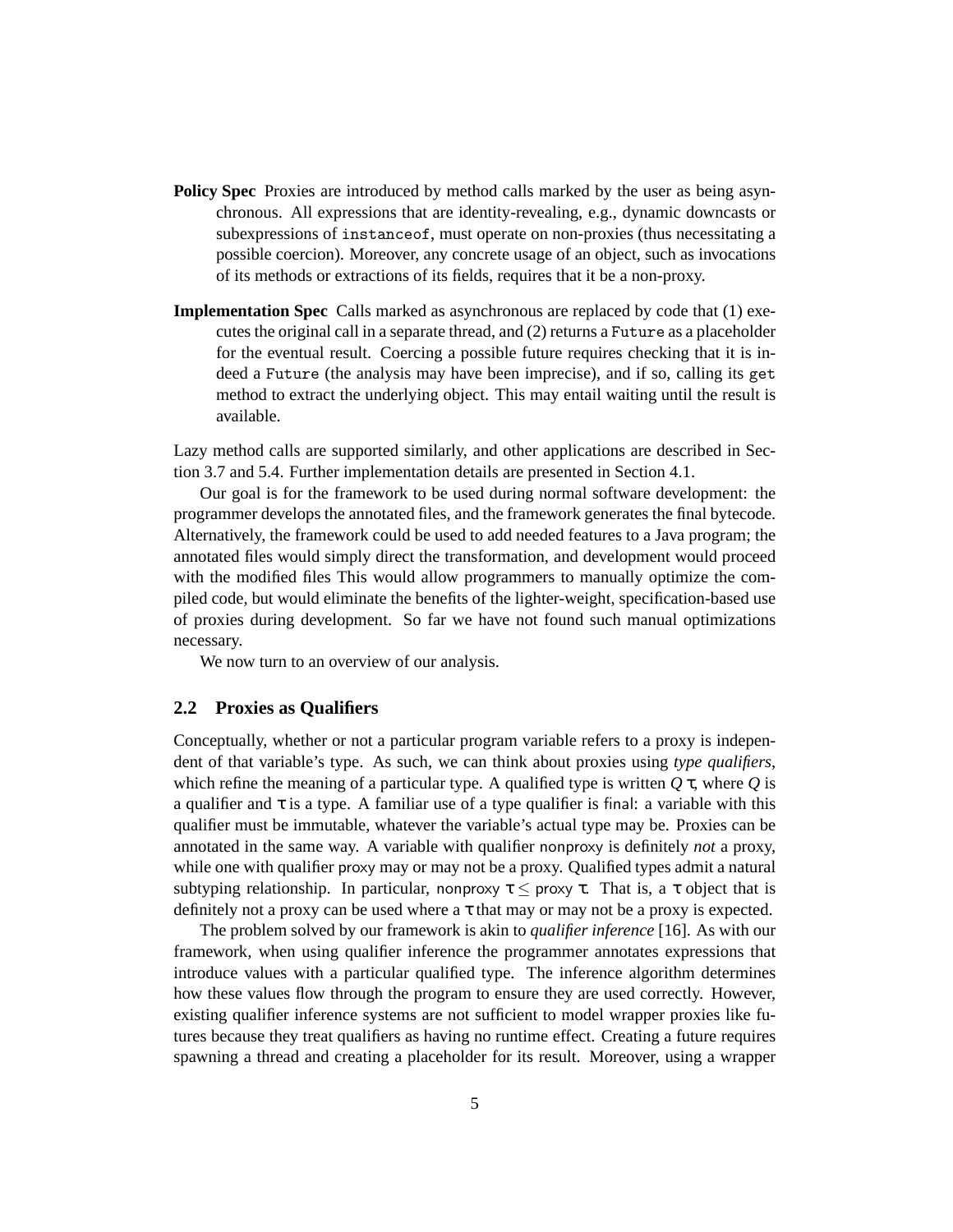proxy in a context expecting a nonproxy should not signal an error, but rather should induce a runtime *claim* to acquire the underlying result.

Our analysis augments qualifier inference to support *coercions*. In particular, our formal target language (Section 3) includes an expression form **coerce** *e*, where if *e*'s type has qualifier *Q*, then proxy  $\leq Q$ . The effect of this expression is to coerce *e* to be a nonproxy. As an optimization, in the case that *e* is a local variable x, then x is treated flow-sensitively by the analysis: uses of  $x$  from then on treat it as being a nonproxy. During qualifier inference, expression forms in the user's coercion *pspec* could cause dynamic coercions to be inserted. These coercions are implemented following the user's *ispec*. For example, for wrapper proxies, a dynamic coercion is implemented by code that extracts x's underlying object. Moreover, to justify the flow-sensitivity of the analysis, code for a coercion assigns the coerced value back to source variable x.

We can easily generalize our support for flow-sensitive coercions to apply it to traditional qualifier systems. This leads to new or improved applications, as described in Section 3.7.

## **3 Formal Development**

This section describes our analysis formally and proves it sound. We model the analysis as an extension to Featherweight Java (*FJ*) [25], a purely-functional object calculus. We define an implicitly-typed calculus, which we call  $FJ_Q^i$ , and an explicitly-typed calculus, called  $FJ_Q$ . Source programs are written in  $FJ_Q^i$ , and these are translated into programs in *FJQ*, making manifest operations for manipulating proxies. This translation occurs in two stages, inference and transformation, formalized as follows:

- The judgment  $\Gamma \vdash_i e : T; \Gamma'$  defines proxy inference for an expression *e* in the language  $FJ_Q^i$ . A derivation induces two sets of subtyping constraints *S* and *I*. The *S* constraints capture how proxies flow through the program, and the *I* constraints indicate where coercions may need to be inserted. The judgment states that, assuming the generated constraints have a solution, expression *e* has type *T* in context Γ. Flow-sensitivity is modeled with *output context*  $\Gamma'$ , which has the same domain as Γ, but for which some variables may have nonproxy qualifiers rather than proxy qualifiers, as a result of evaluating expression  $e$ . Valid solutions  $\sigma$  and  $E$  to the constraints are denoted  $\sigma \models S$  and  $\sigma, L \models I$ . Constraints are solved using standard techniques.
- The judgment  $T[\![e]\!] \Rightarrow e$  defines the transformation of the original implicitly-typed *FJ*<sup>*i*</sup></sup><sub>*Q*</sub> program into an explicitly-typed program in the language *FJ*<sub>*Q*</sub>. The *T*[ $\vert \cdot \vert$ ] function uses the solutions  $\sigma$ , *L* to add coercions where needed, and to fill in needed qualifier and type annotations. The resulting *FJ<sup>Q</sup>* expression *e* can be typechecked in an explicitly-typed system, described by the judgment  $\Gamma \vdash e : T; \Gamma'$ . We can show that our system is *sound*: those  $FJ_Q^i$  programs for which inference is successful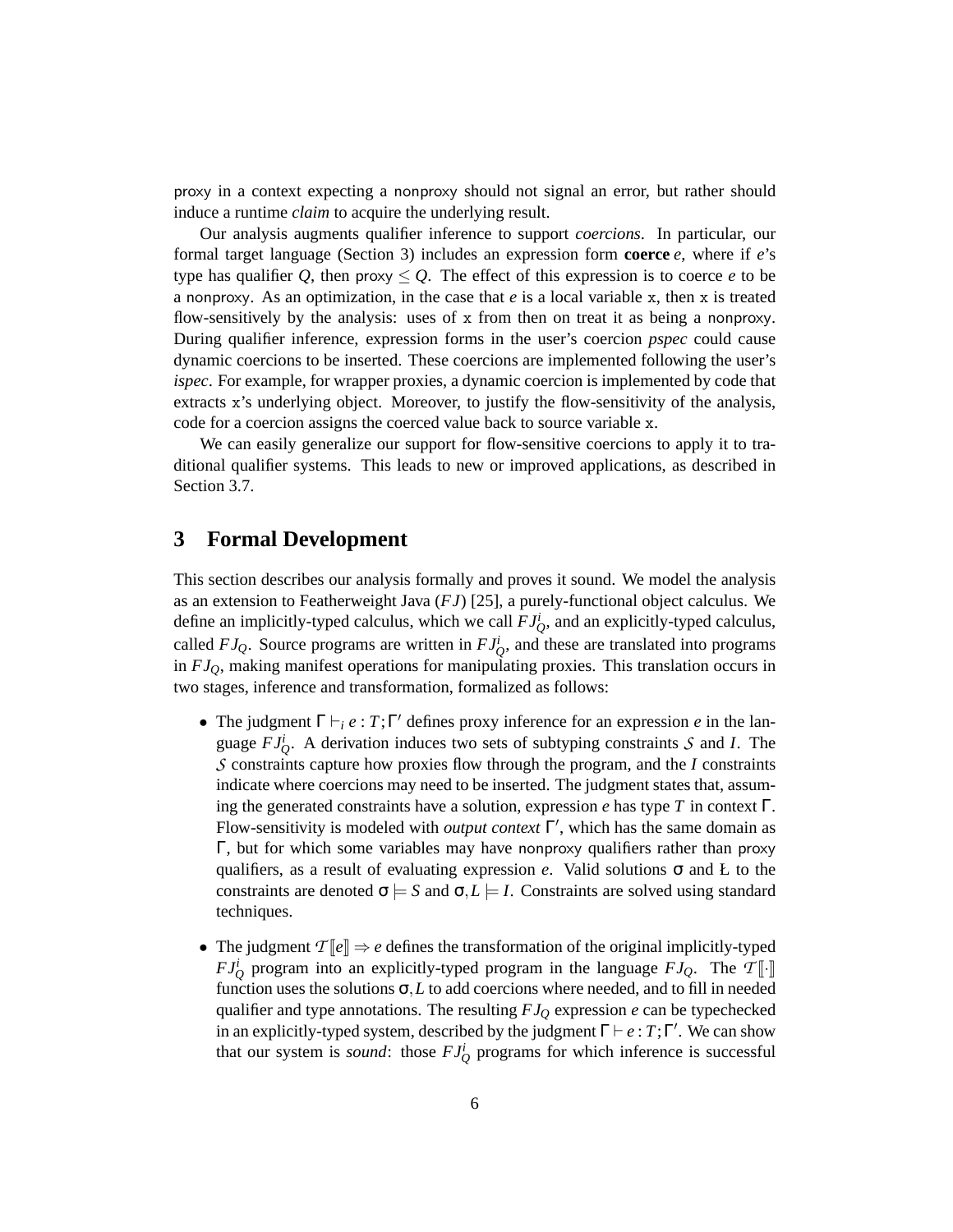will always type-check, which in turn implies that they will not "go wrong" during execution.

We present the syntax of the implicitly-typed language  $FJ_Q^i$ , define the process of inference and transformation described above, and conclude with the relevant soundness theorems. Additional details and proofs can be found in the Appendix.

### **3.1 Syntax**

The syntax of the implicitly-typed calculus  $FJ_Q^i$  is shown in Figure 1. Expressions *e* are annotated with a unique label *l*, used to designate where coercions should be inserted following inference. Note that there is no explicit coercion expression; these are only present in the target language *FJQ*.

```
Terms:
CL ::= class C extends C \{ \overline{T} \overline{f}; K \overline{M} \}K ::= C(\bar{T} \bar{f}) \{ \text{super}(\bar{f}); \text{ this.} \bar{f} = \bar{f}; \}M ::= T m(\overline{T} \overline{x}) \{ \text{return } e; \}E ::= x | e.f | e.m(\bar{e}) | \textbf{new } C(\bar{e}) | (N)e\textbf{let } x = e \textbf{ in } e \mid \textbf{if } e \textbf{ instance of } N \textbf{ then } e \textbf{ else } e| makeproxy e
   e ::= \mathcal{L}^lTypes:
  Q ::= proxy | nonproxy | κ
  \varphi ::= \{C_1,...C_n\} | \alphaN ::= \varphi^CT ::= Q N
```
Figure 1: Syntax of *FJ<sup>i</sup> Q*

As in *FJ*, programs consist of a *class table CT*, which maps class names to class definitions *CL*. Each class definition defines a list of fields  $\overline{T} \cdot \overline{f}$ , a constructor *K*, and a list of methods  $\overline{M}$ . Constructors  $K$  merely assign their arguments to fields, either directly or by invoking the superclass constructor. Method bodies consist of a single expression. We write  $\bar{x}$  as shorthand for  $x_1, \ldots, x_n$  (similarly for  $\bar{C}, \bar{f}$ , etc.) and write  $\bar{M}$  for  $M_1 \ldots M_n$ (no commas). We abbreviate operations on pairs of sequences similarly, writing  $\bar{T} \bar{f}$ for  $T_1$   $f_1$ ,..., $T_n$   $f_n$ , where *n* is the length of  $\overline{T}$  and  $\overline{f}$ . Sequences of field declarations, parameter names, and method declarations are assumed to contain no duplicate names. Note that **this** is not syntactically different than any other variable, but we typeset it in bold for emphasis, and similarly for **Object**.

Expressions *e* are as in  $FJ$ , with a few extensions. The syntax **makeproxy** *e* designates where a proxy should be introduced. Our formalism treats proxies generically,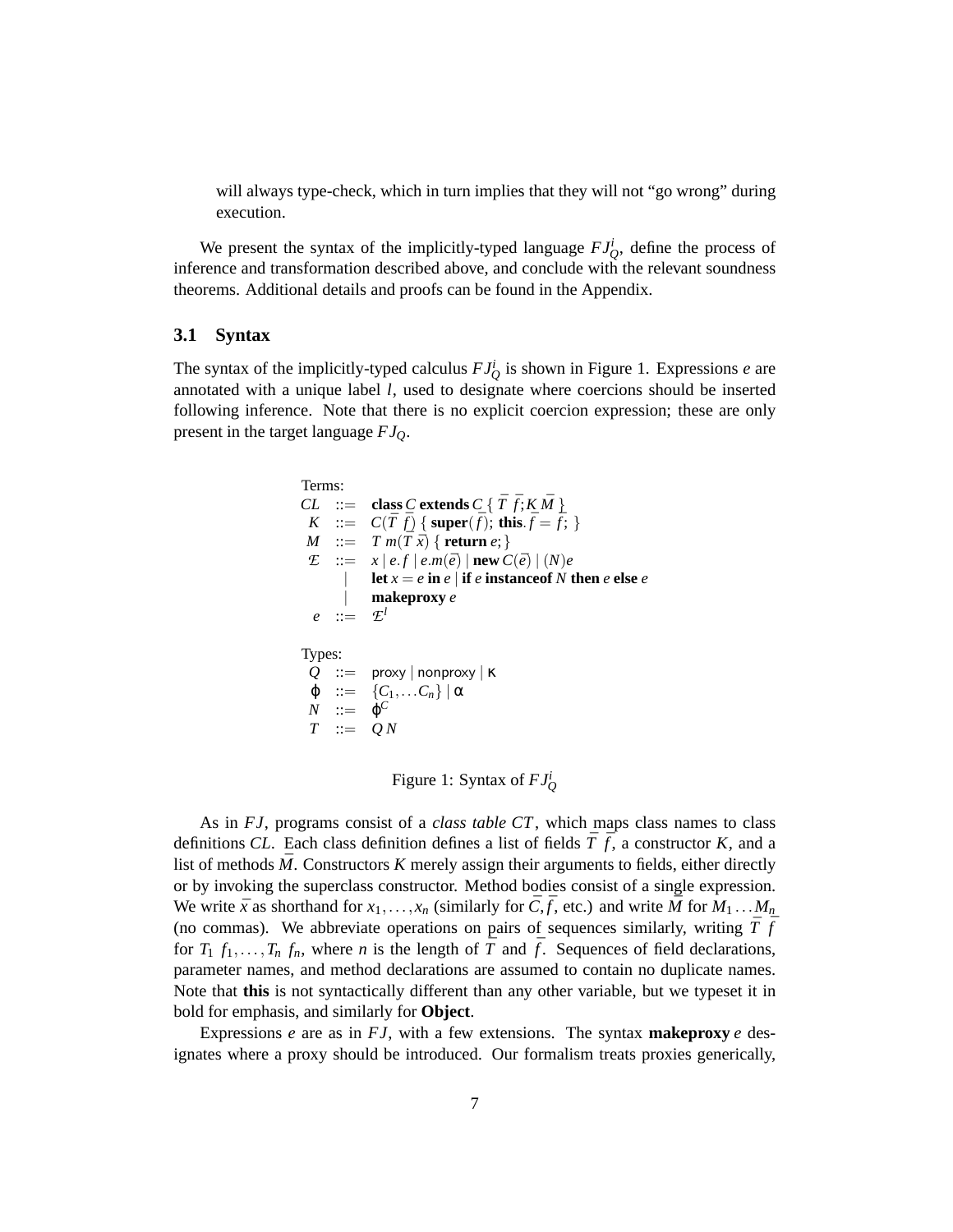without considering how particular proxies might be implemented. In particular, the operational semantics merely "tags" the result of evaluating *e* as being a possible proxy. We also have support for local variables (**let**s) and **if then else** expressions to illustrate effects of flow sensitivity, described below.

Types *T* consist of a qualifier  $Q$  and a *set type N*. Set types are a set  $\varphi$  of class names  $\{C_1, \ldots, C_n\}$  coupled with a *upper bound C* which must be a supertype of all the *Ci* . Set types are technical device to allow inference to be more precise; we do not expect programmers to use them directly. In essence, the set type's upper bound is what one would write in a normal Java program, and the set provides a more precise refinement which will be determined by inference. For example, assume we have defined classes *A*, *B*, and *C*, where *B* and *C* are subclasses of *A*. If some variable x could be assigned objects of either class *B* or *C*, in a normal Java program we would give x type *A*. In  $FJ_Q^i$ , we can give x type  $\{B, C\}^A$ , indicating that x will only ever be assigned objects of classes *B* and/or *C*, but not objects of type *A*. Note that checked casts refer to set types *N*, rather than types *T*—no qualifier is necessary because it is assumed to be nonproxy.

The proxy analysis should take a normal Java program and infer the necessary qualifiers, set-types, and coercions. We model this in  $FJ_Q^i$  by extending qualifiers  $Q$  with variables κ, and sets of class names ϕ with variables α. These stand for as-yet-unknown qualifiers and sets of class names, which will be solved for during inference. In the simplest case, we could automatically decorate a normal Java program with fresh variables before performing inference. For example, a Java variable declaration *C* x would be rewritten to be  $\kappa \alpha^C x$ , for fresh  $\kappa$  and  $\alpha$ . In fact, the inference rules require explicit types to have this form. In our implementation, we allow users to decorate Java types with qualifiers manually, to implement coercion policies. For example, if a user wished to ensure that no proxies are stored in the Set class, she could decorate all relevant Set methods to require that input arguments have qualifier nonproxy.

As with  $FJ$ ,  $FJ_Q^i$  does not support mutation (although the flow-sensitivity of coercions updates local variables' types implicitly): all objects are purely functional. This avoids unnecessary complication, and is further justified below. Our implementation handles the full Java language.

### **3.2 Subtyping**

Rules for subtyping are shown in Figure 2. These are *FJ*'s subtyping rules extended to consider set types *N* and qualified types *T*. The (SubN) rule indicates that a set type *N* is a subtype of *M* if *N*'s bound is a subtype of *M*'s, and if *N*'s set is a subset of *M*'s. Moreover, we include a well-formedness condition, stating that all of the types in *N*'s set must be subtypes of *N*'s bound. Subtyping between qualified types using the (SubTyp) rule is natural. For example, if *B* and *C* are subclasses of *A*, given that proxy  $\leq$  nonproxy then nonproxy  ${B}^B \leq \text{proxy } {B,C}^A$ . That is, an object that is definitely not a proxy of class *B* can be used where a possible proxy of either class *B* or *C*, both subtypes of *A*, is expected.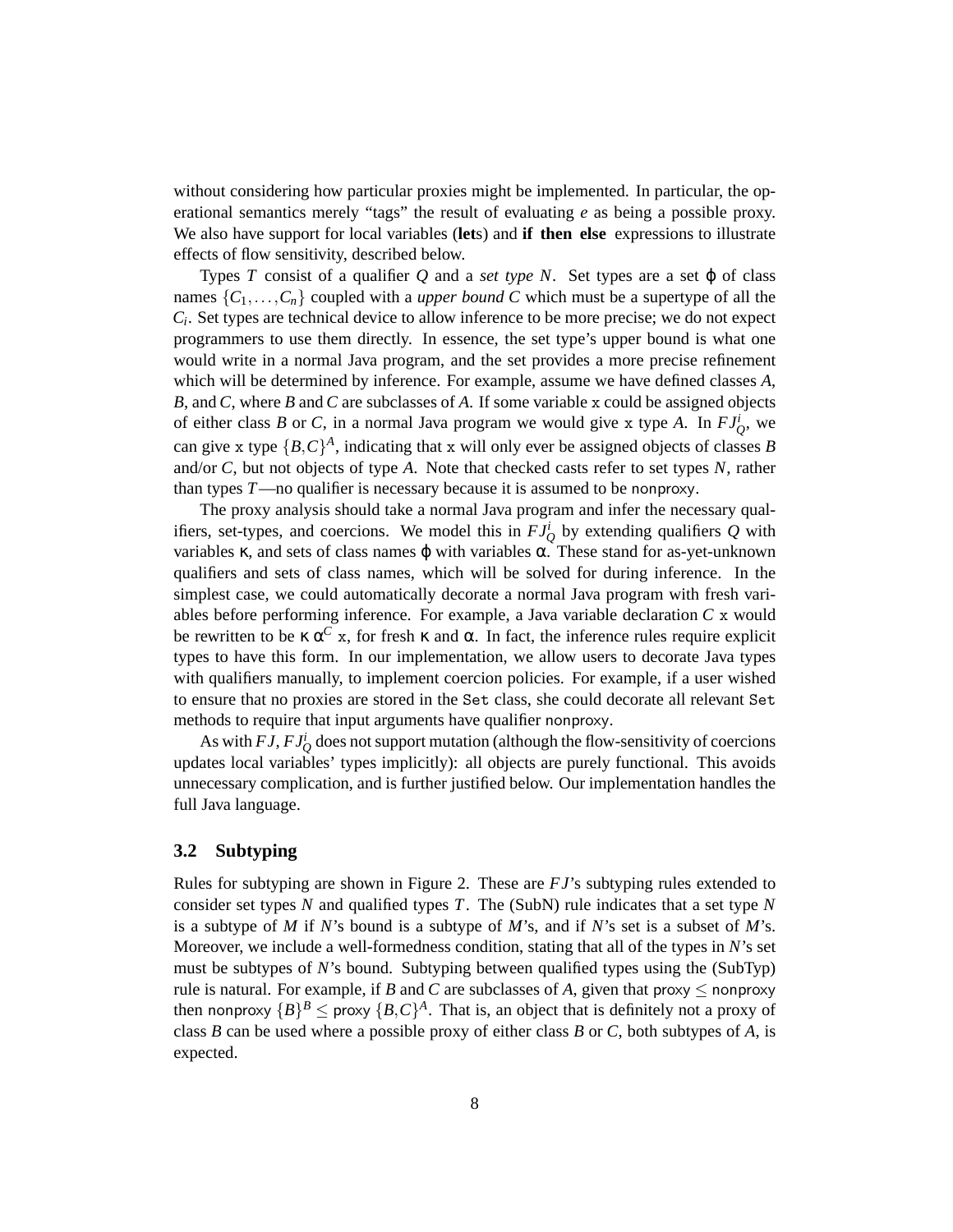SubRef 
$$
\overline{C \le C}
$$
  
\nSubTrans  $\frac{C \le D \quad D \le E}{C \le E}$   
\nSubDef  $\frac{CT(C) = \text{class } C \text{ extends } D \{ \dots; \dots \}}$   
\n $\frac{\{C_1, \dots, C_n\} \subseteq \{D_1, \dots, D_n\}}{\{C_1, \dots, C_n\}^C \subseteq D_0 \quad C_i \le C_0 \quad \text{for all } i > 0}$   
\nSubQConst  $\overline{D_0 \cap \{D_1, \dots, D_n\}^D}$   
\nSubQConst  $\overline{D_0 \cap \{D_2\}^C} \le \overline{D_1 \cap \{D_2\}^D}$   
\nSubQCost  $\overline{D_0 \cap \{D_1\}^C} \le \overline{D_1 \cap \{D_2\}^C}$   
\nSubType  $\underline{Q} \le \underline{Q'} \quad N \le N'$ 

Figure 2: Subtyping Rules

### **3.3 Inference**

Inference is expressed as the judgment  $\vdash_i CL$  for class definitions,  $\vdash_i M$  for method definitions, and  $\Gamma \vdash_i e : T; \Gamma'$  for expressions. The rules are in Figures 4 and 5. The judgment  $\Gamma \vdash_i e : T; \Gamma'$  indicates that in context  $\Gamma$ , expression *e* has type *T* and output context  $\Gamma'$ .

The rules specify when a nonproxy is required by appealing to the *coercion judgment*  $\Gamma \vdash_c e : T; \Gamma'$  (notice the subscript *c* on  $\vdash_c$  rather than *i*). For example, the (I-Field) rule, which checks an expression  $(e.f_i)^l$ , indicates that the receiver *e* must be a nonproxy by including the requirement  $\Gamma \vdash_c e$ : nonproxy  $N; \Gamma'$  in the premise. In our implementation, which expressions require nonproxy are determined by the user's *pspec*. For simplicity, the rules presented in Figure 4 are specialized for the case of wrapper proxies. In this case, a nonproxy type implies that operations must occur on the underlying object, rather than on a wrapper proxy.

The coercion judgment is used to note the labels of expressions that may need an inserted coercion. It has two forms. The  $(I-CoereExp)$  rule creates an implication constraint that if the qualifier of the given expression *e* is not nonproxy, then *e*'s label *l* is included in a set *L*. The output type of this judgment always has a nonproxy qualifier; this will be witnessed by inserting coercions during transformation. The (I-CoerceVar) rule is similar, except that the variable  $x$  in the input environment is rebound in the output environment to its coerced type. This flow-sensitive treatment allows expressions in the continuation to recognize that the variable has already been coerced, and need not be coerced again.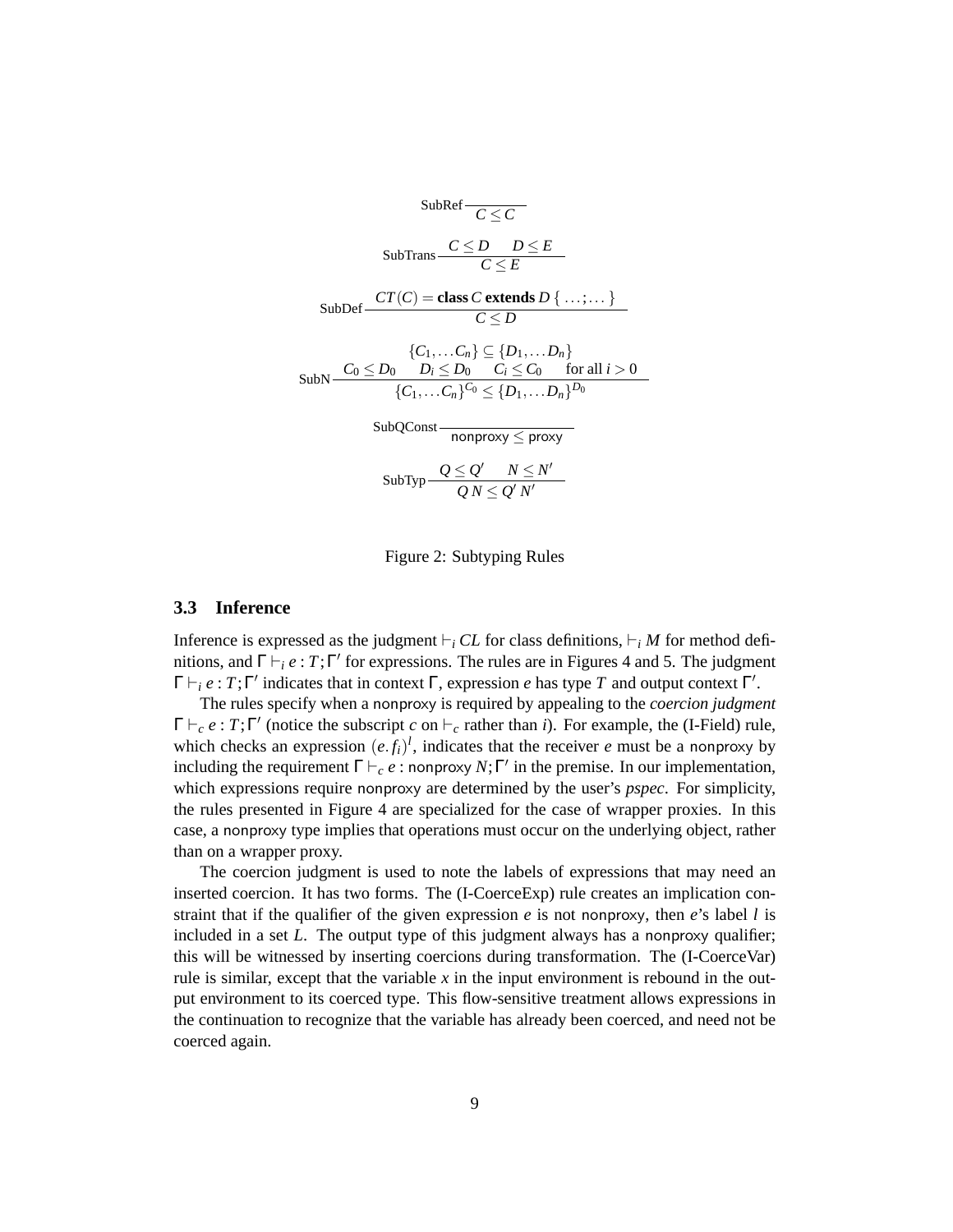

Figure 3:  $FJ_Q$  and  $FJ_Q^i$ : Auxiliary Definitions

Most inference rules thread the output context of one subexpression to the input context of another. When typing  $\Gamma \vdash \bar{e} : \bar{T}; \Gamma'$ , the output context  $\Gamma_i$  from typing expression  $e_i$  is used as the input context when typing  $e_{i+1}$ .

Here are highlights of the other interesting rules:

• In the (I-Let) rule, the output context  $\Gamma_1$  of the binding expression  $e_1$  is extended with the binding  $x \mapsto T$  when used as the input context of the body  $e_2$ . When type-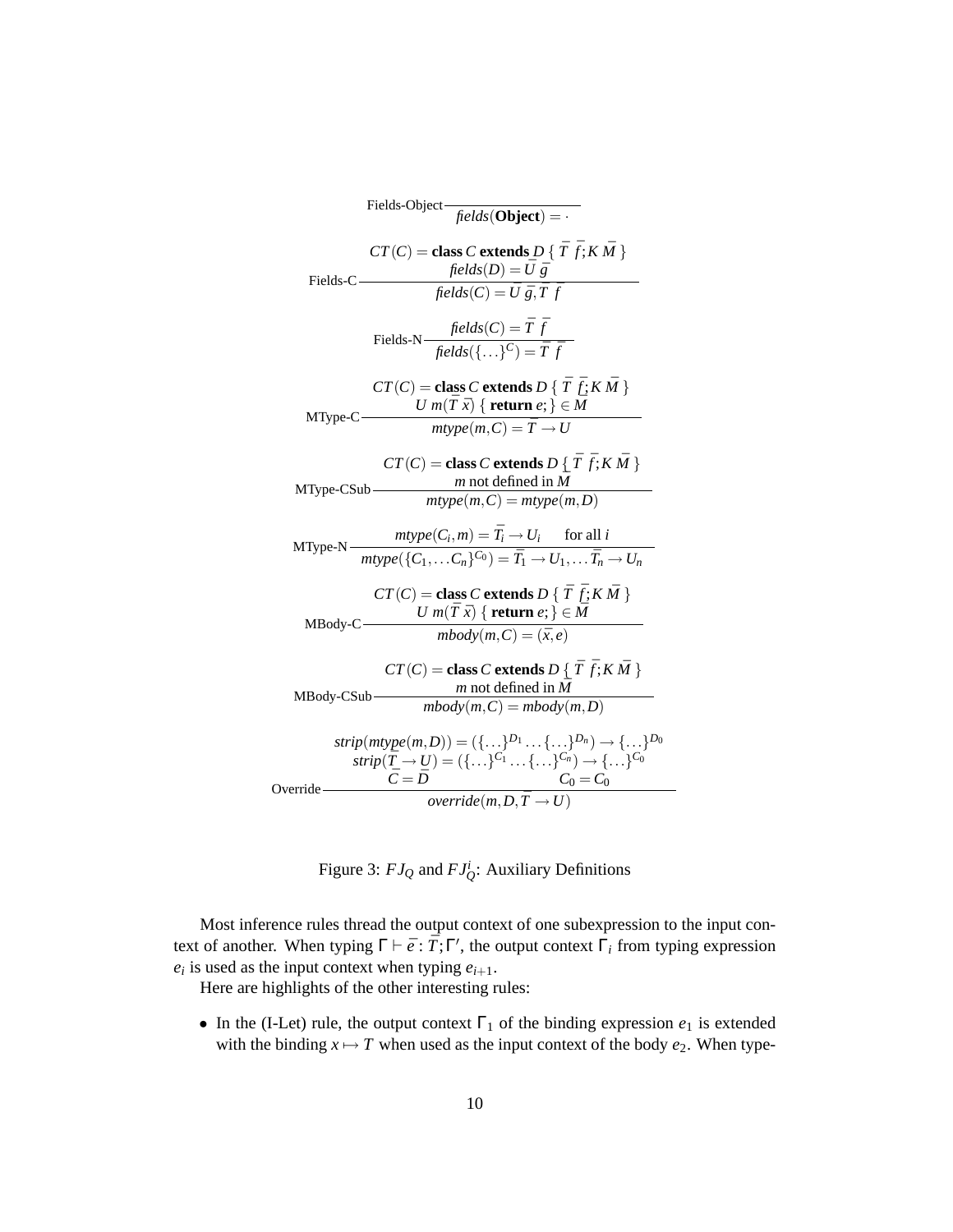I-Var
$$
\frac{\Gamma\{x\mapsto T\}\big[\big[x\mapsto T\big]\big[\big[x\mapsto T\big]\big]}{\Gamma\big[\big[x\mapsto T\big]\big[\big[x\mapsto T\big]\big]\big[\big[x\mapsto T'\big]\big]}\n\big]
$$
\nI-Let
$$
\frac{\Gamma_1\big[x\mapsto T\big]\big[\big[x\mapsto T\big]\big[\big[x\mapsto T''\big]\big]}{\Gamma\big[\big[x\mapsto T\big]\big[\big[x\mapsto T''\big]\big]\big]\n\big]}\n\big]
$$
\n
$$
\frac{\Gamma_1\big[\big[x\mapsto T\big]\big[\big[x\mapsto T\big]\big]\big[\big[x\mapsto T''\big]\big]}{\Gamma\big[\big[x\mapsto T\big]\big]\big[\big[x\mapsto T\big]\big]\big[\big[x\mapsto T\big]\big]\big]\n\big]}\n\big]
$$
\nI-If
$$
\frac{\Gamma_1\big[\big[x\mapsto T\big]\big[\big[x\mapsto T\big]\big]\big[\big[x\mapsto T\big]\big]\big[\big[x\mapsto T\big]\big]\big]}{\Gamma'\big[\big[\big[x\mapsto T\big]\big]\big[\big[x\mapsto T\big]\big]\big[\big[x\mapsto T'\big]\big]\n\big]}\n\big]
$$
\nI-Field
$$
\frac{\Gamma\big[\big[x\mapsto t\big]\big[\big[\big[x\mapsto T\big]\big]\big]\big[\big[\big[x\mapsto T\big]\big]\big]\big]\big[\big[\big[x\mapsto T\big]\big]\big]\n\big]}\n\big]
$$
\nI-Field
$$
\frac{\Gamma\big[\big[x\mapsto t\big]\big[\big[\big[x\big]\big]\big]\big]\big[\big[\big[x\mapsto T\big]\big]\big]\big[\big[\big[x\mapsto T\big]\big]\big]\n\big]}\n\big]
$$
\n
$$
\frac{\Gamma\big[\big[x\mapsto t\big]\big[\big[\big[x\big]\big]\big]\big]\big[\big[\big[x\mapsto T\big]\big]\big]\big]\big[\big[\big[x\mapsto T\big]\big]\n\big]}\n\big]
$$
\nI-Now
$$
\frac{\tilde{f}elds(\{C\}^C\big)}{\Gamma\big[\big[\big(x\mapsto T\big]\big]\big]\big[\big[\big[x\mapsto T\big]\big]\big]\big]\big[\big[\big[x\mapsto T\big]\big]\n\big]}\n\big]
$$
\nI-

Figure 4:  $FJ_Q^i$ : Inference for Expressions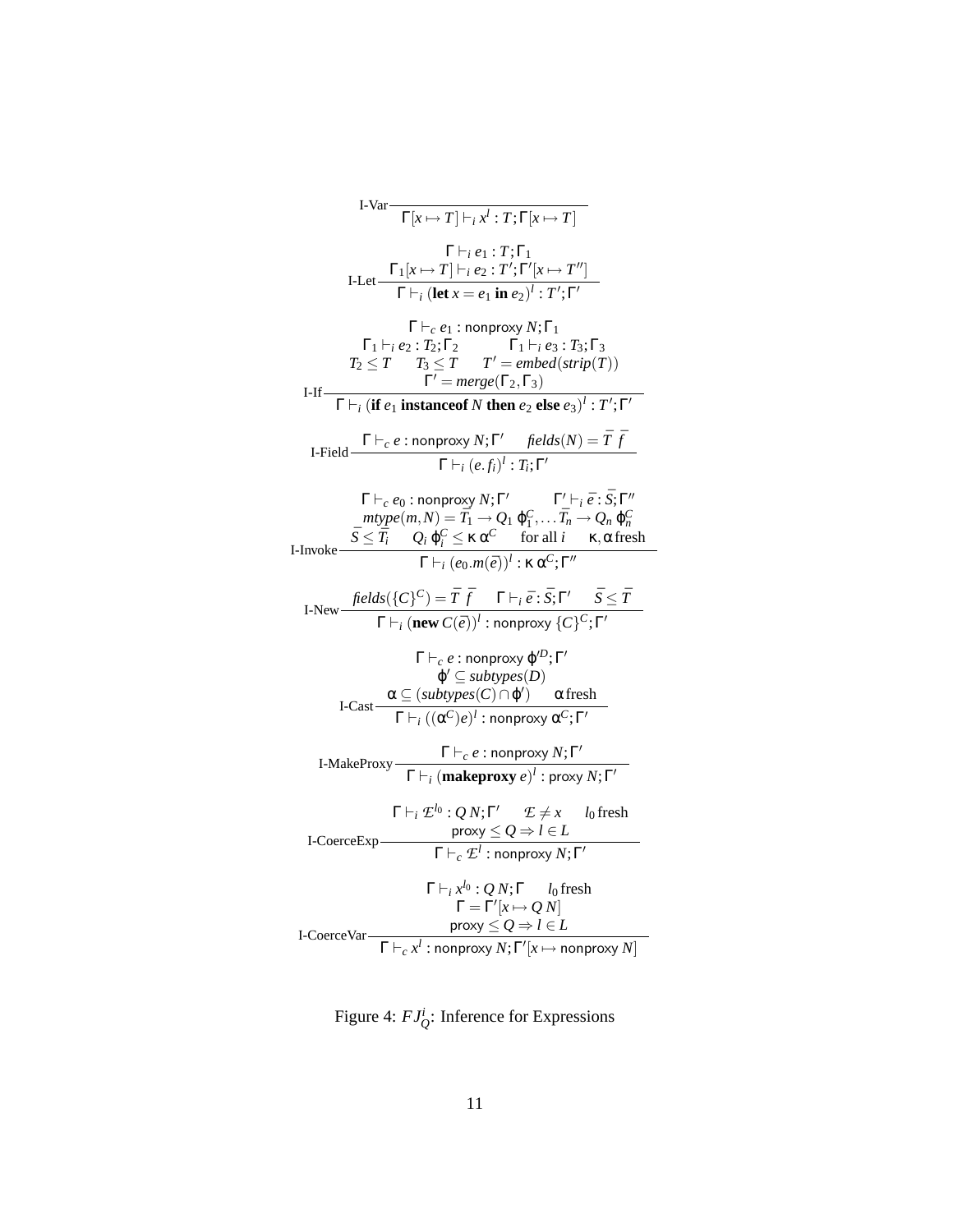$$
\bar{x}: \bar{T}, \text{this}: \text{nonprovy } C \vdash_i e: U; \Gamma' \qquad U \leq S
$$
\n
$$
CT(C) = \text{class } C \text{ extends } D \{ \dots; \dots \}
$$
\n
$$
\text{override}(m, D, \bar{T} \to S)
$$
\n
$$
S = \kappa \alpha^C \qquad \bar{T} = \kappa_1 \alpha_1^{C_1}, \dots \kappa_n \alpha_n^{C_n}
$$
\nI-Method\n
$$
\vdash_i S \, m(\bar{T} \, \bar{x}) \{ \text{return } e; \}
$$
\n
$$
K = C(\bar{T} \, \bar{g}, \bar{S} \, \bar{f}) \{ \text{super}(\bar{g}); \text{this.} \bar{f} = \bar{f}; \}
$$
\n
$$
\text{fields}(D) = \bar{T} \, \bar{g} \qquad \bar{T} = \kappa_1 \alpha_1^{C_1}, \dots \kappa_n \alpha_n^{C_n}
$$
\n
$$
\bar{S} = \kappa_1' \alpha_1^{C_1}, \dots \kappa_n' \alpha_n^{C_n} \qquad \kappa_i, \kappa_i', \alpha_i, \alpha_i' \text{ fresh}
$$
\nI-Class\n
$$
\vdash_i \bar{M}
$$

Figure 5:  $FJ_Q^i$ : Inference for Classes and Methods

checking of the body is completed, the *x* binding is removed from output context  $\Gamma'$  when returned as the result of the entire let expression.

- In the (I-If) rule, the output context is a merging of the output context of each of the branches of the **if**. In particular, the function  $merge(\Gamma_1, \Gamma_2)$  is the environment  $Γ'$  such that for each *x* in  $dom(Γ_1) ∩ dom(Γ_2)$ ,  $Γ'(x) = T$  where  $Γ_1(x) ≤ T$  and  $\Gamma_2(x) \leq T$ .
- The (I-Invoke) rule uses the auxiliary function  $mtype(m, N)$  to extract the types of the individual methods of the classes in the set of *N* (*mtype* and other auxiliary functions are shown in Figure 3). Subtyping constraints between the arguments passed to the method are only imposed on these methods, rather than all methods that are the subtypes of the bound, as would be the case in *FJ*. This allows overriding methods to have arguments with different qualifiers than the methods they are overriding, improving the precision of the analysis. For example, the argument *o* to class *A*'s method *m* might by a nonproxy, while the argument to its subclass *B*'s overriding method *m* could be a proxy. This is sound because all calling contexts of *m* are considered.
- The (I-Cast) rule places two conditions on a cast expression. First, the target settype α *<sup>C</sup>* must only contain class names that are subtypes of the bound *C*. The predicate *subtypes*( $C$ ) is the set of all subtypes of  $C$  defined in the class table  $CT$ . In addition, these types should be intersected with the current type of  $e$ , that is,  $\varphi'$ . There are three possible outcomes. First, if *D* is a supertype of *C*, then  $\varphi'$  may contain classes *B* such that  $C \leq B$ . These will be pruned from the solution, since this is a downcast Second, if *D* is a subtype of *C*, then the intersection will have no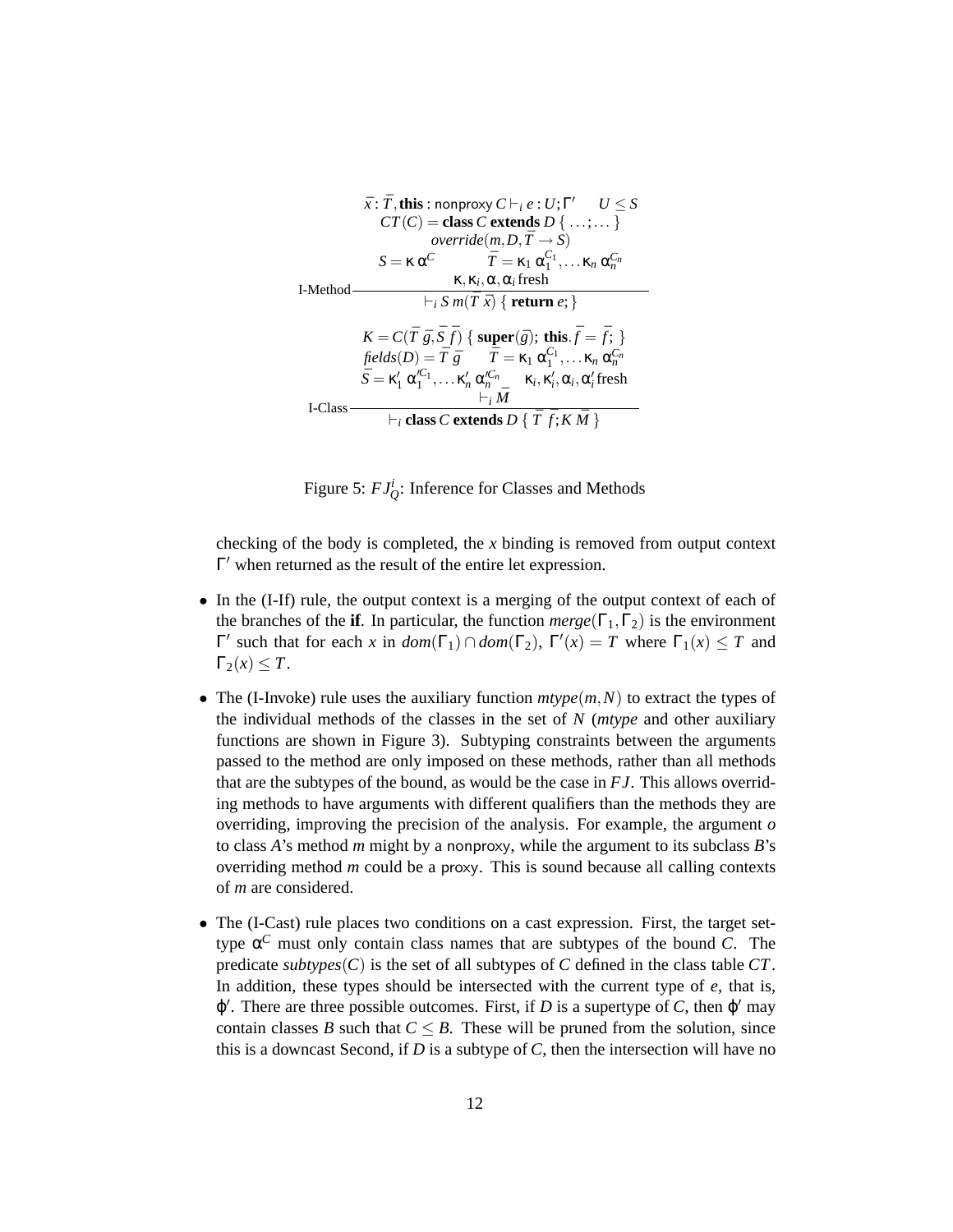effect, since all the class names in  $\alpha$ , which are bounded by *D*, are also bounded by *C*. Finally, if neither situation holds, which is to say that *C* and *D* are unrelated, then the solution of  $\alpha$  will be empty, signaling that we have type error.

• The (I-MakeProxy) rules requires that *e* in **makeproxy** *e* be a nonproxy. This prevents proxies of proxies. While not technically necessary, it simplifies our implementation of coercions. For example, for a wrapper proxy, the underlying object can always be extracted directly; otherwise a coercion would have to iterate until it reached a non-wrapper.

Finally, we use auxiliary function *embed*(*s*) to annotate a Java (*FJ*) type *s* with fresh qualifier and set-type variables as described above. We define  $strip(T)$  as the converse.

In the standard parlance, our inference system is monomorphic: it is field-insensitive and context-insensitive. Context- and field-sensitivity could be supported by adding class and method parameterization, as with Generic Java (GJ) [6]. We are planning to do this as part of future work.

### **3.4 Constraint Solving**

$$
S \cup \{Q \varphi^C \leq Q' \varphi'^D\} \Rightarrow
$$
  
\n
$$
S \cup \{Q \leq Q'\} \cup \{\varphi \subseteq \varphi'\} \cup
$$
  
\n
$$
\{\varphi \subseteq subtypes(C)\} \cup \{\varphi' \subseteq subtypes(D)\} \cup
$$
  
\n
$$
\{C \leq D\}
$$
  
\n
$$
S \cup \{\alpha \subseteq (subtypes(C) \cap \varphi)\} \Rightarrow
$$

*S* ∪  $\{\alpha \subseteq subtypes(C)\}$  ∪  $\{\alpha \subseteq \varphi\}$ 

### Figure 6: Subtype Constraint Reduction

Proxy inference generates subtyping/subset constraints of the forms  $T \leq U$  and  $\alpha \subseteq$  $(subtypes(C) \cap \varphi)$ , and implication constraints of the form proxy  $\leq Q \Rightarrow l \in L$ . Call the set of subtyping constraints  $S$ , and the set of implication constraints  $I$ . We can solve these constraints as follows.

We can reduce *S* by continuously applying the rewriting rules shown in Figure 6. When finished, all constraints will have the following forms:  $C \leq D$ ,  $\varphi \subseteq \varphi'$ , and  $Q \leq Q'$ . The first form consists of subtyping requirements determined by the program; if these do not hold then the program would not have typechecked using the *FJ* type system.

The remaining two forms can be solved by standard techniques. In particular, the qualifier constraints in *S* form an *atomic subtyping constraint system*. Given *n* such constraints, the fact that proxy and nonproxy form a finite lattice allows us to solve them in  $O(n)$  time [38]. The set-type constraints in *S* are subset constraints, as occur Andersenstyle points-to analysis. Given *n* such constraints, these can be solved in  $O(n^3)$  time [2].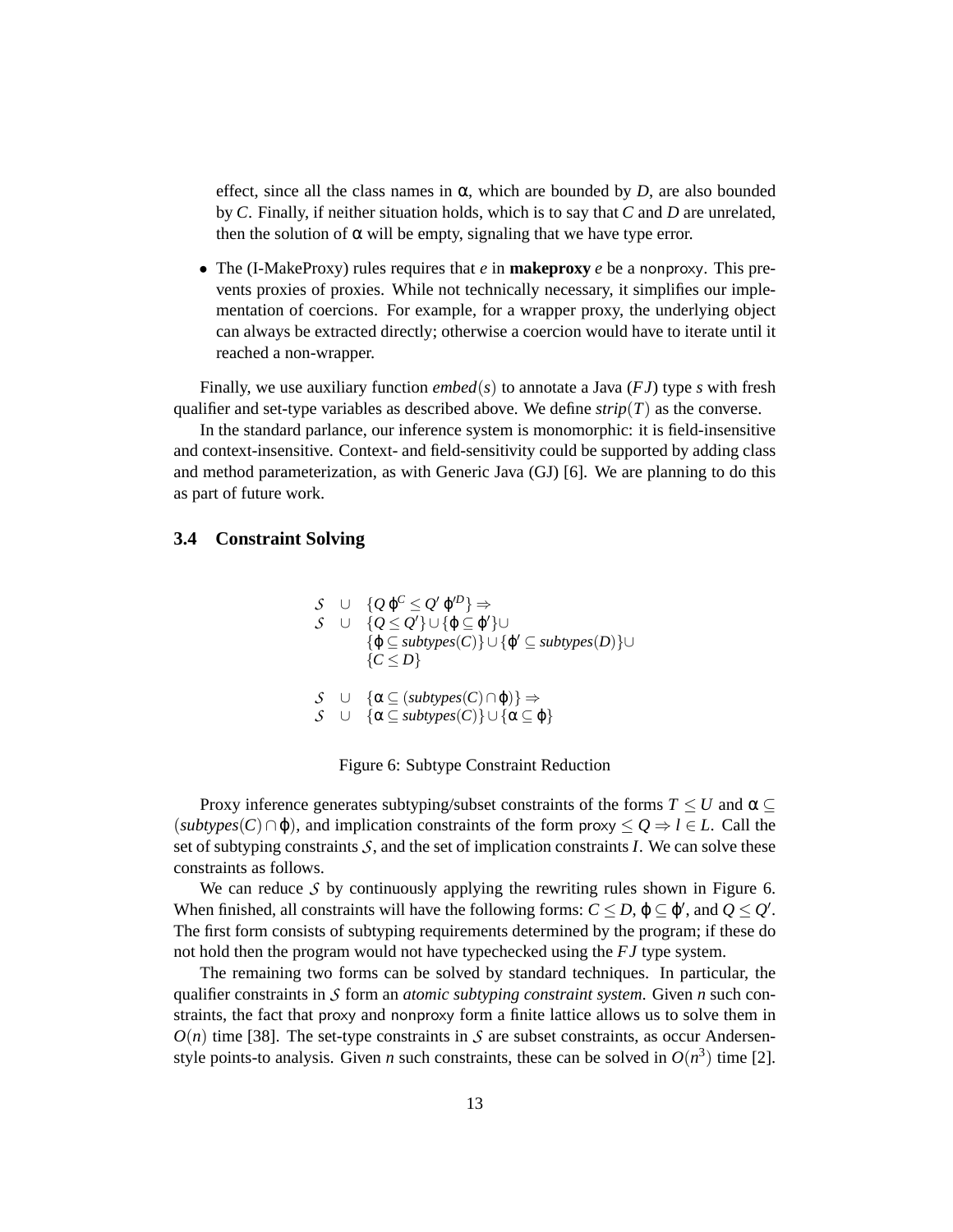Note that our rules are set up to favor a *least* solution to the qualifier constraints, which effectively delays a coercion until absolutely necessary.

A solution  $\sigma$  to constraints in *S* is a mapping from qualifier variables  $\kappa$  to constants proxy and nonproxy, and set-type variables α to sets of class names  $\{C_1, \ldots C_n\}$ . The solution ensures that for each constraint  $Q_1 \leq Q_2 \in S$  we have  $\sigma(Q_1) \leq \sigma(Q_2)$ , and similarly for set-type constraints. We write  $\sigma \models S$  if  $\sigma$  is a solution of *S*.

Given a solution  $\sigma$  to constraints *S*, we can solve the implication constraints *I*. In particular, we apply  $\sigma$  to the left-hand-side of each implication in *I*, and then solve. The result is a set *L* of all program labels that require a runtime coercion to properly typecheck. We write  $\sigma$ ,  $L \models I$  for the set *L* and substitution  $\sigma$  that satisfies implication constraints *I*.

### **3.5 Transformation**

| $\mathcal{T}$ [class C extends D { $\bar{T}$ $\bar{f}$ ; K $\bar{M}$ }]   |               | $\Rightarrow$ class C extends D { $\sigma(\bar{T}) \bar{f}$ ; $T[[K]] T[[\bar{M}]]$ }                                                                                                                                                                  |
|---------------------------------------------------------------------------|---------------|--------------------------------------------------------------------------------------------------------------------------------------------------------------------------------------------------------------------------------------------------------|
|                                                                           |               | $\mathcal{T}[\![C(\bar{T}\ \bar{g},\bar{S}\ \bar{f})\ \{ \text{ super}(\bar{g});\ \text{this}.\bar{f}=\bar{f};\ \}]\!] \Rightarrow C(\sigma(\bar{T})\ \bar{g},\sigma(\bar{S})\ \bar{f})\ \{ \text{ super}(\bar{g});\ \text{this}.\bar{f}=\bar{f};\ \}$ |
| $\mathcal{T}$ $\left[ S \, m(\bar{T} \, \bar{x}) \right\}$ return $e; \}$ |               | $\Rightarrow$ $\sigma(S) m(\sigma(\bar{T}) \bar{x})$ { return $\mathcal{T}[[e];\bar{x}]$                                                                                                                                                               |
|                                                                           |               |                                                                                                                                                                                                                                                        |
| T[x]                                                                      |               |                                                                                                                                                                                                                                                        |
| $\mathcal{T}$ [let $x = e_1$ in $e_2$ ]                                   |               | $\Rightarrow$ let $x = \mathcal{T}[[e_1]]$ in $\mathcal{T}[[e_2]]$                                                                                                                                                                                     |
| $\mathcal{T}[\![e.f_i]\!]$                                                |               | $\Rightarrow$ $T\llbracket e \rrbracket. f_i$                                                                                                                                                                                                          |
| $T[[e.m(\bar{e})]]$                                                       |               | $\Rightarrow T[\![e]\!] \cdot m(T[\![\bar{e}]\!])$                                                                                                                                                                                                     |
| $\mathcal{T}$ [new $C(\bar{e})$ ]                                         |               | $\Rightarrow$ new $C(T[\![\bar{e}]\!])$                                                                                                                                                                                                                |
| $\mathcal{T} \llbracket (N)e \rrbracket$                                  |               | $\Rightarrow$ $(\sigma(N))$ $T$ [e]]                                                                                                                                                                                                                   |
| $\mathcal{T}$ [if $e_1$ instance of N then $e_2$ else $e_3$ ]             |               | $\Rightarrow$ if $\mathcal{T}[e_1]$ instance of $\sigma(N)$ then $\mathcal{T}[e_2]$ else $\mathcal{T}[e_3]$                                                                                                                                            |
| $\mathcal{T}$ makeproxy $e$                                               | $\Rightarrow$ | makeproxy $T[[e]]$                                                                                                                                                                                                                                     |
|                                                                           |               |                                                                                                                                                                                                                                                        |
|                                                                           |               |                                                                                                                                                                                                                                                        |
| T[e]                                                                      |               | $\Rightarrow$ coerce(e)                                                                                                                                                                                                                                |
| $coerce(\mathcal{L}^l)$                                                   |               | $\equiv \begin{cases} \text{coerce } \mathcal{T}[\mathcal{I}] & l \in L \\ \mathcal{T}[\mathcal{I}]\end{cases}$                                                                                                                                        |
|                                                                           |               |                                                                                                                                                                                                                                                        |

Figure 7: Transforming a  $FJ_Q^i$  expression to a  $FJ_Q$  expression following inference

*T* [[*E*]] *otherwise*

We can now transform a  $FJ_Q^i$  program to a  $FJ_Q$  program, using *L* and  $\sigma$  resulting from inference.  $FJ_Q$  differs from  $FJ_Q^i$  only in the addition of expressions of the form **coerce** *e*, and in the absence of all qualifier and set-type variables (this are substituted out by their solutions). The expression **coerce**  $e$  takes a possible proxy  $e$ , and coerces it to a non-proxy at runtime. Like **makeproxy** *e*, our semantics treats coercions generically, merely changing the tag on *e* to be nonproxy.

The transformation is shown as the function  $T\llbracket \cdot \rrbracket$  in Figure 7, where *L* and  $\sigma$  are "global" to avoid clutter. This function simply inserts coercions where directed by *L*, rewrites the types on method declaration parameters and field declarations as directed by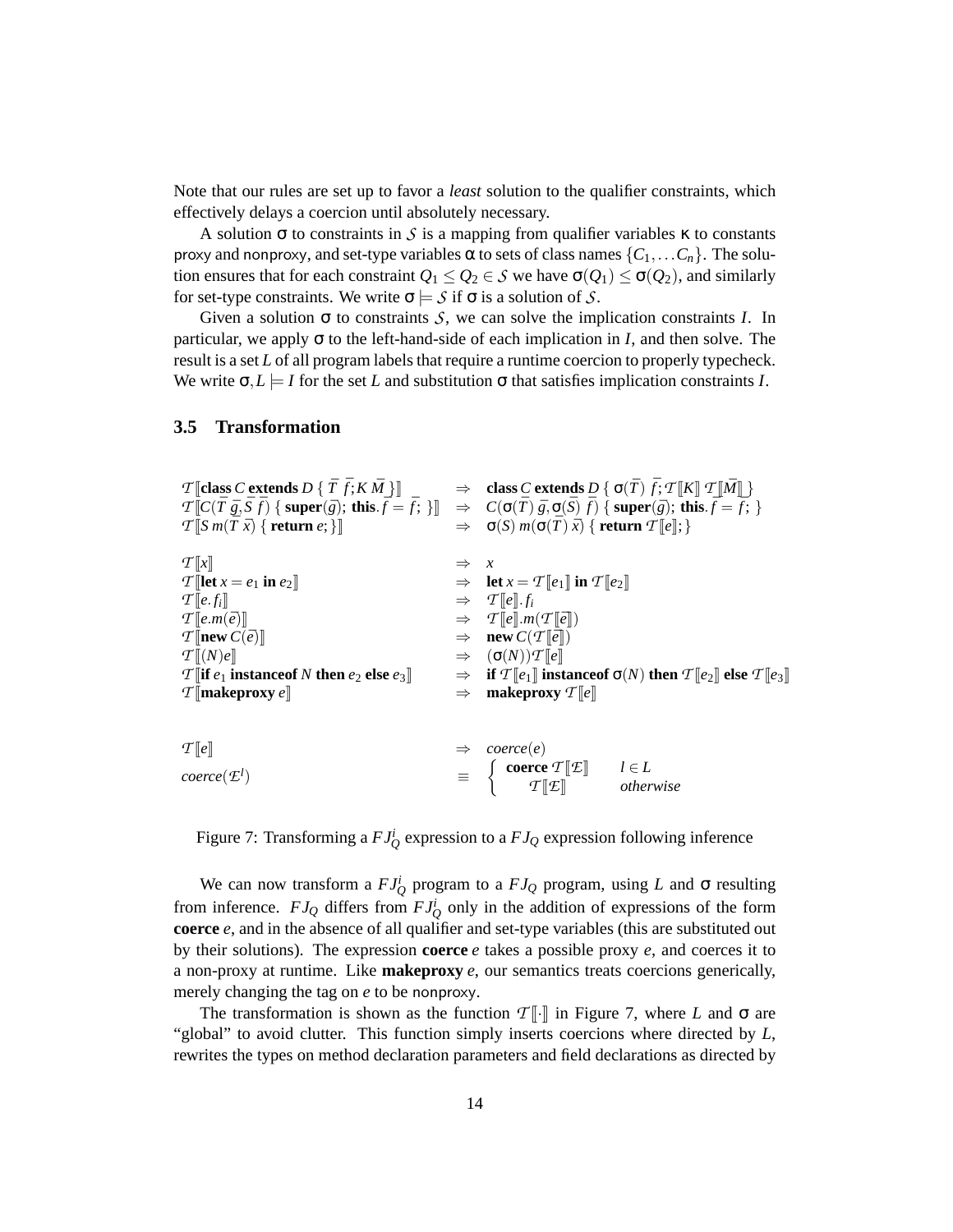σ. To avoid clutter, it strips off all labels *l*. In the case that we are doing a completely static analysis, e.g., to look for transparency violations, the fact that *L* is non-empty would signal a possible violation. Rather than insert a coercion, the transformation stage would signal an error, as directed by the user.

### **3.6 Properties**

We wish to prove that *FJ<sup>Q</sup>* is sound with respect to an operational semantics, and that a transformed  $FJ_Q^i$  program is sound with respect to the semantics of  $FJ_Q$ . For the first, the proof follows the standard syntactic approach of using *progress* and *preservation* lemmas. The second is done by proving well typedness of the transformed program given the well typedness of the source  $FJ_Q^i$  program.

Well typedness of  $FJ_Q$  programs is expressed as the judgment  $\vdash CL$  for class definitions,  $\vdash M$  for method definitions and  $\Gamma \vdash e : T; \Gamma$  for expressions. The typing rules are in Figures 9 and 10 in the Appendix. Typechecking *FJ<sup>Q</sup>* is straightforward, and similar to inference on  $FJ_Q^i$ .

The operational semantics of *FJ<sup>Q</sup>* are set up as an abstract machine. *Programs* consist of a store *S* and an expression to evaluate  $e$ , and the transition relation  $\rightarrow$  maps programs  $(S, e)$  to programs  $(S', e')$ . The complete transition rules are presented in the Appendix (Figure 12).

Since this is a qualified system, the store maps variables to *qualified store values*, which are store values *h* paired with a run-time representation of its qualifier *Q*. A store value is simply an object of the form **new**  $C(\bar{y})$ , where the variables  $\bar{y}$  index other qualified store values in *S*. All qualified store values that are used concretely must have qualifier nonproxy, indicating that the actual value is available.

We can now state the *progress* and *preservation* lemmas for *FJQ*:

**Lemma 3.1 (Progress)** *Given that*  $\Gamma \vdash (S, e) : T; \Gamma'$ *, then either* 

- *e is a variable x.*
- $(S, e) \rightarrow (S', e')$  for some S' and e'.
- (*S*,*e*) *is stuck due to a failed dynamic downcast.*

**Lemma 3.2 (Preservation)** *Given that*  $\Gamma \vdash (S, e) : T; \Gamma'$ *, and that*  $(S, e) \rightarrow (S', e')$ *, then*  $\Gamma' \vdash (S', e') : U; \Gamma''$  such that  $U \leq T$ .

Note that the type *U* of the program after it takes a step may be a subtype of its original type *T* due to both coercions (to downcast the proxy qualifier) and dynamic downcasts.

Using the above lemmas, the following theorem follows.

**Theorem 3.3 (Type Soundness)** *Given*  $\Gamma \vdash e : T; \Gamma'$ *, then either* 

- $(0, e) \rightarrow^* (S, x)$  *for some S and x.*
- $\bullet$  (0,*e*)  $\rightarrow^*$  (*S*,*e'*) for some *S* and *e'*, such that (*S*,*e'*) is stuck due to a failed dynamic *downcast.*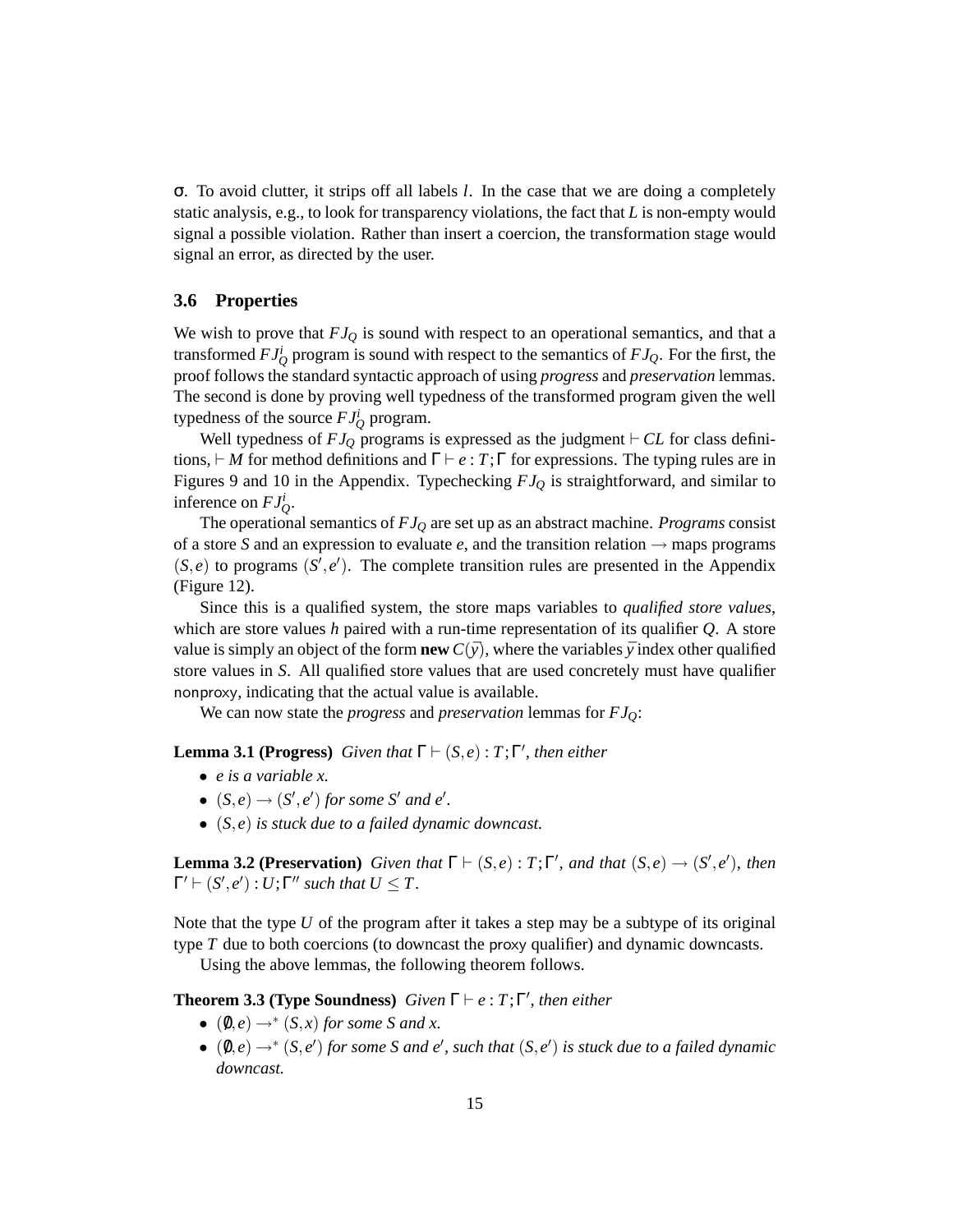• (0/,*e*) *executes forever.*

Here, we define  $\rightarrow^*$  to mean the reflexive, transitive closure of the transition relation  $\rightarrow$ . Implicit in all of these statements is the presence of the well-formed class table *CT*. The proofs of progress and preservation are by induction on the typing derivation, and type soundness follows from them.

Finally, we can show that our proxy transformation from  $FJ_Q^i$  to  $FJ_Q$  is sound.

### **Theorem 3.4 (Inference Soundness)** *Given*

- A class table CT for which  $\vdash_i$  CT,
- *A substitution* σ *and label set L,*
- *Either*  $\Gamma \vdash_i \mathcal{L}^l : T; \Gamma', s.t. \ l \notin L$ , or  $\Gamma \vdash_c \mathcal{L}^l : T; \Gamma',$  generating constraints S and I.
- $\bullet \ \sigma \models \mathcal{S} \text{ and } \sigma, L \models I.$
- $T[\mathcal{I}^l] \Rightarrow e$ , and  $T[\mathcal{C}T] \Rightarrow CT'.$

*Then*  $\vdash$  *CT'*, *and using class table CT'*,  $\sigma(\Gamma) \vdash e : \sigma(T); \sigma(\Gamma')$ 

The proof is by induction on the inference derivation. All proofs can be found in the Appendix.

**Notes** Compared to past work in flow-sensitive type qualifiers, flow-sensitivity in our system is significantly simpler. The approach of Foster et al. [17] allows arbitrary memory locations to be treated flow-sensitively, which is complicated by the combination of aliasing and mutation. In particular, allowing the qualifier of a value to change flowsensitively requires proving that the value is not aliased (is "linear"). In contrast, our approach only treats *local variables* flow-sensitively, and since Java has no "address-of" operator &, the contents of a local variable can only be accessed through that variable. Thus, we get linearity "for free," trading expressive power for simplicity. The caveat is that the implementation of **coerce** x provided by the user must only operate on the *variable* x, not on the *object* x refers to. For wrapper proxies, this is what happens: x is overwritten to point to the underlying object instead of the wrapper. If coercions do not meet this criteria, then they are not treated flow-sensitively.

It is because we are flow-sensitive only for local variables that we opted not to model field and variable updates in the *FJQ*. While adding updates would be straightforward (it is modeled in MJ [5] and existing qualifier systems [16, 17], for example), it would not change the character of our approach, adding only unnecessary complication.

#### **3.7 Other Applications**

While the formal presentation of our analysis is specific to proxies, our added support for coercions can easily be folded into more general qualifier systems, admitting new or improved applications. For example, Shankar et al. [41] describe an application of type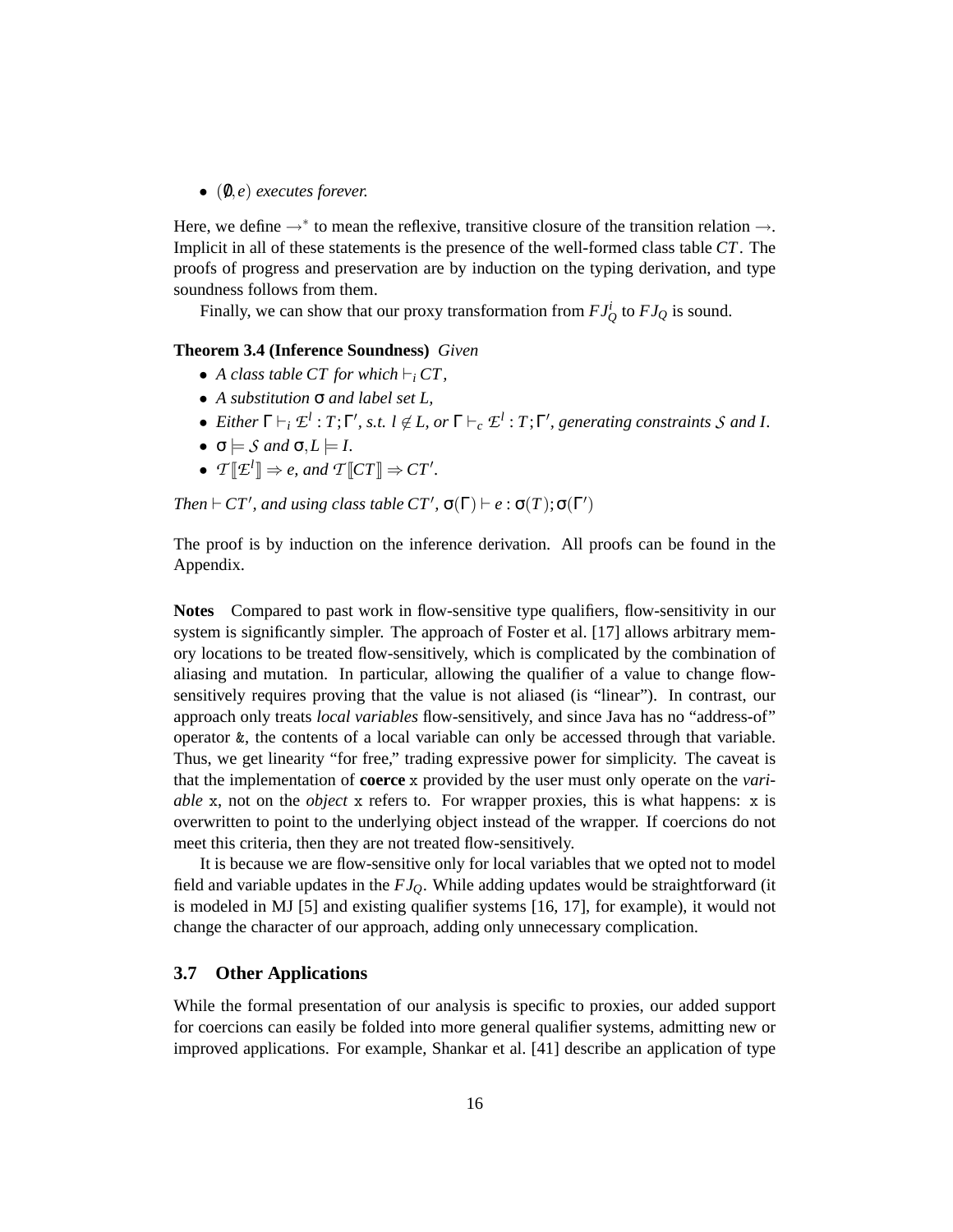qualifiers in which untrusted data, e.g., arriving from a user login prompt or a network connection, is given the qualifier tainted, while trusted data is given qualifier untainted. Qualifier inference is used to ensure that tainted data does not flow to functions requiring untainted data. A similar analysis is supported in Perl programs, except that checks for tainted data are performed dynamically. This has the drawback of the potentiallysignificant added runtime overhead of dynamic checks, but has the benefit that it is precise, and will thus avoid the false alarms generated by the purely static approach.

We can use our framework to implement a blending of these two approaches. In particular, the *pspec* would specify which routines returned tainted data, and which expected untainted data, while the *ispec* would implement coercions as a check to determine whether the data came from an untrusted source, e.g., by reading a required field from the object. This approach blends the two prior approaches by using static analysis to avoid many, but not all, runtime checks.

Another application would the use of null and nonnull qualifiers to characterize objects that are possibly null, or definitely not null, respectively [13]. This would provide a simple way of specifying the standard null-check elimination optimization as a qualifier system, and would allow users to manually annotate fields or method arguments as being nonnull, to avoid explicit null tests.

To implement this in our framework, the *pspec* would indicate that all occurrences of the constant null have qualifier null (including default initialization of fields), and that concrete object usages, e.g., to call a method, require that the object qualifier be nonnull. The *ispec* would implement coercions as null-checks (throwing an exception on failure), with flow-sensitivity naturally eliminating redundant checks. Of course, to be truly useful, we would the cooperation of the JVM to avoid checks proven redundant by our framework.

## **4 Asynchronous Method Calls**

Having described our proxy framework formally, we now describe our implementation, and how we used it to implement asynchronous method invocations in Java.

### **4.1 Framework Implementation**

Our analysis is implemented as a bytecode-to-bytecode transformation. The static analysis is based on the Spark framework [31] for implementing points-to analysis for Java, both for the task of tracking proxies and for generating the set types based on points-to information. Spark uses Soot [44] to transform class files into an intermediate representation, similar to SSA, called Jimple. Spark's constraint graph representation uses a node (corresponding variously to a qualifier variable  $\kappa$  or a set type variable  $\alpha$ ) for each local variable and method parameter. We extended this to be flow-sensitive by incorporating multiple nodes, one per use of a possible proxy.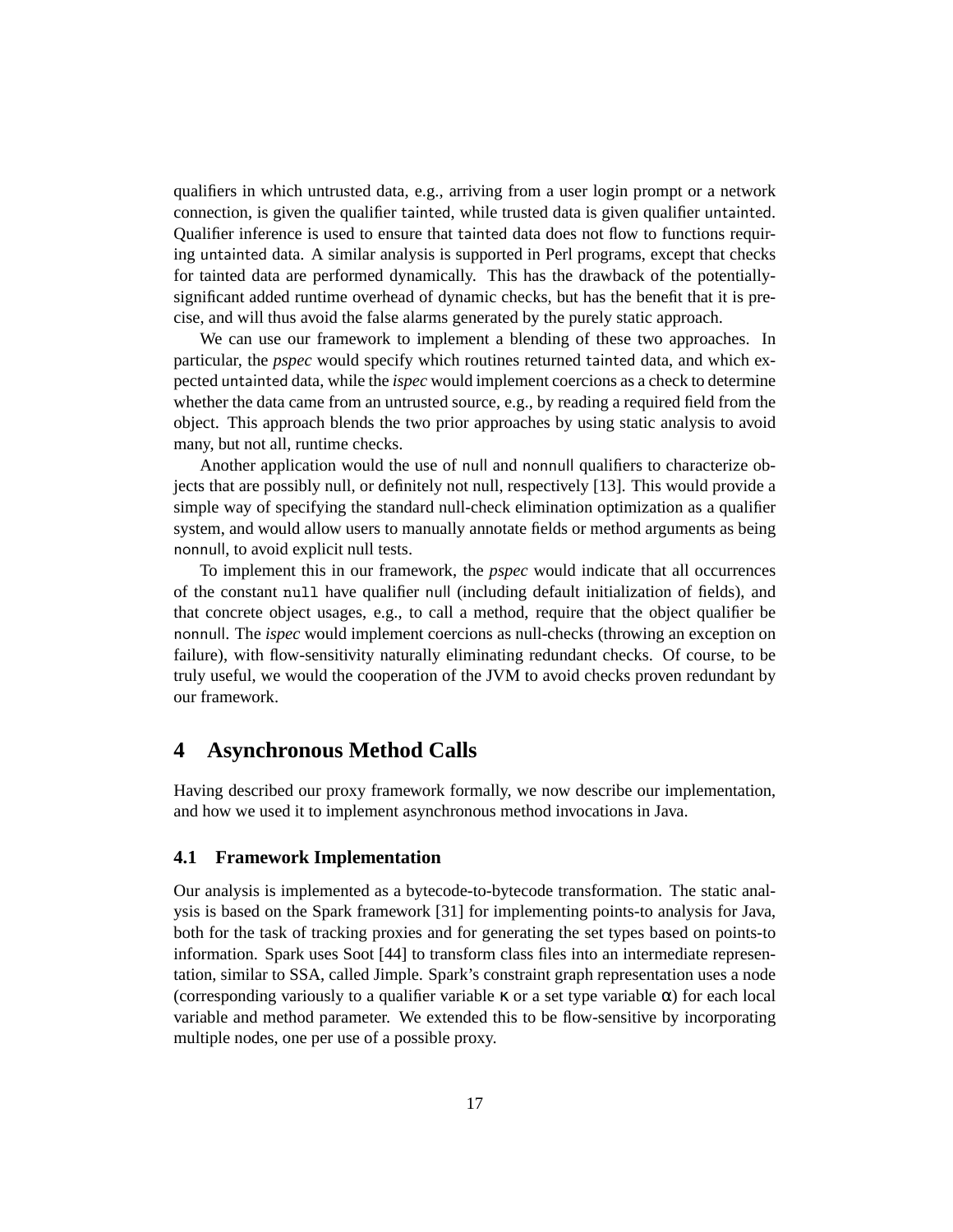Programmers implement the *pspec* and *ispec* by providing three classes and linking them into the analysis:

- 1. The AsyncGen class implements the introduction portion of the *pspec*, defining syntactic patterns that indicate where proxies are introduced. Introduction patterns must, of course, be legal Java (or more precisely Jimple) syntax that could have been compiled to bytecode.
- 2. The Policy class implements the coercion portion of the *pspec* using a visitor to specify which expressions require non-proxies.
- 3. The ClaimTransformer class implements the *ispec*, defining how call sites that create proxies are rewritten, and how coercions are implemented. It may direct that additional classes, like the ProxyHandle class described below, should be linked into the transformed application.

Because Jimple represents typed bytecode, coercions that assign back to the original variable must be well-typed. Therefore, for each Jimple variable x that could be a proxy, having program type *A*, we give it type Object instead. Whenever x is coerced, we assign the result to a newly-introduced variable y with type *A*, and replace all subsequent occurrences of x in the continuation with y. This transformation is sound because proxies are treated transparently, and because there is no way to alias and mutate the storage of the original variable x.

### **4.2 Asynchronous Invocations**

Programmers invoke methods asynchronously using the syntax

```
result = Async.inooke(t, o.m(e<sub>1</sub>, e<sub>2</sub>,...));
```
The *pspec* indicates that the above syntactic form means that invoking method *m* on object *o* should be asynchronous, and that the result (if any) returned to the caller will be a future. The method's arguments  $e_1, e_2, ..., e_n$  are evaluated in the current thread, and the asynchronous invocation is handled by a *thread manager t* (described below).

The *ispec* specifies that the implementation of an asynchronous call is as follows. First, the program creates a new object to encapsulate the method invocation on *m*. This object is a subclass of ProxyHandle, having the following signature:

```
public class ProxyHandle implements Runnable, Wrapper {
  public void run(); // executes the invocation
  public Object get(); // acquires the result
}
```
The Wrapper interface simply defines a single get method:

```
public interface Wrapper { Object get(); }
```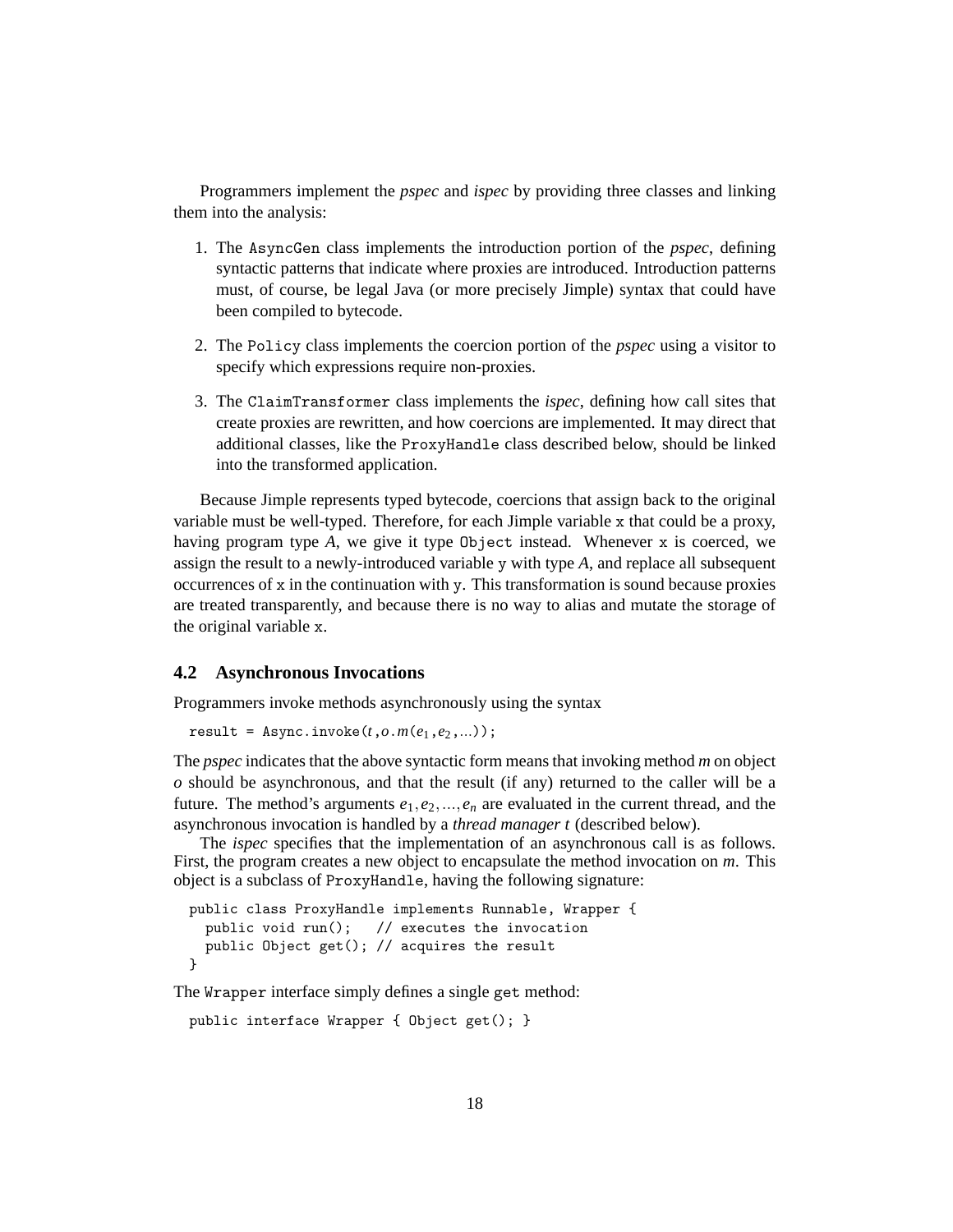The ProxyHandle's run method, when invoked, will execute the method invocation  $o.m(e_1,e_2,...)$ , storing its result in a private field. Next, the ProxyHandle object is passed to the given thread manager *t*, which implements the JSR 166 Executor interface:

```
public interface Executor {
  void execute(Runnable command);
}
```
The thread manager will call the ProxyHandle's run method to invoke the stored method. Finally, the ProxyHandle is returned to the caller (as result).

If some variable x, whose type in the program is A, could contain a future, and the analysis signals it must be coerced, the *ispec* implements the coercion with the following check

```
(A)(x instanceof Wrapper ? ((Wrapper)o).get() : x)
```
The call to get will extract the result, synchronizing and wait if the result is not yet available. The result of the coercion is treated flow-sensitively as described above.

Any implementation of Executor can be used as the thread manager. For example, the JSR 166 ThreadPoolExecutor class provides an extensible thread pool implementation. We have used variants of this class, as well as our own ForkExecutor and BoundedForkExecutor, which create new threads for each invocation, and a ThreadPerObjectExecutor, which keeps a map of objects to executors, delegating an invocation to its object's personal executor, as with *active objects* [30]. We implement lazy method invocation by using a LazyExecutor that simply stores the captured invocation in the Wrapper, and then implements get (called when the wrapper is claimed), to perform the invocation and return the result.

Note that programmers can influence where claims occur by performing "null" casts. That is, the expression (*N*)*e* requires *e*'s qualifier to be nonproxy, so casting it to its known type will have the effect of forcing a claim.

This design is both lightweight and flexible. Programmers can very easily specify that a method should be asynchronous, or undo a previously asynchronous invocation. In contrast, doing this work by hand can require extensive code changes, either requiring an adapter class or per-call site modifications; we show an example in Section 5.2. Programmers also have control over how the invocation is handled, by specifying a thread manager.

### **4.3 Fine-grained Parallelism**

Because the cost of thread creation and synchronization can be high, asynchronous method invocations should be used judiciously. In particular, asynchronous calls will likely improve performance only for potentially blocking or long-running operations, like remote method invocations, accesses to a database or the file system, etc. Our framework could handle more fine-grained parallelism given runtime support for faster and/or lazy thread creation, as discussed in Section 6.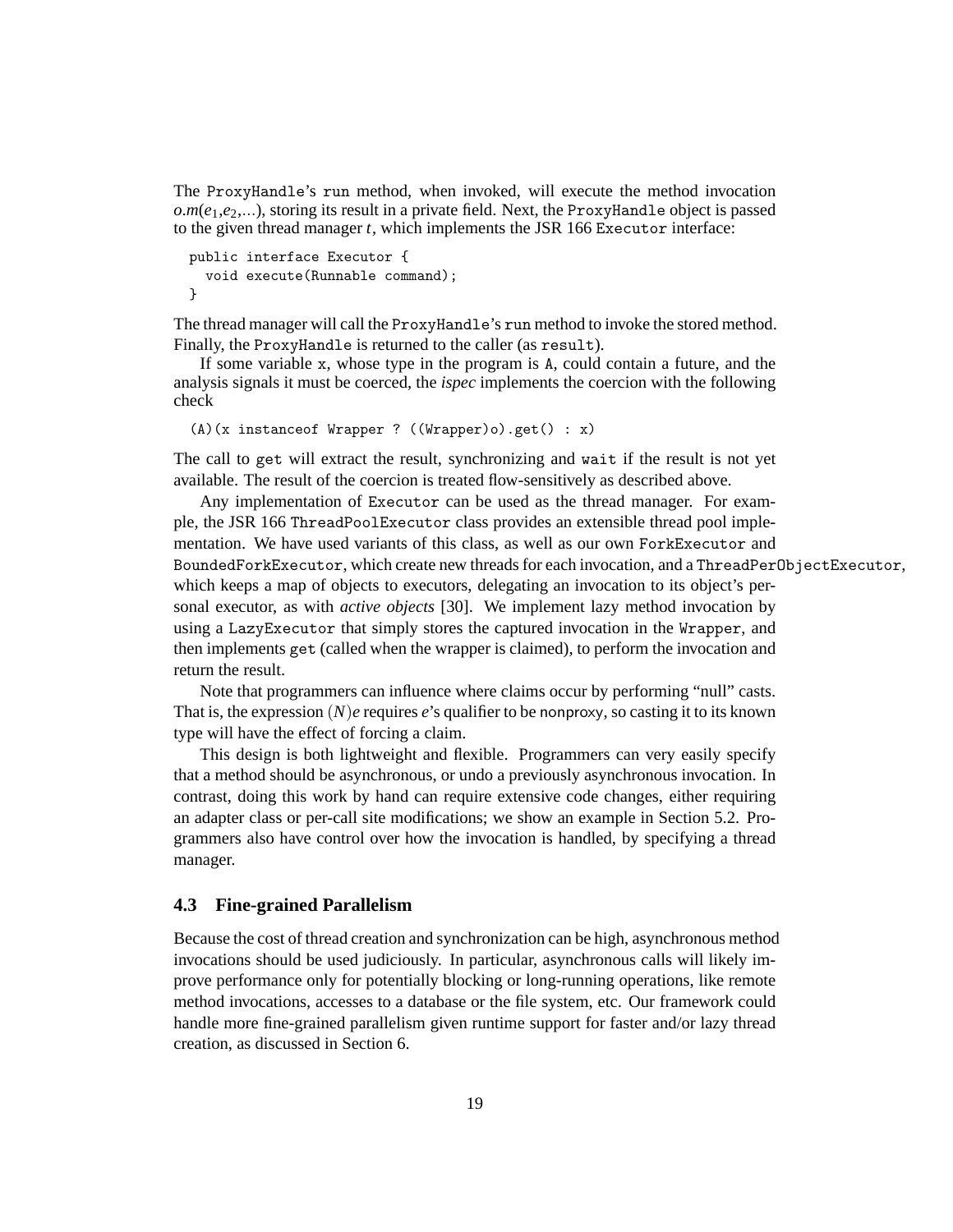#### **4.4 Exceptions**

If an asynchronous method call throws an exception *E*, that exception is stored in the call's future. We the future is claimed, the exception  $E$  is re-thrown.<sup>2</sup> This presents some challenges to the analysis.

The fact that claims could throw exceptions can be modeled as a simple extension to *FJQ*. We first must extend the language to model exceptions. We extend expressions *e* to include the form **try** *e* **catch**  $E \Rightarrow e$ , where *E* is the name of the exception being handled, and we extend method declarations to include throws clauses. We also add a form **throw** *E* for throwing an exception of type *E* (**throw** could take arbitrary expressions of exception type, but this simplifies the presentation). We extend the typing judgment from Figure 10 to include the *throw set*  $\mathcal T$  of exceptions  $E$  that could be thrown by evaluating an expression.

The typing rule for try-blocks is:

$$
\Gamma, \vdash e_1 : T_1; \Gamma_1; T_1 \qquad \Gamma \vdash e_2 : T_2; \Gamma_2; T_2
$$
\n
$$
T_2 \leq T \qquad T_1 \leq T \qquad \Gamma' = merge(\Gamma_1, \Gamma_2)
$$
\n
$$
T' = handles(E, T_1) \cup T_2
$$
\n
$$
\Gamma \vdash \text{try } e_1 \text{ catch } E \Rightarrow e_2 : T; \Gamma'; T'
$$

The function *handles*( $E, T_1$ ) prunes those exceptions  $E' \in T_1$  which are subtypes of  $E$ . The resulting throw set is this pruned set and the set from the handler. This rule conservatively assumes any flow-sensitive effects of *e*<sup>1</sup> reflected in Γ<sup>1</sup> will not be seen in *e*2. When checking a method consisting of expression *e*, we make sure that *e*'s resulting throws set is covered by the throws clauses the method declares.

Now we must reflect into a proxy's type what exceptions it might throw. To do this we expand the proxy qualifier into a family of qualifiers, where each mentions an exception *E* that could be thrown if the qualified value is coerced. These form a lattice based on the subtyping relationship between exceptions *E*. For example, we have  $\text{prox}_{\mathbf{Z}} \leq \text{prox}_{\mathbf{Z}}$ if  $E \leq E_2$ . For all *E*, we have proxy  $\leq$  proxy*E*.

The rule for **makeproxy** *e* becomes

$$
\Gamma \vdash e : \text{nonproxy } N; \Gamma'; T \qquad E = lub(T)
$$
  

$$
\Gamma \vdash \text{makeproxy } e : \text{proxy } E \ N; \Gamma'; \emptyset
$$

That is, the exceptions that *e* could throw are reflected into its qualifier. For this rule to be sound, we must modify the operational semantics to capture any exception thrown when evaluating *e* in the proxy, and then re-throw the exception when doing the coercion. The typing rule for **coerce** reflects that an exception could be thrown:

$$
\frac{\Gamma \vdash e:Q \, N; \Gamma'; T \quad Q \leq \text{proxy} E}{\Gamma \vdash \text{coerce } e : \text{nonprovy} \, N; \Gamma'; T \cup \{E\}}
$$

<sup>&</sup>lt;sup>2</sup>This differs from a JSR 166 Future, whose get method declares it could throw an ExecutionException, encapsulating any exception thrown by the computation. As such, the programmer is required to handle ExecutionException each time that a future is claimed. Our implementation of claim essentially catches this exception, and then re-throws the exception it encapsulates.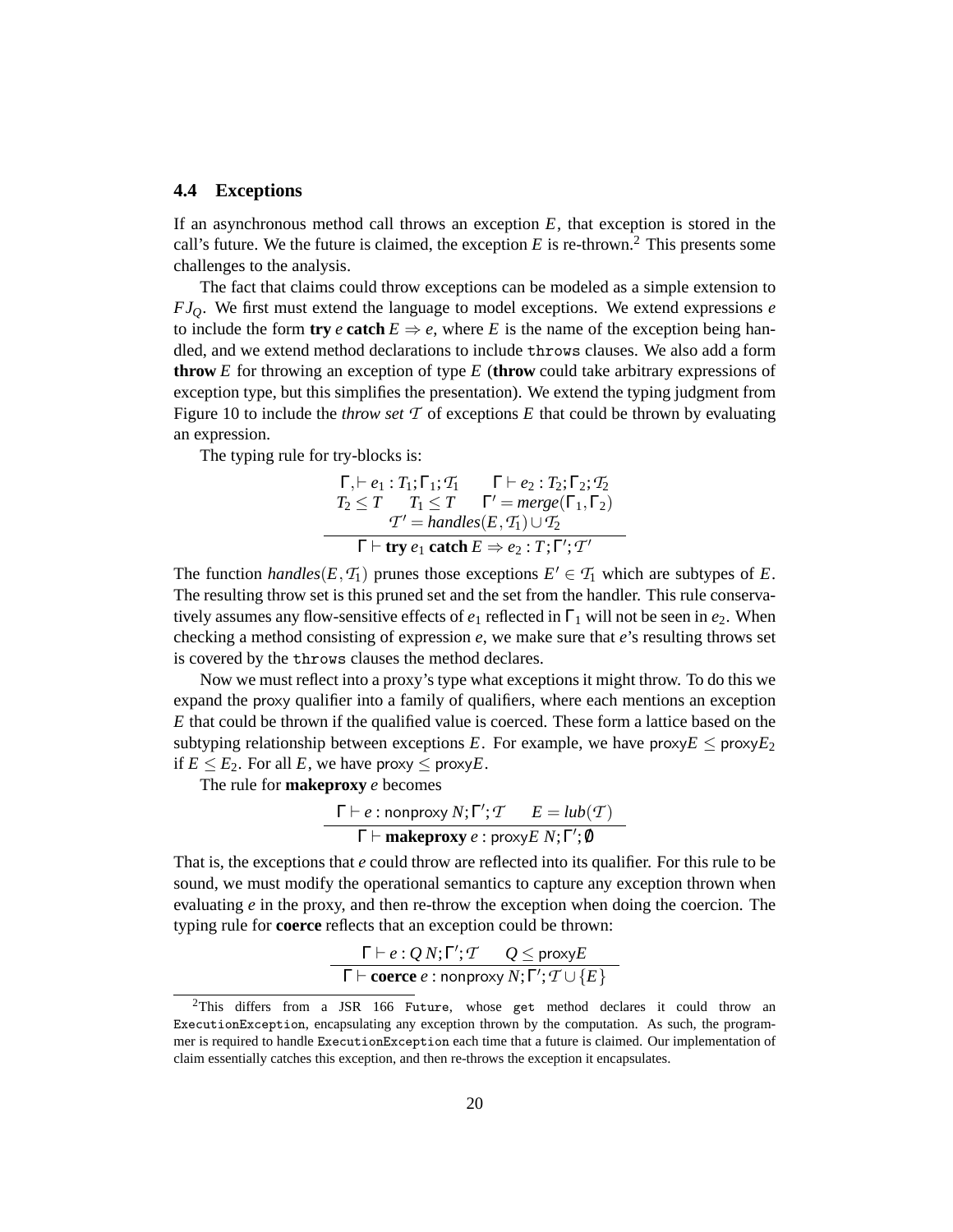In our implementation, we must extend the definition of the Wrapper interface to define get methods that could throw the various expressions *E* determined by the analysis, and adjust ProxyHandle and claim code accordingly (which is easy to do automatically).

Given this formulation, we ensure that proxy inference deals with exceptions properly in a couple of ways. In the simplest case, we avoid creating a value having qualifier proxy*E*, by ensuring that expressions *e* in **makeproxy** *e* never throw exceptions. This is done allowing the programmer to provide a handler for possible exceptions when creating the proxy. In particular, users can use an Executor that handles exceptions in a userspecified way inside spawned threads. The user can also specify a default value for the object to be returned by a claim. Our experience is that this approach works quite often.

In the second case, we let inference determine where proxies could flow, signaling an error only if an inserted coercion could throw an exception not covered by the throws clause for the method in which it occurs. Many applications we have considered result in no errors because an unclaimed proxy will not flow outside the scope of a reasonable exception handler. This is frequently true for event-style server applications which have an outermost exception handling block coupled with the event loop to catch exceptions raised by event handlers. In the case that a proxy does flow to an unexpected location, the user learns exactly where the offending claim was inserted, and can manually alter the code to insert a handler. Alternatively, when the user specifies a method call should be asynchronous, she can provide a *handler object* whose handle method is called with argument  $E$  when a claim would cause  $E$  to be thrown. Any exceptions thrown by this handler (e.g., to delegate to an outer-scope handler) are reflected in the type of the proxy.

Even when the surrounding context can handle an exception *E* thrown due to a claim, it could be incorrect to do so. Some exceptions, such as IOException, are thrown by many methods and the exception generated by the claim may violate some invariant expected by the programmer. Though we have not yet done so, we should be able to ensure that a proxy can only throw to handlers that were present in its original context. To do this, rather than track the exceptions possibly thrown by an expression *e*, we could track all of the handlers that would catch exceptions thrown by *e*. These would create a similar partial order that would be folded into the proxy qualifier. At the same time, the typing judgment would keep track of the *handler context*, which is the set of all handlers that an exception could possibly throw to (including those in method callers). Typechecking a coercion would require that the handler context be a superset of the handlers mentioned in the proxy. We plan to experiment with this idea to see how useful it is in practice.

Note that all of this discussion need only apply to *checked* exceptions. As unchecked exceptions typically signal disastrous (unrecoverable) situations, we can choose to ignore them.

### **4.5 Synchronization**

Concurrent programs must balance safety and liveness, by guarding against race conditions and invariant violations, and preventing deadlock. When using asynchronous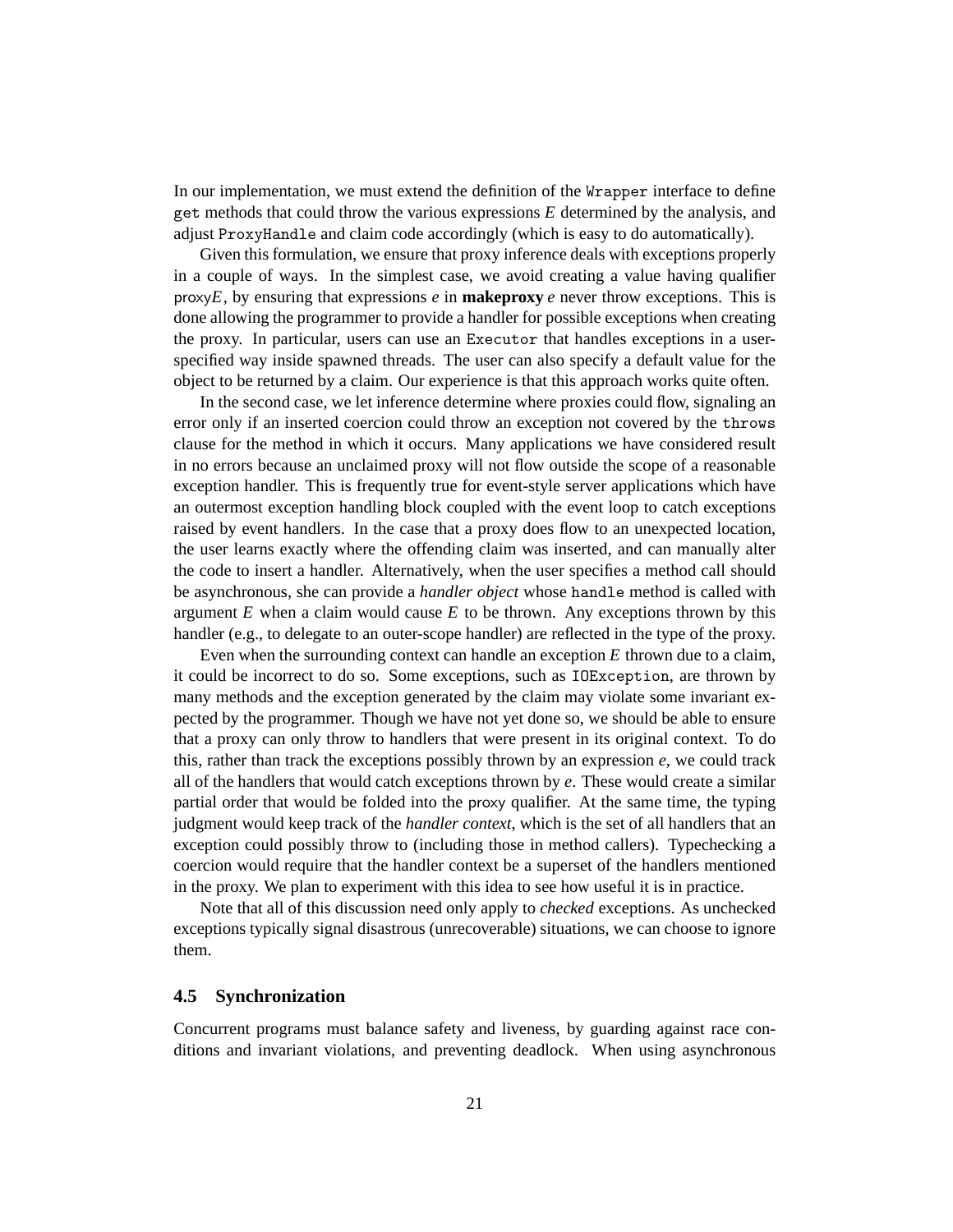| test            | tot $(s)$ | per-check (ns) | $%$ ovr |
|-----------------|-----------|----------------|---------|
| no claim        | 2.154     | n/a            | n/a     |
| spurious claim  | 2.401     | 35             | 10%     |
| necessary claim | 3.567     | 141            | 65%     |

Table 2: Overhead of inserted claims,  $N = 10<sup>7</sup>$ 

method calls, programmers must use synchronization, immutability, and other techniques to achieve these goals—no automatic support is provided. This makes our approach no worse, and no better, than standard Java thread programming.

Ideally, ensuring a program is safe and live could be as lightweight as introducing an asynchronous invocation. In Lisp, this is trivial because programs are written in a mostlyfunctional (if not purely-functional) style, which means that added concurrency will not affect the program's safety. We contemplated approaches to inserting synchronization automatically, as is done in some past work [30, 7, 26, 18], but rejected this idea because of its potentially negative impact on performance. We discuss this issue more in Section 6.

Instead, we feel a more promising approach is to have programmers specify synchronization requirements declaratively. Declarative specifications should change infrequently, even as the programmer changes various method invocations to be or not be asynchronous. Therefore, the proper synchronization code could be generated from the specification as changes are made. Work in aspect-oriented programming [33, 29, 8] and language-level transactions [21] aim to realize this goal. By not making any assumptions about synchronization, we can readily incorporate good results from these projects.

## **5 Evaluation**

We evaluate our framework in terms of (1) analysis effectiveness (how does it impact the run-time of the instrumented program), (2) analysis performance (how fast is the analysis), and (3) programming benefit (how does our framework simplify the programming task). We present a number of applications of both wrapper proxies and transparency checking to show the costs and benefits of our approach.

### **5.1 Claim Overhead**

Wrapper proxies can flow to potentially many parts of the program, causing our analysis to instrument classes with unnecessary claims. To measure the performance overhead of necessary as well as spurious claims, we constructed a simple microbenchmark:

```
Object o, p = \ldotsfor (int i = 0; i \le N; i++) { p = o; p.m(); }
```
The method m simply increments a volatile counter. We varied o to be either a normal object, an already-claimed wrapper proxy, and an unclaimed wrapper proxy (in this last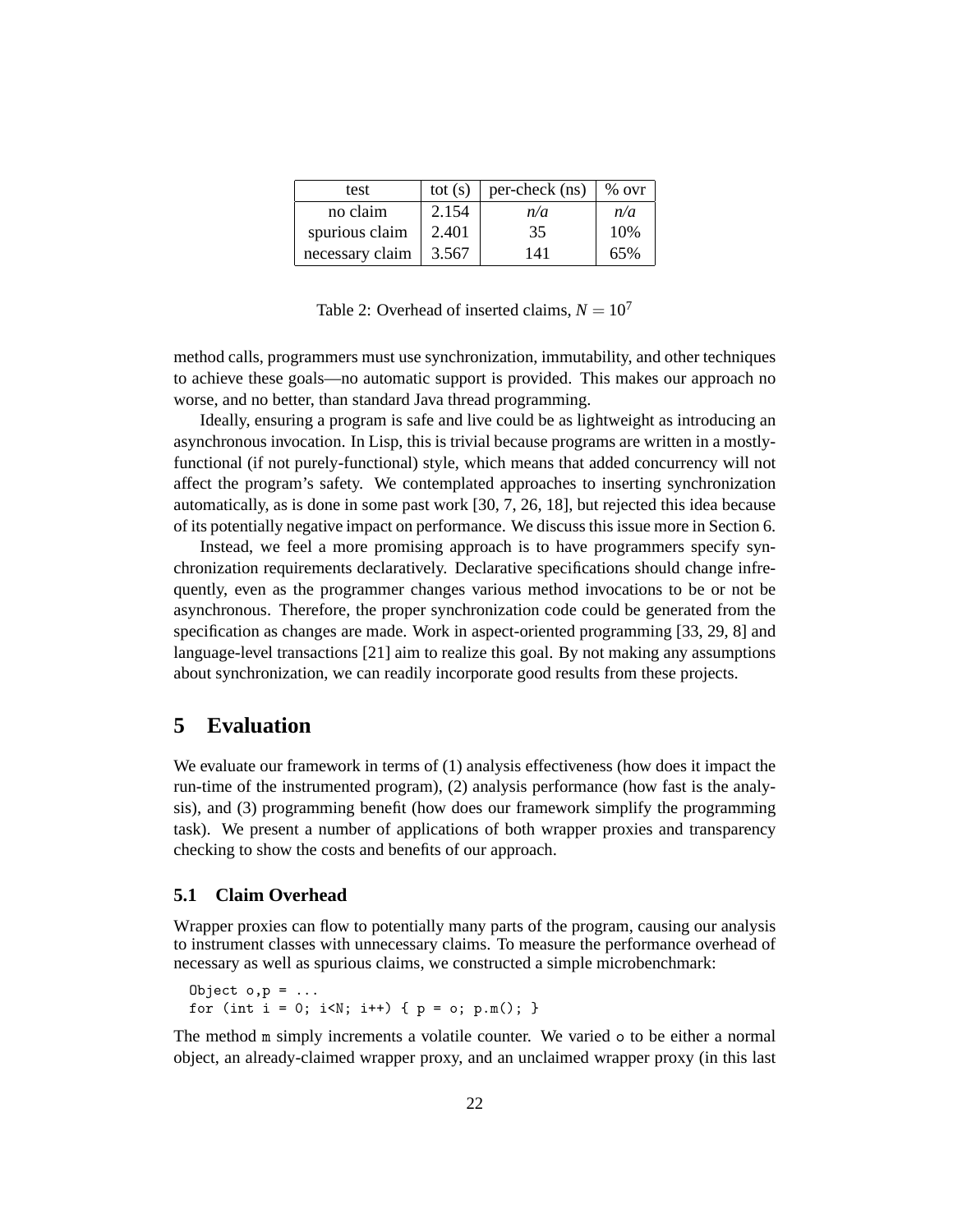case, the copy from o to p ensures it will be claimed each time, since o never gets claimed, so will never be rewritten to be the enclosed object). The results are shown in Table 2 for  $N = 10<sup>7</sup>$  (other values of *N* showed a similar relationship).

Spurious claims consist of essentially two instructions at runtime: an instanceof check and a cast. Our measurements show this to add 10% to the loop running time. Necessary claims require an additional method call and assignment, and cost more. However, these are unlikely to appear frequently because the future is overwritten after the underlying object is acquired, inducing only spurious claims from then on. The overhead is artificially bad because in actual applications (1) all method calls will not require claims, and (2) method calls will perform real work, dwarfing the cost of claims to program running time.

### **5.2 Non-blocking Work Service**

A simple application of futures is converting a blocking service into a non-blocking service, as suggested by the following example taken from the JSR 166 API documentation [12]. Here we go through this example to show how our framework greatly simplifies the programming process.

Consider the following interface:

```
interface BlockingService {
  public Response serve (Request req)
    throws ServiceException;
}
```
Using JSR 166 Futures, a nonblocking variant of this interface can define the serve method to return Future<Response> instead. The programmer must then build an adapter class to wrap the blocking service, as shown in Figure 8.

Old clients of BlockingService objects must rewrite their code, first to wrap the original object with the adapter, then to claim the Response objects from their corresponding Future<Response> wrappers. Futures should be claimed at the last possible program point before their values are needed. Clients of the new non-blocking service must therefore sprinkle claims into their code directly before the Response object is used. This can be tricky if Response objects were stored in containers that could be accessed by many methods or threads throughout the program. Moreover, the programmer must decide when a now-futurized Response object is passed to a method, whether to modify the method to accept a future as a parameter, or claim the future before invoking the method. The first option can be difficult or impossible if futures flow into library routines or third-party components, while the second option is unattractive because the client may pass the Response into a method that performs a large amount of work before touching the Response object.

This is a fair amount of programming overhead for a simple conceptual change. Moreover, a similar overhead is required to undo the change. Using our framework, we can achieve the same results in the best case by simply changing existing method calls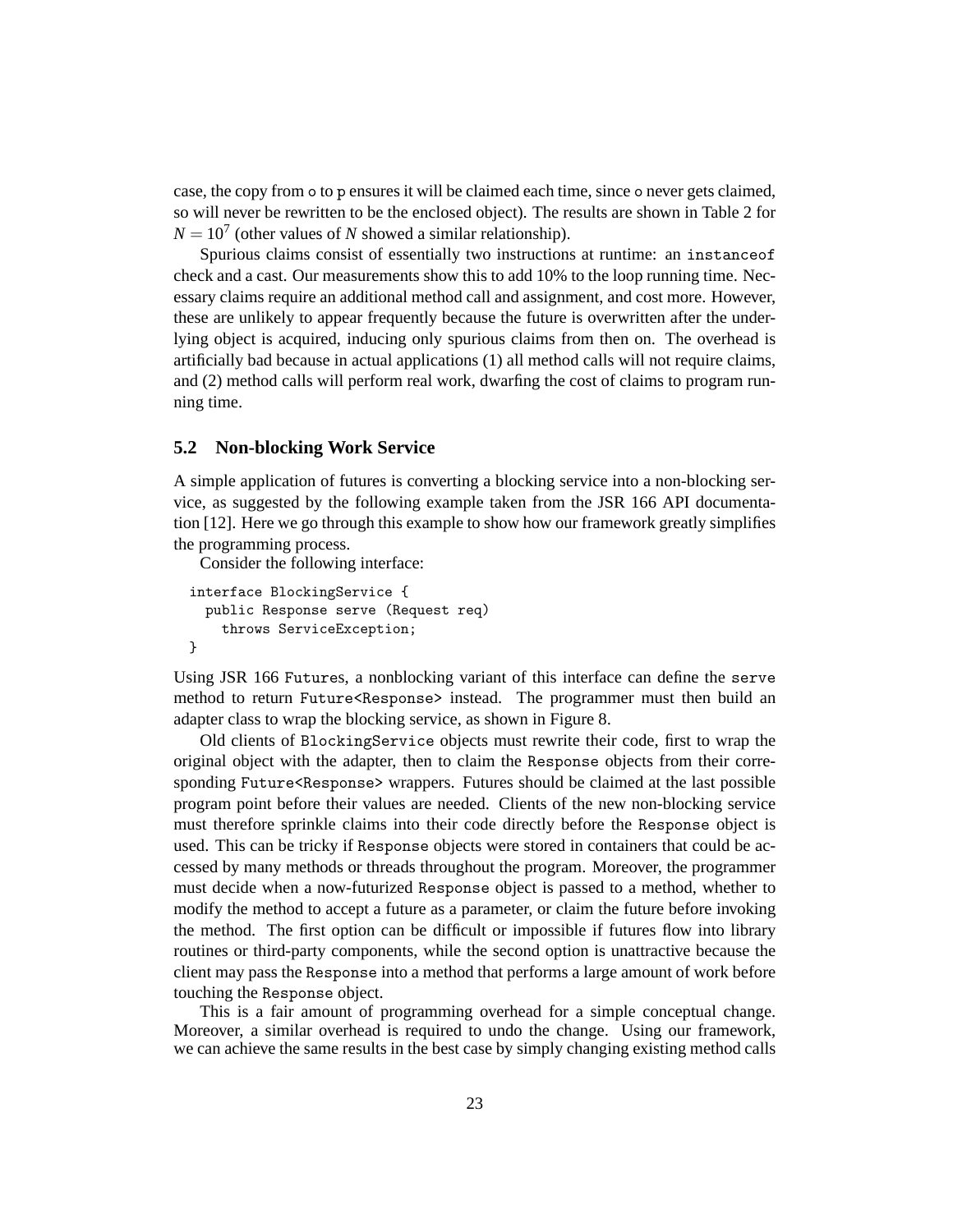```
class NBSAdapter implements NonBlockingService {
  public NBSAdapter (BlockingService svc) {
    this.blockingService = svc;
    this.executor = Executor.newFixedThreadPool(3);
  }
 public Future<Response> serve (final Request req) {
   Callable<Response> task = new Callable<Response>() {
      public Response call () {
        try {
          return blockingService.serve(req);
        }
        catch (ServiceException e) {
          e.printStackTrace();
          // more exception handling
       }
     }
    };
   FutureTask<Response> ftask =
      new FutureTask<Response>(task);
    executor.execute(ftask);
    return ftask;
  }
 private final BlockingService blockingService;
 private final Executor executor;
}
```
Figure 8: A BlockingService adapter class

bs.serve(request)

to be

```
Async.invoke(executor,adapter.serve(request))
```
The analysis will infer where claims are required and insert them directly into the bytecode of both applications and library classes, based on user input. Assuming claims occur where ServiceExceptions can be caught, we are finished. Otherwise, we can modify invocations to include a wrapping exception handler, or add handlers to claim locations, as described in Section 4.4.

We wrote a simple implementation of BlockingService whose serve method extracts information from a database. Performance measurements for the analysis are shown in Table 3. These were performed on a 2 GHz dual-processor Xeon with 2 GB RAM, running RedHat Linux 8.0 (Linux kernel version 2.4.20). Here we show the results of both our flow-sensitive analysis (FS), and a flow-insensitive variant of it (FI). The results show the benefit of flow-sensitivity to precision: fewer classes are polluted with potential futures.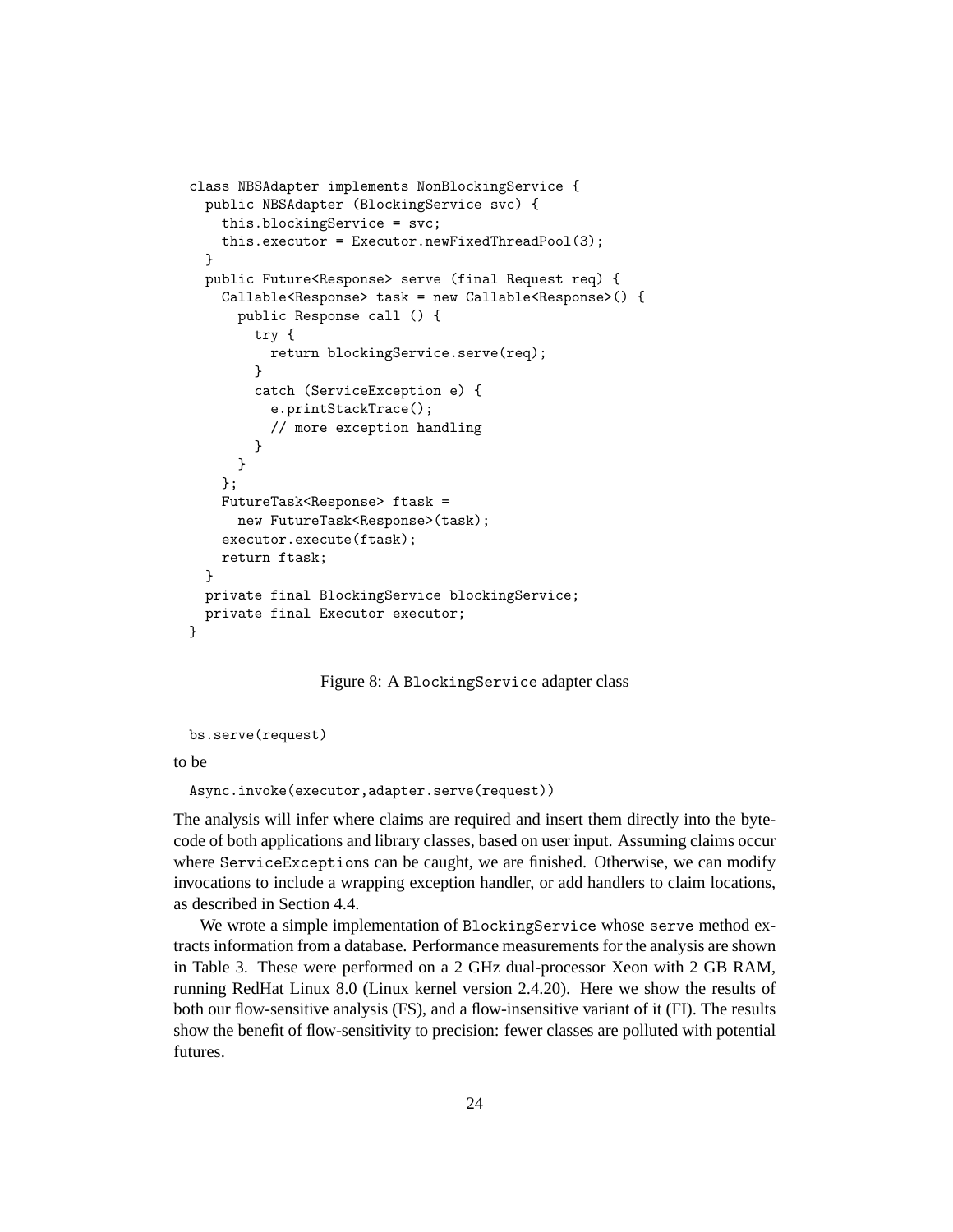| Analysis | Time |          |         |            |        |
|----------|------|----------|---------|------------|--------|
|          |      | analyzed | w/ fut. | re-written | claims |
| FI       | 88   | 1010     | 25      |            |        |
| FS       | 131  | 1010     | 16      |            |        |
| spark    | 96   | 1010     | n/a     | n/a        | n/a    |

Table 3: Proxy Analysis Performance on BlockingService

We experimented with a field-sensitive variant of our analysis, but treating fields differently per allocation site is useless unless instance methods are also treated contextsensitively, taking into account the receiver that called the method. Since our algorithm is not context-sensitive, and since it is rare for one method to directly access the fields of another object, field-sensitivity never showed a benefit for our applications, and so we do not consider it further.

The flow-sensitive analysis takes somewhat more time to run than the flow-insensitive version, since both process the same number of classes, but the flow-sensitive version generates more constraints. Indeed, the flow-insensitive analysis is virtually identical to the cost of just running the Spark without modification. Our implementation currently incorporates nodes for flow-sensitive qualifiers into the same graph used by the points-to analysis for set types. This causes unnecessary propagation during constraint solving. Therefore, we could reduce the total running time by separating the two graphs. In this way, we would process fewer total classes with regard to qualifiers (16 rather than 25 in this case), and reduce the total time of the analysis. We plan to make this change straightaway.

### **5.3 Asynchronous RMI**

For an asynchronous method call to be worthwhile, the added parallelism must overcome the added overheads, such as thread creation time and synchronization, to realize a performance gain. *Remote* method calls are a natural candidate, because they must pay the cost of a network round-trip time for each invocation. Indeed, asynchronous RPC was the initial motivation for Liskov and Shrira's promises [32], and recent work has considered the idea for Java [37, 43].

To illustrate this benefit, we have applied our framework to a RMI-based peer-topeer service sharing application developed for a class at the University of Maryland<sup>3</sup>. Each peer can perform text processing using a number of composable *services*, which are simply references to objects implementing a Service interface. If the application does not have all of the services it wants, it can ask for them from the network, and will receive remote references for each in messages from peers. These are stored with the local services in a table.

<sup>3</sup>See http://www.cs.umd.edu/class/fall2003/cmsc433-0201/p5/p5.htm.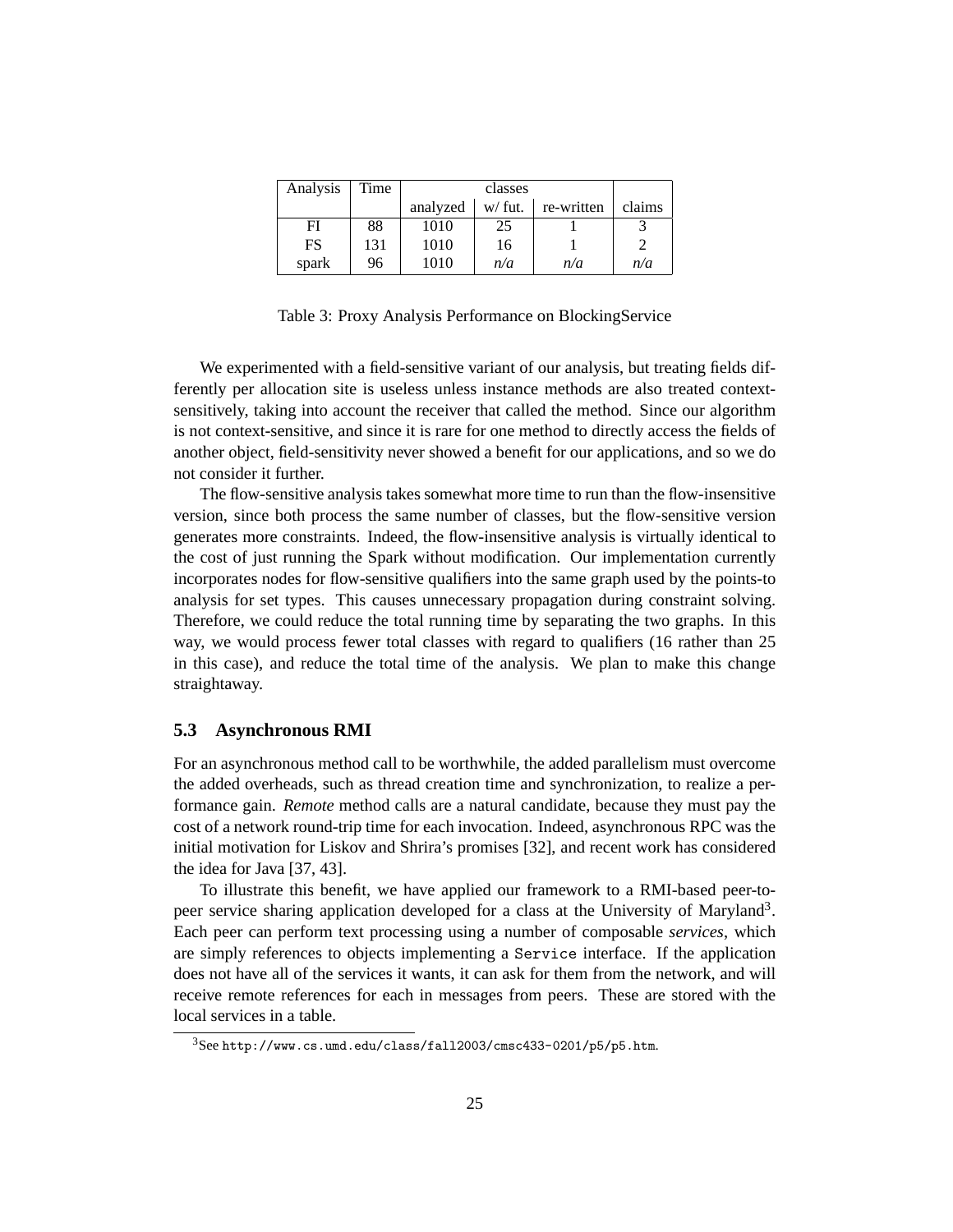| Analysis | Time |          |          |            |        |
|----------|------|----------|----------|------------|--------|
|          |      | analyzed | $w$ fut. | re-written | claims |
| FI       | 139  | 1319     |          |            |        |
| FS       | 218  | 1319     |          |            |        |
| spark    | 126  | 1320     | n/a      | n/a        | n/a    |

Table 4: Proxy Analysis Performance on Asynchronous RMI benchmark

The code to find a (potentially remote) service looks like roughly as follows:

```
Service findService(LocalPeer self, String serviceName) {
  Service s = self.getService(serviceName);
  if (s != null) return s;
  else {
    self.forward(new FindServiceMessage(serviceName));
    return getRemoteService(self, serviceName);
  }
}
```
If the service is present in the local table, the method immediately returns it. Otherwise, the forward method will use RMI to send messages to the node's peers, asking for the service. The first thing we did was make this method call asynchronous (though no future is returned)

The getRemoteService call will block (using wait) until it observes that the desired service has been installed in the table. This is problematic in the case that the client application wishes to invoke findService *n* times to create a composed service, because each call will wait until the prior service is found. Therefore, the network will not be used to search for services in parallel. To address this issue, we made the call to getRemoteService *lazy*, changing it to be Lazy.invoke(getRemoteService(self, serviceName)). The analysis recognizes this syntax as introducing a wrapper proxy, and rewrites the caller's class to delay the invocation of the method until the proxy is unwrapped. Thus, all *n* calls to getService will proceed in parallel, and will only block when the service is used concretely. The analysis times for this benchmark are shown in Table 4.

We ran some experiments on a two-node network connected by 100 Mbps Ethernet. The application attempts to acquire *n* services, for  $1 \le n \le 10$ , all of which are non-local. We compare the original application (Orig) to our changed version (Async). In addition to normal RMI messaging, we ran a version that inserts an 80 *ms* delay for each message send, to simulate a wide area message. The results are shown in Table 5, with all times in milliseconds.

We can see that for local area traffic, the added parallelism nets little performance gain, due to the rapid round trip times, as compared to the cost of thread management. However, for the delayed case, the running time of the original application tracks the number of services times the round trip delay, while the async version significantly amortizes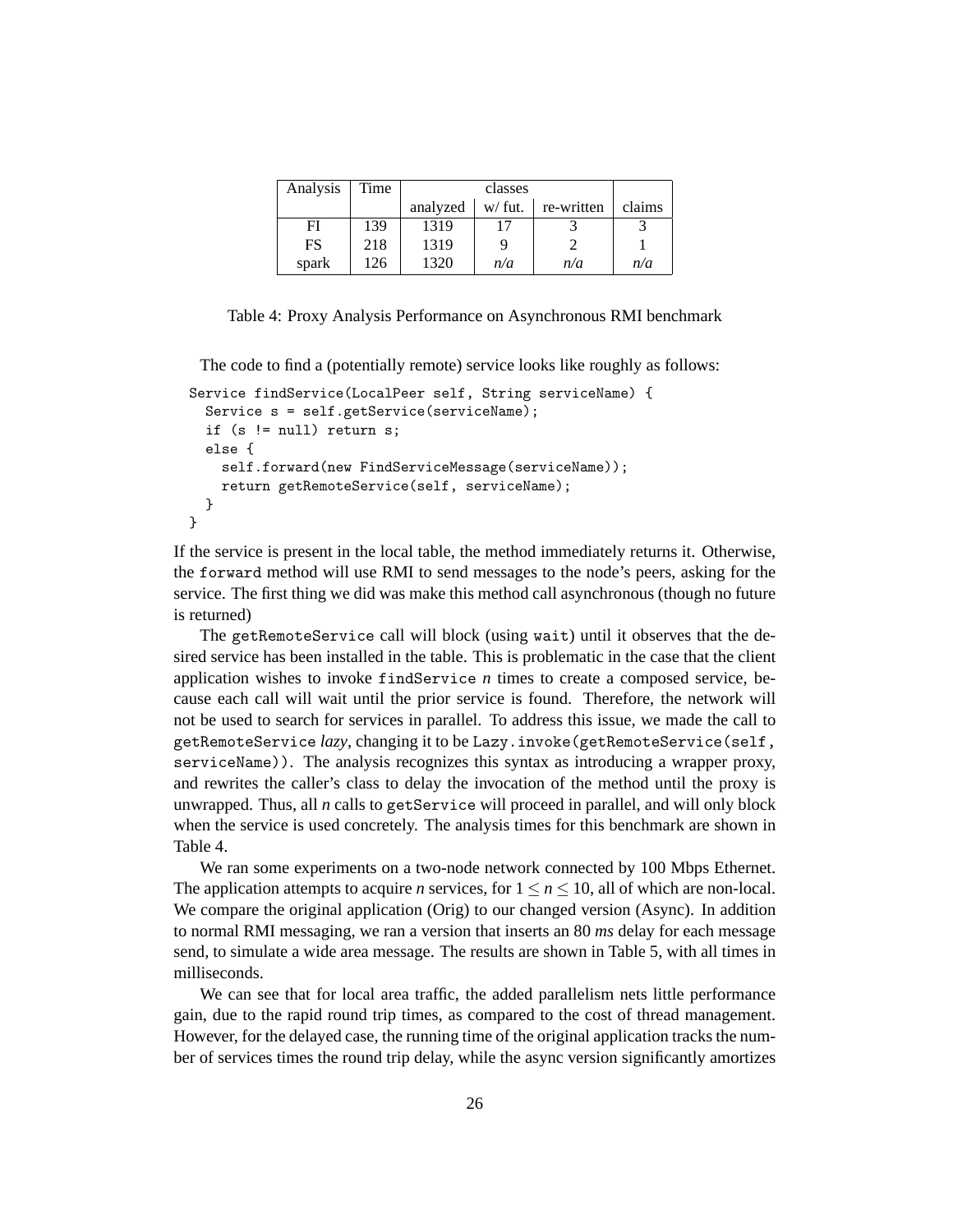| Version         |     | Services requested and used |     |     |     |     |     |     |     |     |
|-----------------|-----|-----------------------------|-----|-----|-----|-----|-----|-----|-----|-----|
|                 |     |                             |     |     |     |     |     |     | 10  |     |
| Orig            |     | 22                          | 30  | 41  | 54  | 60  | 85  | 78  | 96  | 104 |
| Async           |     | 24                          | 32  | 43  | 53  | 61  | 76  | 81  | 90  | 101 |
| $O$ rig + delay | 100 | 192                         | 282 | 370 | 462 | 562 | 647 | 738 | 828 | 914 |
| $Async + delay$ | 100 |                             |     | 120 | 124 | 137 | 138 | 143 |     |     |

Table 5: Elapsed time (s) of Peer-to-Peer RMI application with varying workload

this cost.

Of course, these results could have been achieved by rewriting the application by hand to capture the invocation, and acquire it before applying the result. Our framework made it significantly easier to do this: we only had to annotate two method calls, and the framework did the rest automatically.

### **5.4 Transparency Checking**

We have also used our framework to search for possible transparency violations of through the use of interface proxies. In this application, we consider a programmer that might like to specialize an object implementing interface *I*, e.g., to count how often a particular method is called. Following the proxy design pattern, the programmer could use a *dynamic proxy class* [9] to create a method-counting object that also implements *I*, which forwards calls to the original object. Our framework can ensure that the program will never distinguish between the proxy and the underlying object by using an identityrelated operation, like ==, instanceof, etc. This is done with following policy and implementation specification:

- **Policy** Calls to Proxy.newProxyInstance(...) introduce proxies. All expressions that are identity-revealing must operate on non-proxies. Note that unlike futures and other wrapper proxies, method calls do not require the object be a non-proxy.
- **Implementation** No code is needed to generate proxies (that is already being done by the program), and any requirement of a coercion signals a possible transparency violation, since it suggests that a proxy is used an identity-revealing context. Therefore, the analysis signals that the coercion point is a potential transparency violation.

We ran our checker on two examples: an XML-based implementation of SOAP over RMI that uses dynamic proxy classes [42], and the Soot bytecode analysis framework [44]. In the former case, we simply instructed the analysis to track all proxies created with Proxy.newProxyInstance. In the latter, we selected three different methods that return interfaces, and told the checker that calling these methods might return proxies. This would simulate a user wishing to proxy an object returned by one of these methods, e.g., to perform profiling, but wanting to ensure that transparency will not be violated.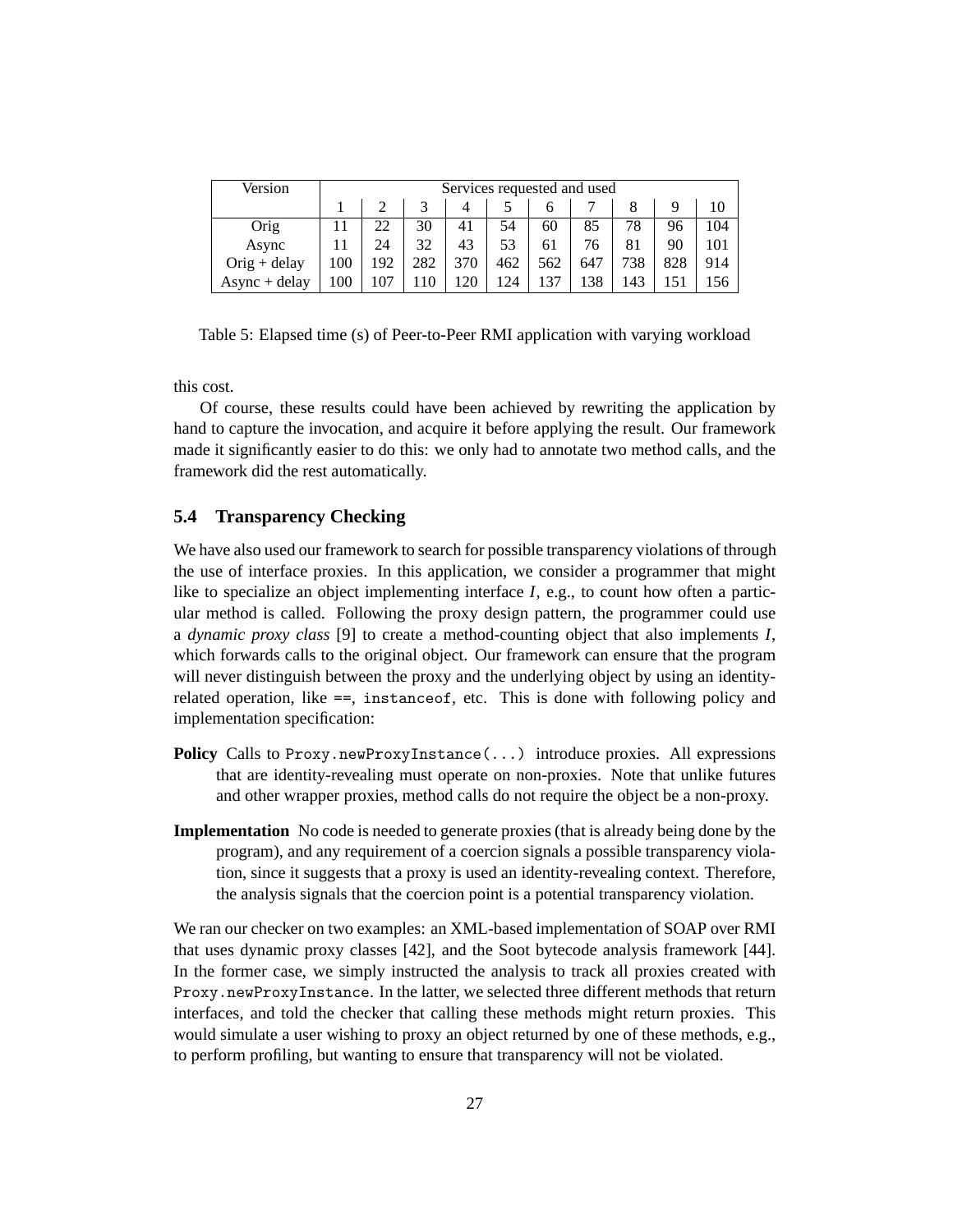| Version      |     | Time $(s)$ |          | # of classes | Errors |
|--------------|-----|------------|----------|--------------|--------|
|              | FI  | <b>FS</b>  | analyzed | with proxies |        |
| Orig         | 227 | 289        | 2087     |              | 0/0    |
| Error        | 226 | 300        | 2087     |              | 1/1    |
| <b>Spark</b> | 230 | n/a        | 2087     | n/a          | n/a    |

Table 6: Analysis Performance for SOAP/RMI (Dynamic Proxy) Example

| Example | Time(s) |     | # of classes | Errors       |     |
|---------|---------|-----|--------------|--------------|-----|
|         | FI      | FS  | analyzed     | with proxies |     |
|         | 366     | 510 | 2510         | 24           |     |
|         | 368     | 522 | 2510         | 24           |     |
| 3       | 361     | 526 | 2510         |              |     |
| spark   | 354     | n/a | 2510         | n/a          | n/a |

Table 7: Analysis Performance for 3 Soot Examples

We ran the flow sensitive and a flow insensitive analysis to detect possible errors. For the SOAP/RMI example, we ran the checker over the code as is, and found no transparency violations. Then we inserted a single violation and re-ran the test, which discovered the violation. Table 6 summarizes the results. Once again, the flow-insensitive analysis had essentially the same running time as Spark points-to analysis (not shown), and the flow-insensitive version added some overhead. Interestingly, the flow-sensitive analysis adds no value in this case. It could potentially reduce false positives due to spurious flows, but does not do so.

The Soot examples for the three different methods are shown in Table 7. We looked at the reported violations, and verified in all cases that at least one was a genuine transparency violation that could lead to potential bug, though we did not verify them all. Once again, it was interesting to see that flow-sensitivity added no precision (only overhead!), and that our flow-insensitive analysis added little overhead to the original Spark analysis.

## **6 Related Work**

### **6.1 Proxies**

Gamma et al. [19] present many uses of the proxy design pattern, including remote references, lazy evaluation, and access control. Other uses<sup>4</sup> include memoization, delegation, synchronization addition, generic event listeners, and views for abstract data types. Java's dynamic proxy classes [9] permit the simple construction of interface proxies, and have

<sup>4</sup>See, for example http://blog.monstuff.com/archives/000098.html.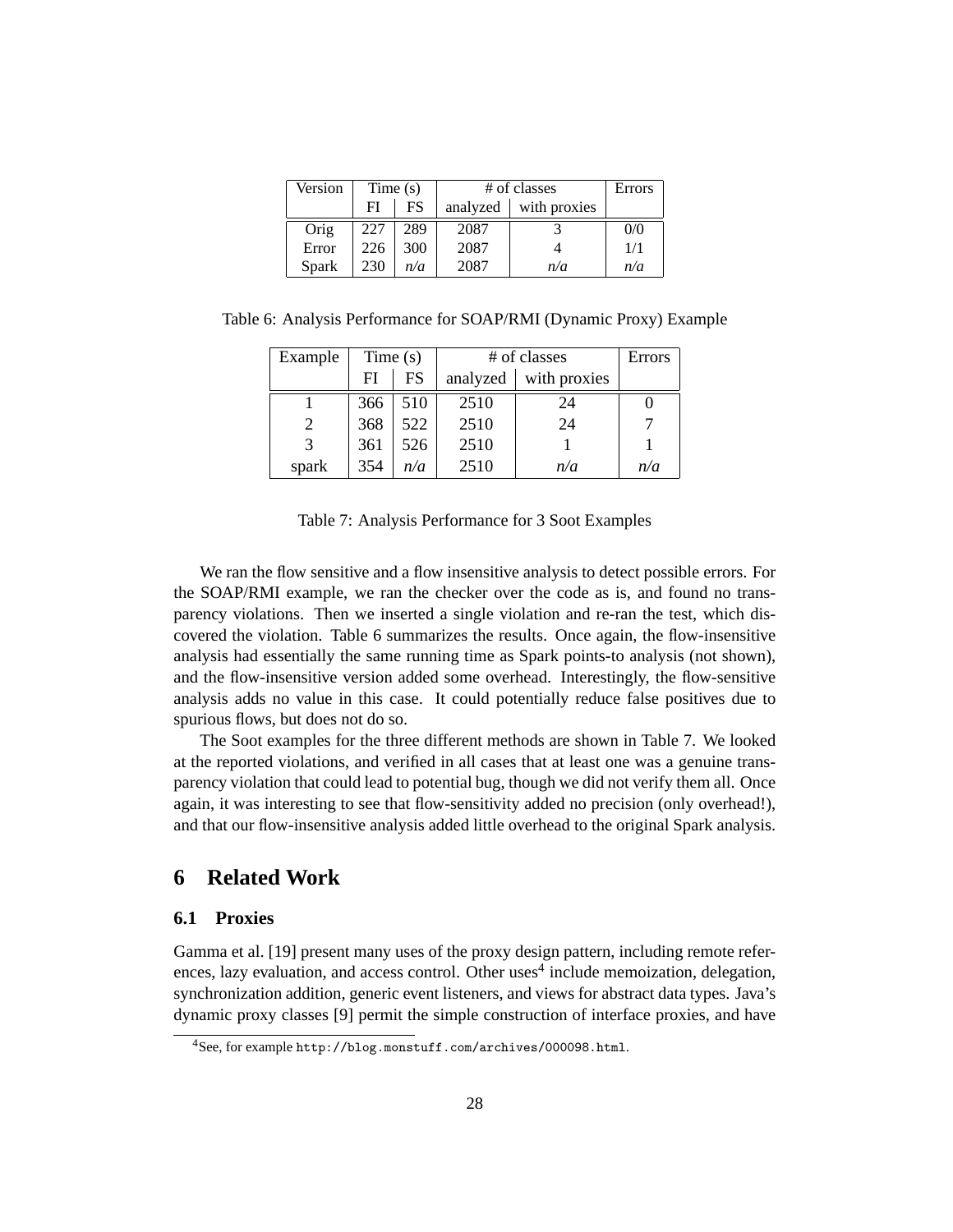been used in a variety of applications [42, 4].

#### **6.2 Static Analysis**

Our analysis draws upon techniques developed in other static analyses, including constraintbased analysis [1] and points-to analysis [10]. A points-to analysis tracks how aliases to a particular allocated data object are propagated throughout the program via assignments, dereferences, method calls, and so on. Our analysis uses the same constraint generation and solving machinery (in particular borrowing the framework of Spark [31]), but instead tracks how proxies flow throughout the program. This is similar Foster et al.'s qualifier inference [16], and propagation of changed types in CLA [22]. Indeed, we frame our analysis as a qualifier inference problem, and extend qualifier inference with support for coercions that implement checks at runtime, e.g., to claim a future. These coercions are treated flow-sensitively. Foster et al. also define a flow-sensitive variant of their analysis [17], but their approach allows heap locations, and not just variables, to be treated flow-sensitively. This adds expressive power but significant complication.

Most work on points-to analysis has been for C [23]. For Java, most points-to analyses build on Andersen's analysis for C [2], which is flow-insensitive and context-insensitive [39, 31]. Recent work in points-to analysis has explored efficient context-sensitive versions of this analysis [14, 35], as well techniques for improving efficiency overall, such as by using on-demand constraint resolution rather than solving all the constraints in advance [22, 14, 20]. Allowing the analysis to be incremental, so that only changed classes are considered (and any ones on which they depend), can also improve analysis times [22, 40]. We intend to explore how these techniques could apply to our approach.

However, direct application may not be straightforward. In particular, our analysis is different than most applications of points-to-style analyses, which tend to be concerned with program optimization or safety checking. Our program transformation for wrapper proxies, consisting of rewriting of program types and introducing dynamic checks, adds new functionality. As a result, increasing the precision of the analysis using contextsensitivity would permit finer tracking of the flow of wrappers, particularly into container classes, but any user of a modified container class will be penalized by any added dynamic checks, even if a particular container instance will never contain wrappers. This could be avoided by "splitting" the class into a checked and non-checked version, but doing so would be difficult, since shared static data and proper typing must be preserved.

### **6.3 Asynchronous Method Calls and Futures**

The notion of a future was popularized by Halstead in MultiLisp [27]. The syntax (future *e*) designates that expression *e* could be evaluated in a separate thread. The result of the expression is a *future* object. As MultiLisp is dynamically typed, the interpreter checks whether a value is a future when it is used concretely, and if so it extracts the actual value, or waits until it is available. This is called *touching* the future. Because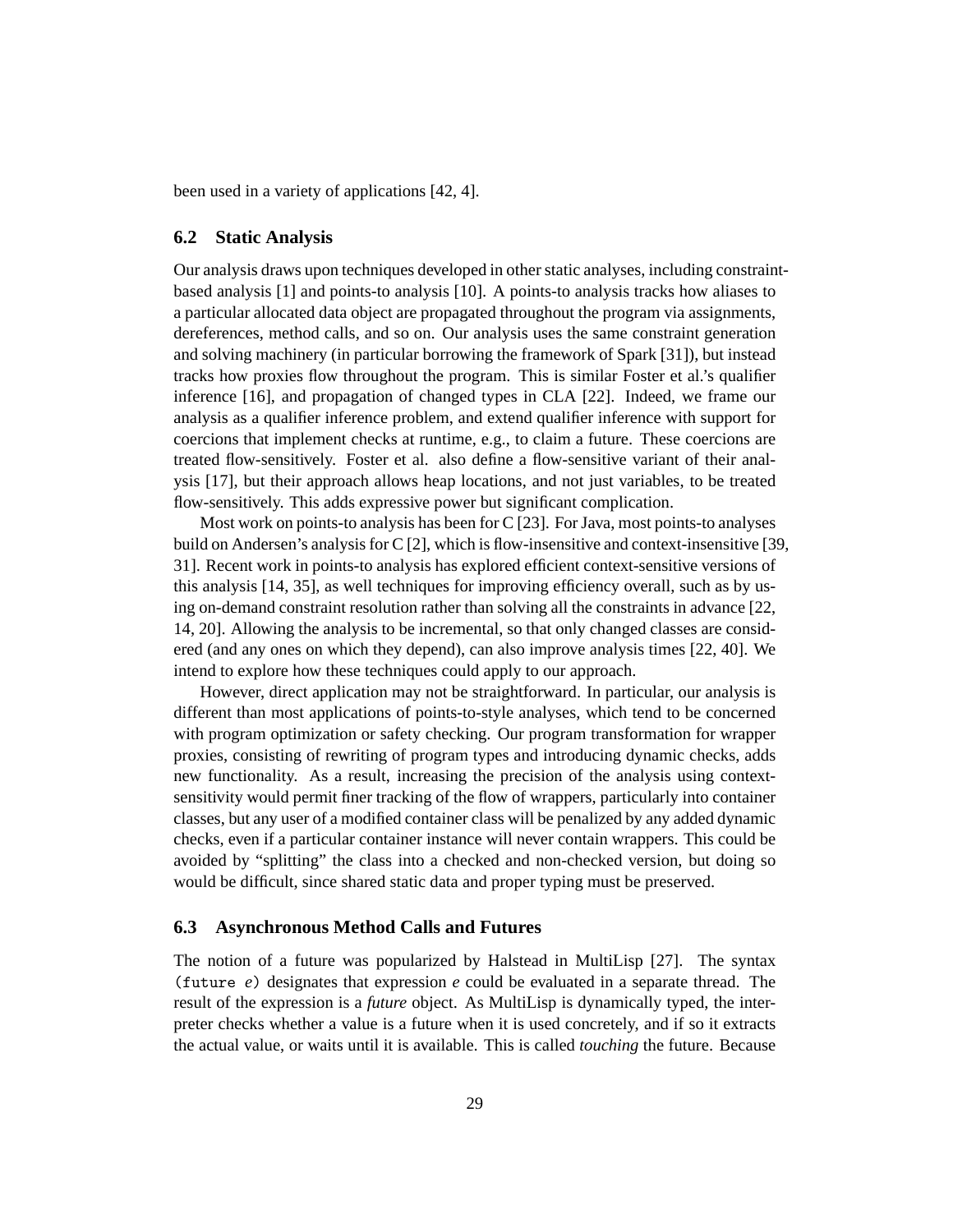futures are known to the runtime system and hidden from the application, their use is transparent to the program. MultiLisp's garbage collector safely replaced futures with their actual values once available; our flow-sensitive analysis approximates this behavior. Flanagan and Felleisen [15] developed a whole-program static analysis for reducing the number of touches required; our analysis conversely adds needed touches based on the possibly flow of futures.

Liskov and Shrira developed a notion of a future for statically-typed languages, called a *promise* [32]. A promise, similar to a JSR 166 future for Java [28] mentioned in the introduction, is a type parameterized by the type of object it will ultimately compute. We found a number of applications of futures to statically-typed, object-oriented languages [34, 28, 24, 37, 11].

Halstead and others developed *lazy task creation* to dynamically adapt future-annotated programs to the runtime architecture and workload. Rather than create a new thread, each future expression is optimistically evaluated in the current thread. If the thread blocks or another processor becomes idle, then the caller's continuation is evaluated, establishing a future for the to-be-returned value. Alternatively, another processor can become idle, and steal the parent continuation. Similar techniques are employed by Cilk [18], and others. As future work, we are considering a similar scheme for Java.

A number of languages support so-called *active objects* [30], such as the SCOOP extension to Eiffel [7] and Io [26], which return futures. SCOOP inserts synchronization automatically, based on method preconditions. When a method is called, the invoking thread must wait until the conditions are satisfied before it can enter the object. Concurrent requests to enter the object are queued, and processed one at a time. While simple to use, programmers have less control. All concurrency occurs on a per-object basis, as opposed to per activity, which could severely limit performance without potentially unnatural program restructurings. Since many applications use concurrency for performance reasons (e.g., in multi-threaded server applications), imposing this restriction would be too onerous. Indeed, we allow programmers to indicate which thread manager they wish to use when executing a method asynchronously for exactly this reason.

Polyphonic C# [3] adds concurrency abstractions to C# based on the join calculus. Method declarations annotated as async are always invoked asynchronously. These methods never return results, hence there is no need for futures. Many aspects of their work are complementary with ours.

There has been some interest in developing asynchronous *remote* method invocation, to batch remote calls and thus amortize the delay of round-trip times. Promises were developed in this context. Raje et al. [37] propose an approach in which the returned future is made manifest to the programmer, adding to the programming burden. Sysala and Janecek [43] require that remote calls be provided a *callback*, to be invoked the result is available. This simplifies exception handling but obscures the control flow of the program, making debugging more difficult. It also forces programmers to distinguish between remote and local references, eliminating the transparency afforded by RMI.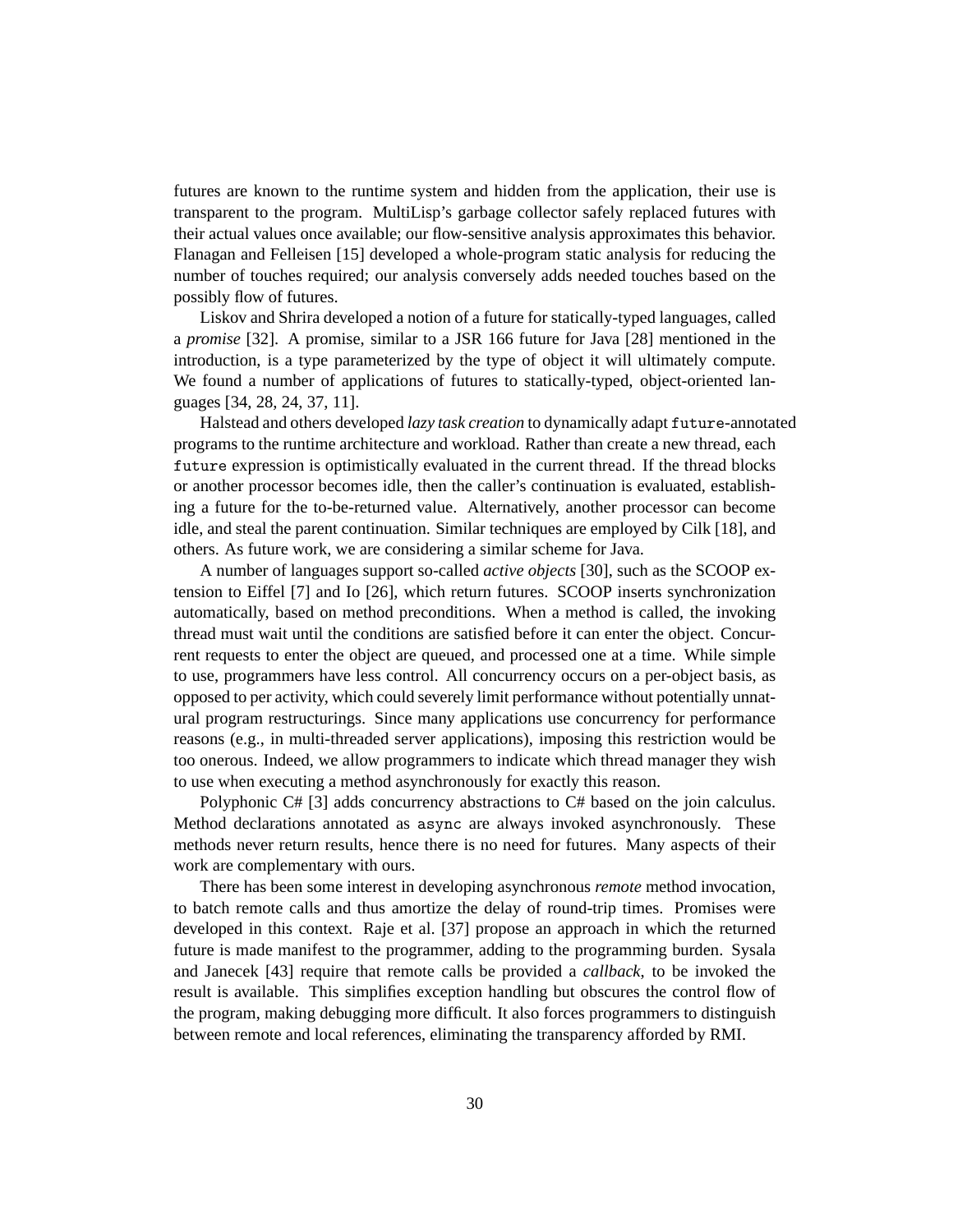## **7 Conclusions**

We have presented a flexible and easy-to-use framework for transparent programming with proxies in Java. Our framework recognizes this problem as one of qualifier inference, using improvements to qualifier inference algorithms to automatically introduce proxies, like futures, with a minimum of effort from the programmer, and ensure they are used transparently. We have formalized our framework and proven it sound. Our improvements to qualifier inference admitting new or improved applications. Using our framework, we have implemented a means for asynchronous and lazy method calls in Java, and have checked for possible transparency violations due to uses of the proxy design pattern. In the former case, applying asynchronous method calls to RMI nets significant performance gains with little programming effort, and in the latter case, a number of possible violations were detected.

Our analysis extends the Spark [31] points-to analysis, which is context-insensitive, and operates on the whole program. We are in the process of generalizing our framework to support arbitrary qualifiers, to support applications such as those mentioned in Section 3.7. In doing so, we plan to support more sophisticated context-sensitive analysis. We are also exploring how to make our analysis incremental, to avoid whole-program analysis when possible, easing software development. This should be a straightforward application of our explicitly-typed *FJ<sup>Q</sup>* to all of Java, to allow reusing past results.

**Acknowledgments** We thank Jeff Foster, Nikhil Swamy, and James Rose for helpful comments on drafts of this paper.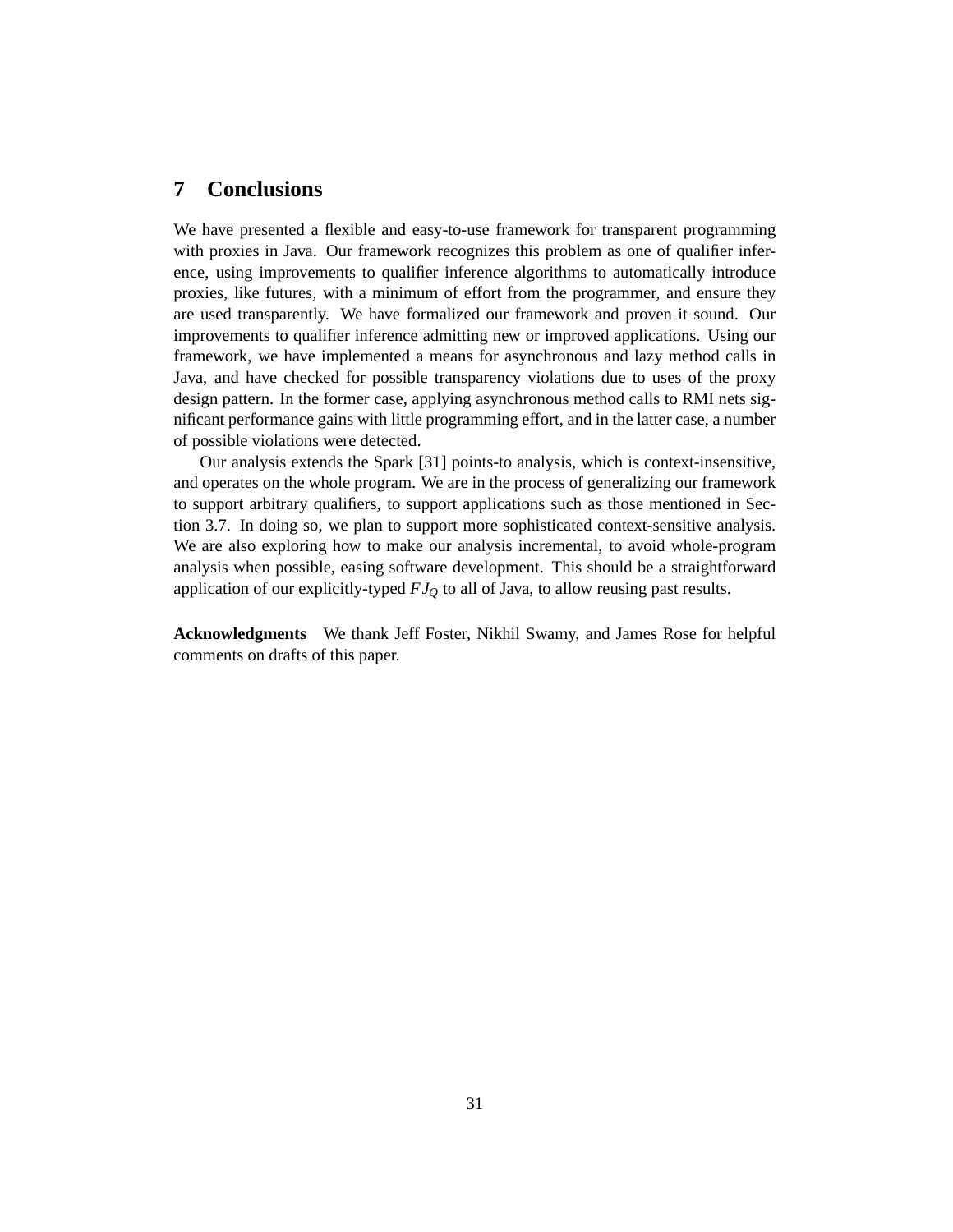## **References**

- [1] Alexander Aiken. Introduction to set constraint-based program analysis. *Science of Computer Programming (SCP)*, 35(2):79–111, 1999.
- [2] Lars Ole Andersen. *Program Analysis and Specialization for the C Programming Language*. PhD thesis, DIKU, University of Copenhagen, May 1994. (DIKU report 94/19).
- [3] Nick Benton, Luca Cardelli, and Cdric Fournet. Modern concurrency abstractions for C#. *TOPLAS*, 2003. Special Issue of papers from FOOL 9.
- [4] Gregory Biegel, Vinny Cahill, and Mads Haahr. A dynamic proxy based architecture to support distributed java objects in a mobile environment. In *CoopIS/DOA/ODBASE*, pages 809–826, 2002.
- [5] Gavin M. Bierman, Matthew J. Parkinson, and Andrew M. Pitts. An imperative core calculus for java and java with effects. Technical Report 563, University of Cambridge Computer Laboratory, April 2003.
- [6] Gilad Bracha, Martin Odersky, David Stoutamire, and Philip Wadler. Making the future safe for the past: adding genericity to the java programming language. In *Proceedings of the 13th ACM SIGPLAN conference on Object-oriented programming, systems, languages, and applications*, pages 183–200. ACM Press, 1998.
- [7] Michael James Compton. SCOOP: An investigation of concurrency in Eiffel. Master's thesis, Department of Computer Science, The Australian National University, December 2000.
- [8] Xianghua Deng, Matthew B. Dwyer, John Hatcliff, and Masaaki Mizuno. Invariant-based specification, synthesis, and verification of synchronization in concurrent programs. In *ICSE*, pages 442–452, 2002.
- [9] Dynamic proxy classes. http://java.sun.com/j2se/1.3/docs/guide/reflection/ proxy.html. JDK 1.3 documentation.
- [10] Maryam Emami, Rakesh Ghiya, and Laurie J. Hendren. Context-sensitive interprocedural points-to analysis in the presence of function pointers. In *PLDI*, pages 242–256, 1994.
- [11] Éric Tanter, Jacques Noyé, Denis Caromel, and Pierre Cointe. Partial behavioral reflection: spatial and temporal selection of reification. In *OOPSLA*, pages 27–46, 2003.
- [12] Executor examples. http://gee.cs.oswego.edu/cgi-bin/viewcvs.cgi/jsr166/ etc/notes/tim-execu%tor-examples.html?rev=1.5.
- [13] Manuel Fä hndrich and K. Rustan M. Leino. Declaring and checking non-null types in an object-oriented language. In *OOPSLA*, pages 302–312, 2003.
- [14] Manuel Fahndrich, Jakob Rehof, and Manuvir Das. Scalable context-sensitive flow analysis ¨ using instantiation constraints. In *PLDI*, pages 253–263, June 2000.
- [15] Cormac Flanagan and Matthias Felleisen. The semantics of Future and its use in program optimizations. In *POPL*, pages 209–220, San Francisco, CA, January 1995.
- [16] Jeffrey S. Foster, Manuel Fahndrich, and Alexander Aiken. A theory of type qualifiers. In *PLDI*, pages 192–203, May 1999.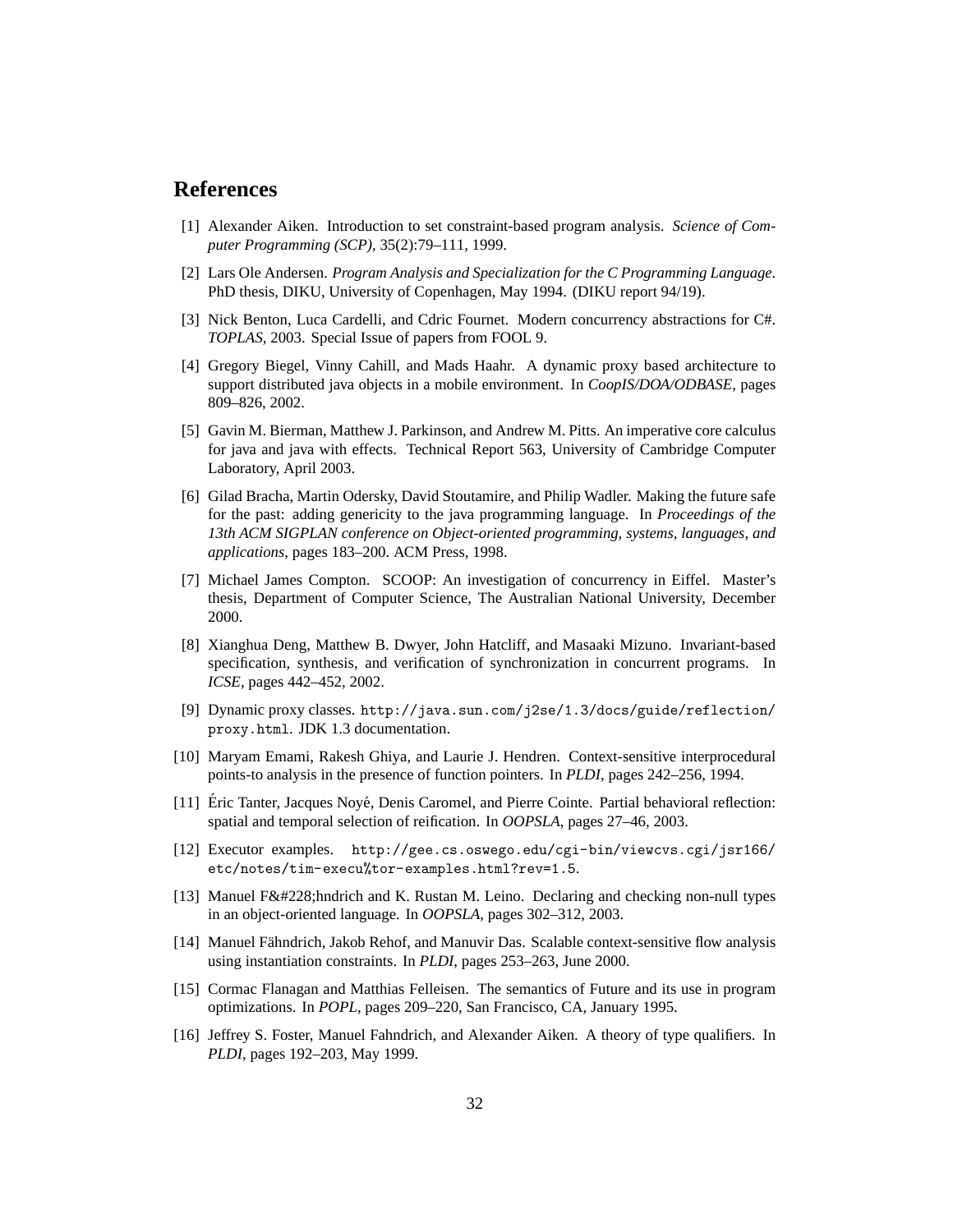- [17] Jeffrey S. Foster, Tachio Terauchi, and Alex Aiken. Flow-Sensitive Type Qualifiers. In *PLDI*, pages 1–12, Berlin, Germany, June 2002.
- [18] Matteo Frigo, Charles E. Leiserson, and Keith H. Randall. The implementation of the Cilk-5 multithreaded language. In *PLDI*, pages 212–223, 1998.
- [19] Erich Gamma, Richard Helm, Ralph E. Johnson, and John Vlissides. *Design Patterns: Elements of Reusable Object-Oriented Software*. Addison-Wesley, Massachusetts, 1995.
- [20] Samuel Z. Guyer and Calvin Lin. Client-driven pointer analysis. In *SAS*, June 2003.
- [21] Tim Harris and Keir Fraser. Language support for lightweight transactions. In *OOPSLA*, pages 388–402, 2003.
- [22] Nevin Heintze and Olivier Tardieu. Ultra-fast aliasing analysis using CLA: A million lines of C code in a second. In *PLDI*, pages 254–263, 2001.
- [23] Michael Hind. Pointer analysis: Haven't we solved this problem yet? In *PASTE*, pages 54–61, New York, June 2001.
- [24] Claude Hussenet. Personal Communication. Describes the use of JSR 166 futures for an enterprise application.
- [25] Atsushi Igarashi, Benjamin C. Pierce, and Philip Wadler. Featherweight Java: a minimal core calculus for Java and GJ. *TOPLAS*, 23(3):396–450, 2001.
- [26] Io: A small programming language. http://www.iolanguage.com/.
- [27] Robert H. Halstead Jr. Multilisp a language for concurrent symbolic computation. *TOPLAS*, 7(4):501–538, 1985.
- [28] JSR 166: Concurrency utilities. http://www.jcp.org/en/jsr/detail?id=166.
- [29] Gregor Kiczales, Erik Hilsdale, Jim Hugunin, Mik Kersen, Jeffrey Palm, and William G. Griswold. An overview of AspectJ. In *ECOOP*, volume 2072 of *Lecture Notes in Computer Science*, pages 327–353. Springer-Verlag, 2001.
- [30] R. Greg Lavender and Douglas C. Schmidt. Active object: an object behavioral pattern for concurrent programming. In *Pattern Languages of Programs*, September 1995.
- [31] Ondrej Lhotak and Laurie Hendren. Scaling Java points-to analysis using SPARK. *Lecture Notes in Computer Science*, 2622:153–169, 2003.
- [32] Barbara Liskov and Liuba Shrira. Promises: linguistic support for efficient asynchronous procedure calls in distributed systems. In *PLDI*, pages 260–267, July 1988.
- [33] Cristina Videira Lopes and Karl J. Lieberherr. Abstracting process-to-function relations in concurrency object-oriented applications. In *ECOOP*, volume 821 of *Lecture Notes in Computer Science*, pages 81–99, Bologna, Italy, July 1994. Springer.
- [34] Dragos A. Manolescu. Workflow enactment with continuation and future objects. In *OOP-SLA*, pages 40–51, 2002.
- [35] Ana Milanova, Atanas Rountev, and Barbara Ryder. Parameterized object sensitivity for points-to and side-effect analyses for java. In *ISSTA*, pages 1–11, New York, July 2002.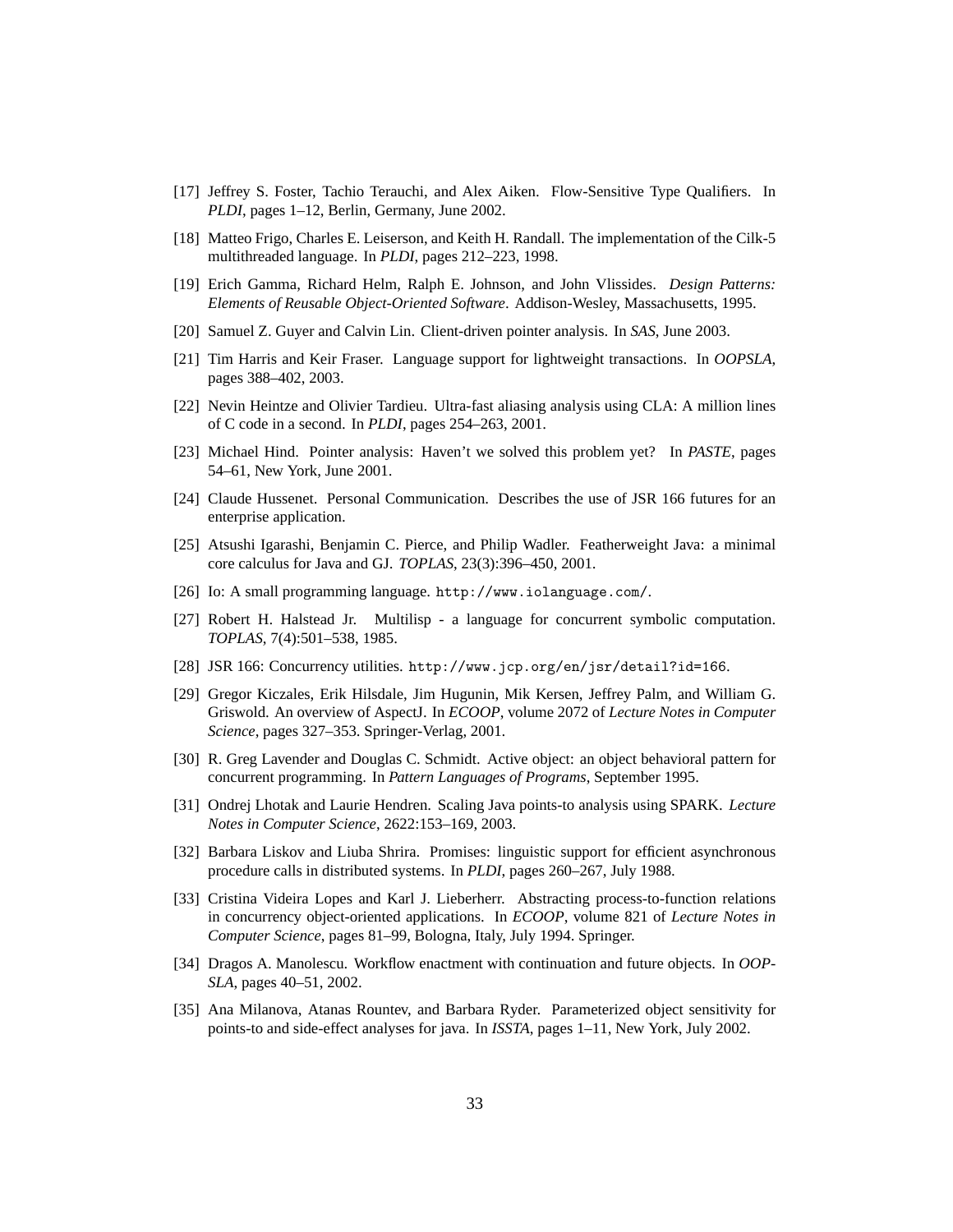- [36] Greg Morrisett, Matthias Felleisen, and Robert Harper. Abstract models of memory management. In *Proceedings of the seventh international conference on Functional programming languages and computer architecture*, pages 66–77, 1995.
- [37] Rajeev R. Raje, Joseph I. William, and Michael Boyles. An asynchronous remote method invocation (ARMI) mechanism for Java. In *ACM Workshop on Java for Science and Engineering Computation*, 1997.
- [38] Jakob Rehof and Torben Mogensen. Tractable constraints in finite semilattices. *Science of Computer Programming*, 35(2–3):191–221, 1999.
- [39] Atanas Rountev, Ana Milanova, and Barbara G. Ryder. Points-to analysis for Java using annotated constraints. In *OOPSLA*, pages 43–55, 2001.
- [40] Atanas Rountev, Ana Milanova, and Barbara G. Ryder. Fragment class analysis for testing of polymorphism in java software. In *ICSE*, pages 210–220, Piscataway, NJ, May 2003.
- [41] Umesh Shankar, Kunal Talwar, Jeffrey S. Foster, and David Wagner. Detecting Format String Vulnerabilities with Type Qualifiers. In *Proceedings of the 10th Usenix Security Symposium*, Washington, D.C., August 2001.
- [42] Aleksander Slominski, Madhusudhan Govindaraju, Dennis Gannon, and Randall Bramley. Design of an XML based interoperable RMI system : SoapRMI C++/Java 1.1. In *International Conference on Parallel and Distributed Processing Techniques and Applications*, pages 1661–1667, June 2001.
- [43] Tomás Sysala and Jan Janecek. Optimizing remote method invocation in Java. In *DEXA*, pages 29–35, September 2002.
- [44] Raja Vallee-Rai, Laurie Hendren, Vijay Sundaresan, Patrick Lam, Etienne Gagnon, and ´ Phong Co. Soot–a Java optimization framework. In *CASCON*, pages 125–135, 1999.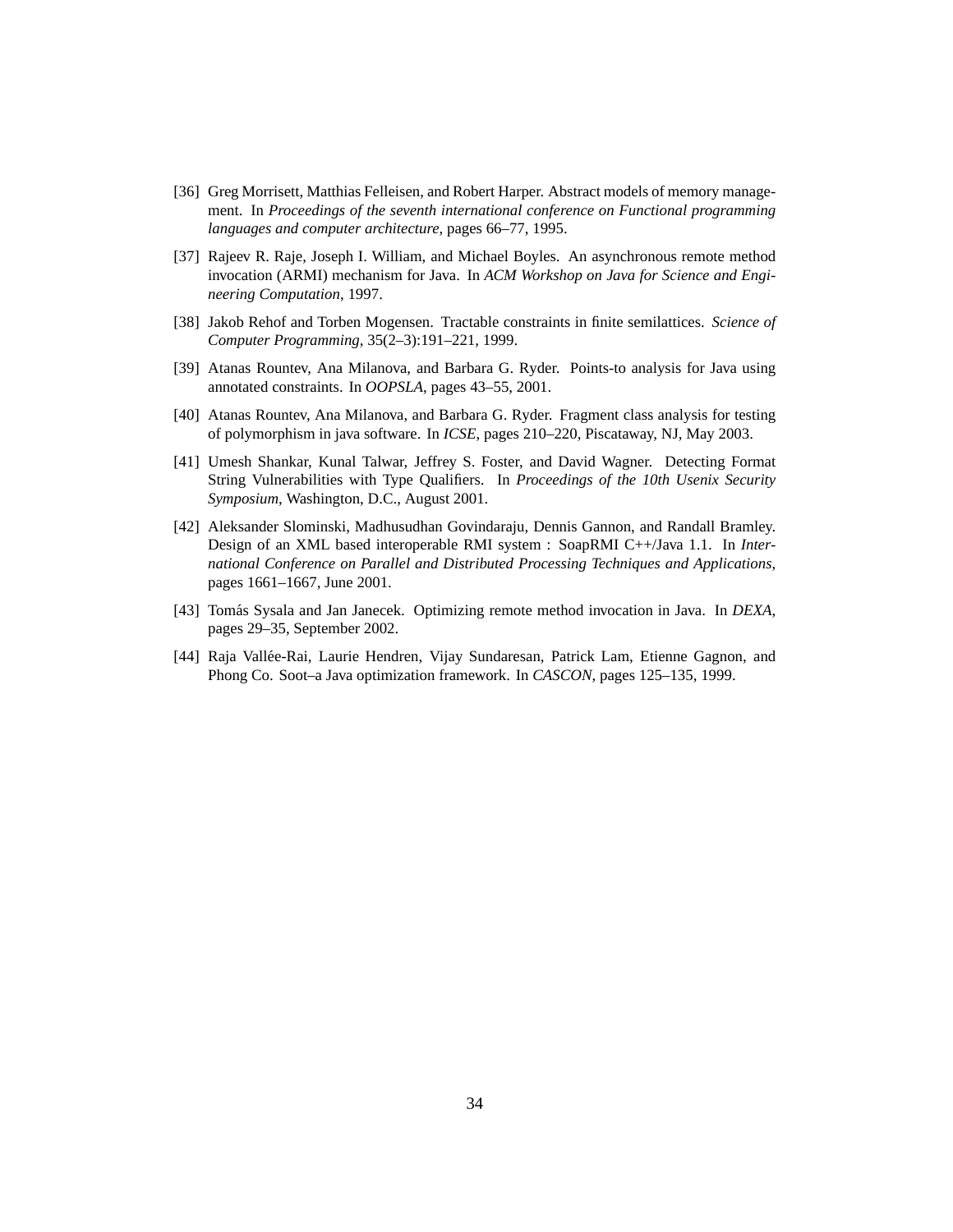# **A Proxy Calculus** *FJ<sup>Q</sup>*

Here we include more details on the explicitly-typed calculus *FJQ*, introduced in Section 3, including its typing rules and operational semantics.

### **A.1 Typing**

The syntax of  $FJ_Q$  is the same as  $FJ_Q^i$  (Figure 1), minus qualifier and set type variables, plus expressions **coerce** *e*. The typing rules for classes, methods, and expressions are shown in Figures 9 and 10. We have stripped labels from expressions for clarity, since they are not used. We extend typing to the abstract machine as described below.

The rules are basically straightforward analogues of the inference rules. Note that there are three rules for typing casts; these all come from *FJ*. The (UCast) rule types an upcast, the (DCast) rule types a dynamic downcast, and the (SCast) rule types a "stupid" cast. The last is a technical device to allow all possible casts to be considered well-typed, which is necessary to prove type soundness via the property of type preservation (theorems are stated in Section 3.6). The Java compiler would reject programs containing stupid casts.

### **A.2 Operational Semantics**

The operational semantics of *FJ<sup>Q</sup>* are set up as an abstract machine. *Programs* consist of a store *S* and an expression to evaluate *e*, and the transition relation  $\rightarrow$  maps programs (*S*,*e*) to programs (S', e'). We use a call-by-value *allocation-style* semantics [36], in which all objects are allocated and looked up in the store, rather than being substituted into the term. This allows us to model the flow-sensitivity of coercions on variables. The store essentially represents a hybrid of the stack and the heap. The complete transition rules are presented in Figure 12.

Since this is a qualified system, the store maps variables to *qualified store values*, which are store values *h* paired with a qualifier *Q*. A store value is simply an object of the form **new**  $C(\bar{v})$ , where the variables  $\bar{y}$  index other qualified store values in *S*. Qualified store values are allocated by the following annotation rule, which replaces a store value *h* with a fresh variable *x*, and then maps that variable to *h* in the store *S*:

$$
(S, \text{new } C(\bar{y})) \rightarrow (S \cup \{x \mapsto (\text{nonproxy}, \text{new } C(\bar{y}))\}, x)
$$

The other computation rules always operate on variables indexing the store, and so must "look up" the corresponding value for evaluation. For example, the following invocation rule is between two variables *x* and *y*; it looks up *x* in the store to discover a function, and then continues by evaluating the function's body  $e$ , having updated the store to map the function's parameter  $\zeta$  to the actual argument pointed at by *y*.

$$
S(x) = (\text{nonproxy}, \text{new } C(\bar{y})) \quad \text{mbody}(m, C) = (\bar{z}, e)
$$

$$
(S, x.m(\bar{y})) \rightarrow (S \uplus {\bar{z} \mapsto S(\bar{y})}, e[\text{this } \mapsto x])
$$

Note that we encode freshness by not adding variables to the domain of the store if they are already present; this is illustrated by the use of  $\oplus$ . We can always enforce this condition using alpha conversion.

All qualified store values that are used concretely must have qualifier nonproxy, indicating that the actual value is available. This is illustrated in the premise of the invocation rule above.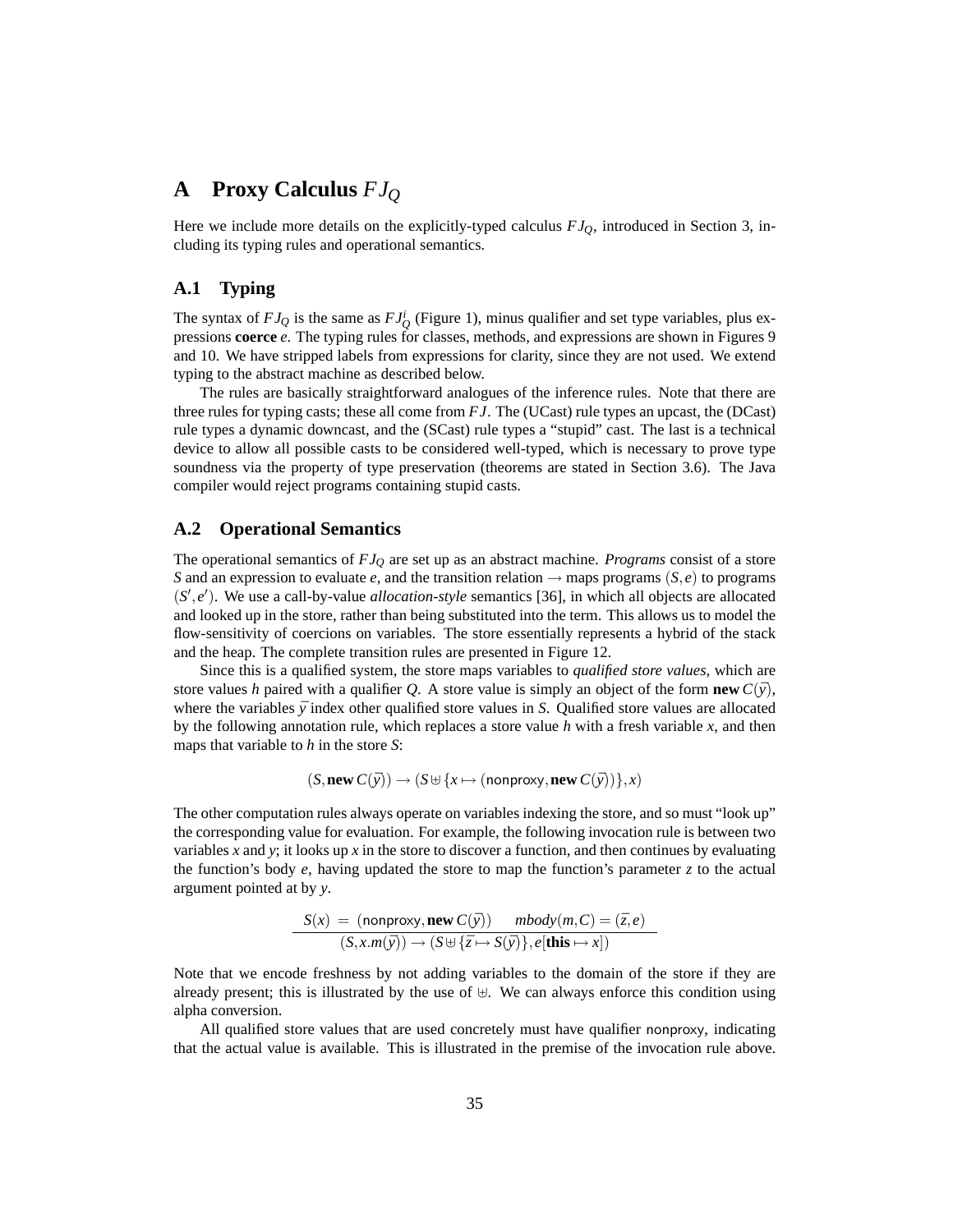These conditions match those in the type rules. Relaxing a requirement in the type rules (e.g., as would happen for interface proxies) would require relaxing it here.

The coercion rule handles flow-sensitive coercions:

 $(S \oplus \{x \mapsto (Q,h)\},\text{coerce } x) \to (S \oplus \{x \mapsto (\text{nonprov}_y,h)\},x)$ 

Here, when a variable  $x$  is coerced, we remap  $x$  in the output store such that it's qualifier is nonproxy. Therefore, subsequent uses of *x* will not require coercions. This will have little effect unless *x* was a variable in the original program. Otherwise it was a constant expression, which will never again be reused. Note that above coercion rule is well-defined for *all* qualified store values, not just those with qualifier proxy; this is critical because the subtyping rule nonproxy  $\leq$  proxy employed by the type system allows non-proxies to be used wherever proxies are expected.

We extend the typing judgment to programs  $(S, e)$  as shown in Figure 11. Here, the (Check-State) rule requires that the store *S* can be characterized by a Γ sufficient to typecheck *e*. Notice that the (CheckStore) rule only checks values mapped to by variables in the domain of  $\Gamma$ , rather than the domain of *S*. This allows  $\Gamma$  to refer only to variables in the transitive closure of the variables appearing in *e*; any other indices in the store are essentially garbage, and could be removed. Also note that (CheckNewQ) returns the exact (dynamic) type of objects that it finds. Because these objects could be given "higher" type in the program *e*, we allow  $T \leq \Gamma(x)$  in the (CheckStore) rule.

$$
\bar{x}: \bar{T}, \text{this}: \text{nonprox}_{\mathcal{Y}} \{C\}^C \vdash e: U \qquad U \leq S
$$
\n
$$
CT(C) = \text{class } C \text{ extends } D \{ \dots; \dots \}
$$
\n
$$
\text{Method} \longrightarrow \text{vertical}(m, D, \bar{T} \to S)
$$
\n
$$
\vdash S \ m(\bar{T} \ \bar{x}) \{ \text{ return } e; \}
$$
\n
$$
K = C(\bar{T} \ \bar{g}, \bar{S} \ \bar{f}) \{ \text{super}(\bar{g}); \text{ this.} \bar{f} = \bar{f}; \}
$$
\n
$$
\text{Class} \longrightarrow \text{class } C \text{ extends } D \{ \bar{T} \ \bar{f}; K \ \bar{M} \}
$$

Figure 9: *FJQ*: Typing Classes and Methods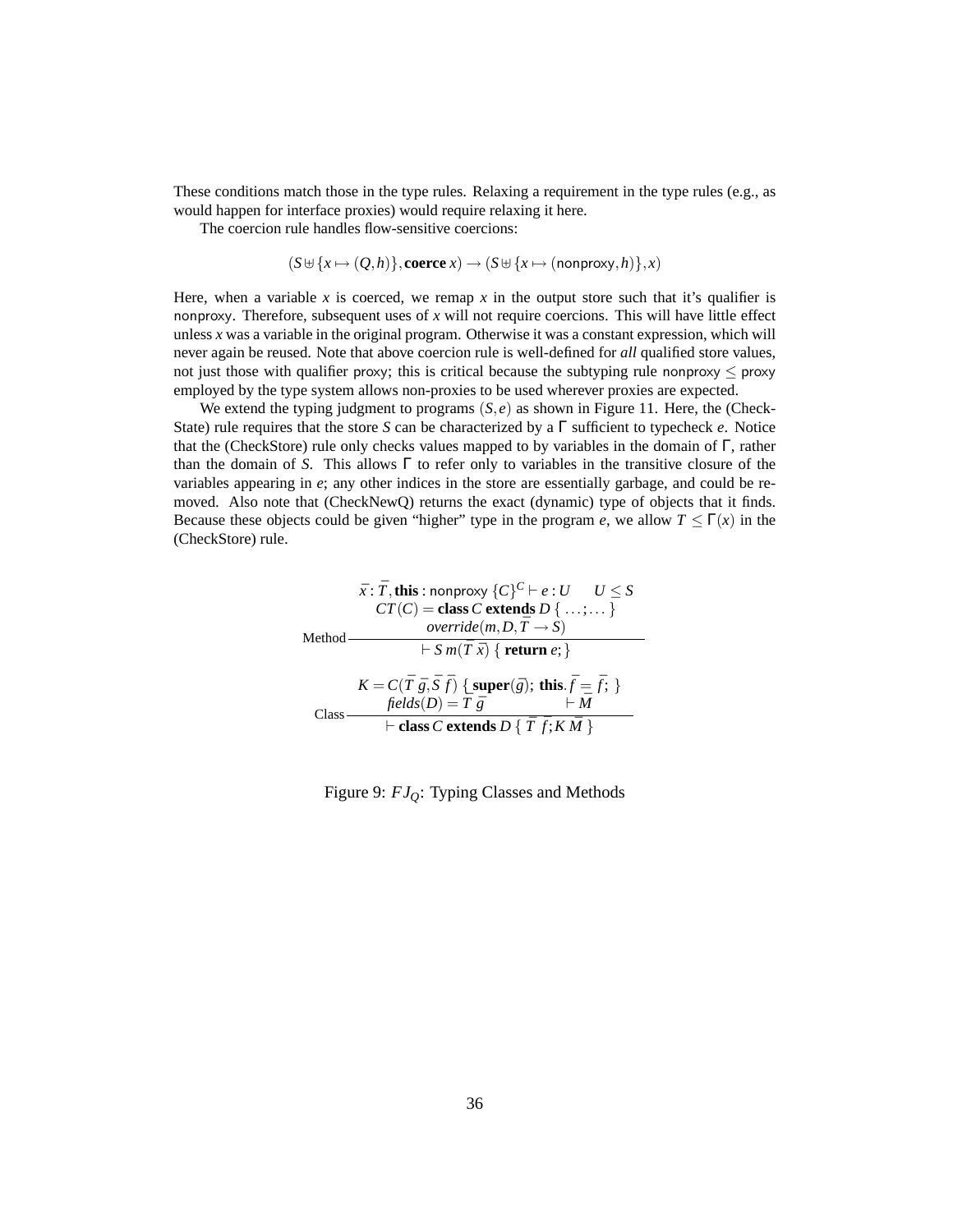Var 
$$
\frac{\Gamma}{\Gamma[x \rightarrow T] + x : T; \Gamma[x \rightarrow T]}
$$
  
\n $\frac{\Gamma}{\Gamma}[x \rightarrow T] + z : T; \Gamma[x \rightarrow T']}{\Gamma + \text{let } x = e_1 \text{ in } e_2 : T'; \Gamma'[x \rightarrow T'']}$   
\n $\frac{\Gamma}{\Gamma} = e_1 : \text{nonproxy } N_1; \Gamma_1$   
\n $\Gamma_1 \vdash e_2 : T_2; \Gamma_2$   $\Gamma_1 \vdash e_3 : T_3; \Gamma_3$   
\nIf  $\frac{T_2 \leq T}{T} : T_3 \leq T \quad \Gamma' = \text{merge}(\Gamma_2, \Gamma_3)$   
\nIf  $\frac{\Gamma}{\Gamma} \vdash \text{if } e_1 \text{ instance of } N \text{ then } e_2 \text{ else } e_3 : T; \Gamma'$   
\nField  $\frac{\Gamma}{\Gamma} = e : \text{nonproxy } N; \Gamma' \quad \text{fields}(N) = \overline{T} \overline{f}$   
\nField  $\frac{\Gamma}{\Gamma} = e : \text{nonproxy } N; \Gamma' \quad \text{fields}(N) = \overline{T} \overline{f}$   
\n $\frac{\Gamma}{\Gamma} = e_0 : \text{nonproxy } N; \Gamma' \quad \text{fields}(N) = \overline{T} \overline{f}$   
\n $\frac{\Gamma}{\Gamma} = e : \text{nonproxy } N; \Gamma' \quad \Gamma' \vdash \overline{e} : \overline{S}; \Gamma''$   
\n $\text{mtype} \quad \overline{S} \leq \overline{T} \quad U_i \leq T \quad \text{for all } i$   
\n $\Gamma \vdash e_0 \cdot m(\overline{e}) : T; \Gamma''$   
\nNew  $\overline{f} \vdash e : \text{nonproxy } M; \Gamma' \quad M \leq N$   
\n $\text{UCast} \quad \frac{\Gamma}{\Gamma} = e : \text{nonproxy } N; \Gamma' \quad M \leq N$   
\nUCast  $\frac{\Gamma}{\Gamma} = e : \text{nonproxy } N; \Gamma' \quad M \leq N$   
\n $\text{SCast} \quad \frac{\Gamma}{\Gamma} = e : \text{nonproxy } N; \Gamma' \quad N \leq M \quad N \neq M}{\Gamma \vdash (N)e : \text$ 

Figure 10: *FJQ*: Expression Typing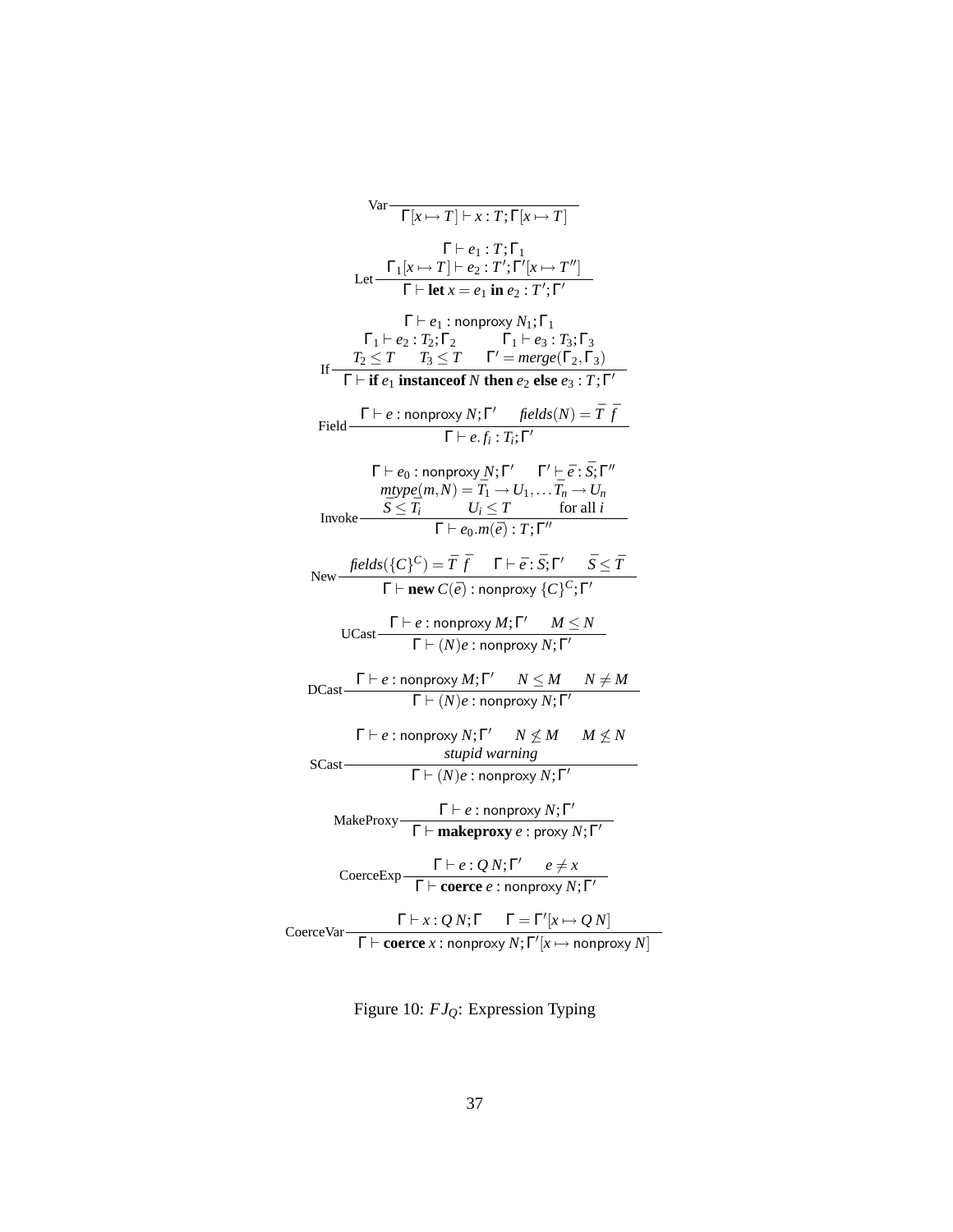| CheckNewQ $\frac{\text{fields}(\{C\}^C) = \bar{T} \bar{f}}{\Gamma \vdash (Q, \text{new } C(\bar{x})) : Q \{C\}^C}$ |                         |  |
|--------------------------------------------------------------------------------------------------------------------|-------------------------|--|
| CheckStore $\frac{\Gamma \vdash S(x) : T \quad T \leq \Gamma(x)}{\Gamma(x)}$ all $x \in dom(\Gamma)$               |                         |  |
|                                                                                                                    | $\vdash S \cdot \Gamma$ |  |
| CheckState $\frac{\vdash S:\Gamma \quad \Gamma\vdash e:T;\Gamma'}{\vdash (S,e):T}$                                 |                         |  |

Figure 11: *FJQ*: Program Typing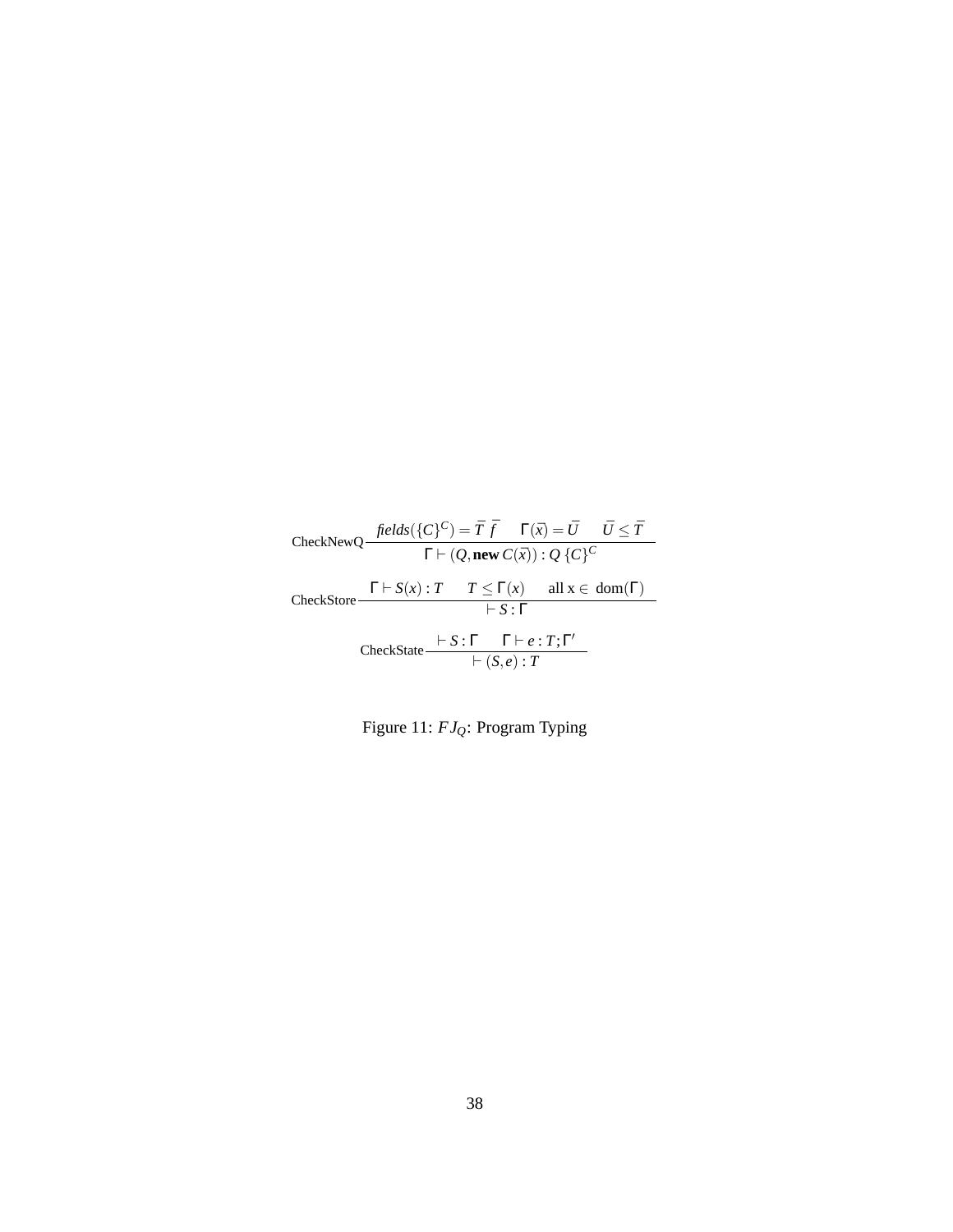## **Transitions:**

TransAnnot   
\n
$$
(S, new C(\bar{x})) \rightarrow (S \oplus \{x \mapsto (nonproxy, new C(\bar{x}))\}, x)
$$
  
\nTransInvoke  $\frac{S(x) = (nonproxy, new C(\bar{y})) \qquad mbody(m, C) = (\bar{z}, e)}{(S, x.m(\bar{y})) \rightarrow (S \oplus \{\bar{z} \mapsto S(\bar{y})\}, e[\textbf{this} \mapsto x])}$   
\nTransField  $\frac{S(x) = (nonproxy, new C(\bar{x})) \qquad fields({C}^C) = \bar{T} \bar{f}}{(S, x.f) \rightarrow (S, x_i)}$   
\nTransCast  $\frac{S(x) = (nonproxy, new D(\bar{y})) \qquad {D}^D \leq N}{(S, (N)x) \rightarrow (S, x)}$   
\nTransLet  $\frac{S(x) = (nonproxy, new D(\bar{y})) \qquad {D}^D \leq N}{(S, \textbf{let } x = y \textbf{ in } e) \rightarrow (S \oplus \{x \mapsto S(y)\}, e)}$   
\nTransHTrue  $\frac{S(x) = (nonproxy, new D(\bar{y})) \qquad {D}^D \leq N}{(S, \textbf{if } x \textbf{ instead of } N \textbf{ then } e_1 \textbf{ else } e_2) \rightarrow (S, e_1)}$   
\nTransHFalse  $\frac{S(x) = (nonproxy, new D(\bar{y})) \qquad {D}^D \not\leq N}{(S, \textbf{if } x \textbf{ instance of } N \textbf{ then } e_1 \textbf{ else } e_2) \rightarrow (S, e_2)}$   
\nTransProxy  $\frac{S(x) = (nonproxy, h)}{(S, \textbf{ makeproxy } x) \rightarrow (S \oplus \{y \mapsto (proxy, h)\}, y)}$ 

TransCoerce  $\frac{f(x) + f(x) + f(x)}{f(x) + f(x)}$ , **coerce**  $x$ )  $\rightarrow$   $(S \cup \{x \mapsto (nonproxy, h)\}, x)$ 

**Congruence rules:**

C-CongruenceE  
\n
$$
(S, e.m(\bar{y})) \rightarrow (S', e', m(\bar{y}))
$$
\n
$$
(S, e.m(\bar{y})) \rightarrow (S', e', m(\bar{y}))
$$
\n
$$
(S, e.f_i) \rightarrow (S', e', f_i)
$$
\n
$$
(S, (N)e) \rightarrow (S', (N)e')
$$
\n
$$
(S, \text{let } x = e \text{ in } e_2) \rightarrow (S', \text{let } x = e' \text{ in } e_2)
$$
\n
$$
(S, \text{if } e \text{ instance of } N \text{ then } e_1 \text{ else } e_2) \rightarrow (S', \text{inakeproxy } e) \rightarrow (S', \text{makeproxy } e')
$$
\n
$$
(S, \text{coerce } e) \rightarrow (S', \text{coerce } e')
$$

C- CongruenceBarE\n
$$
\cfrac{(S,\bar{e}) \rightarrow (S',\bar{e}')}{(S,\text{new }C(\bar{e})) \rightarrow (S',\text{new }C(\bar{e}'))}
$$
\n
$$
(S, x.m(\bar{e})) \rightarrow (S', x.m(\bar{e}'))
$$

$$
39
$$
   
Figure 12:  $FJ_Q$ : Operational Semantics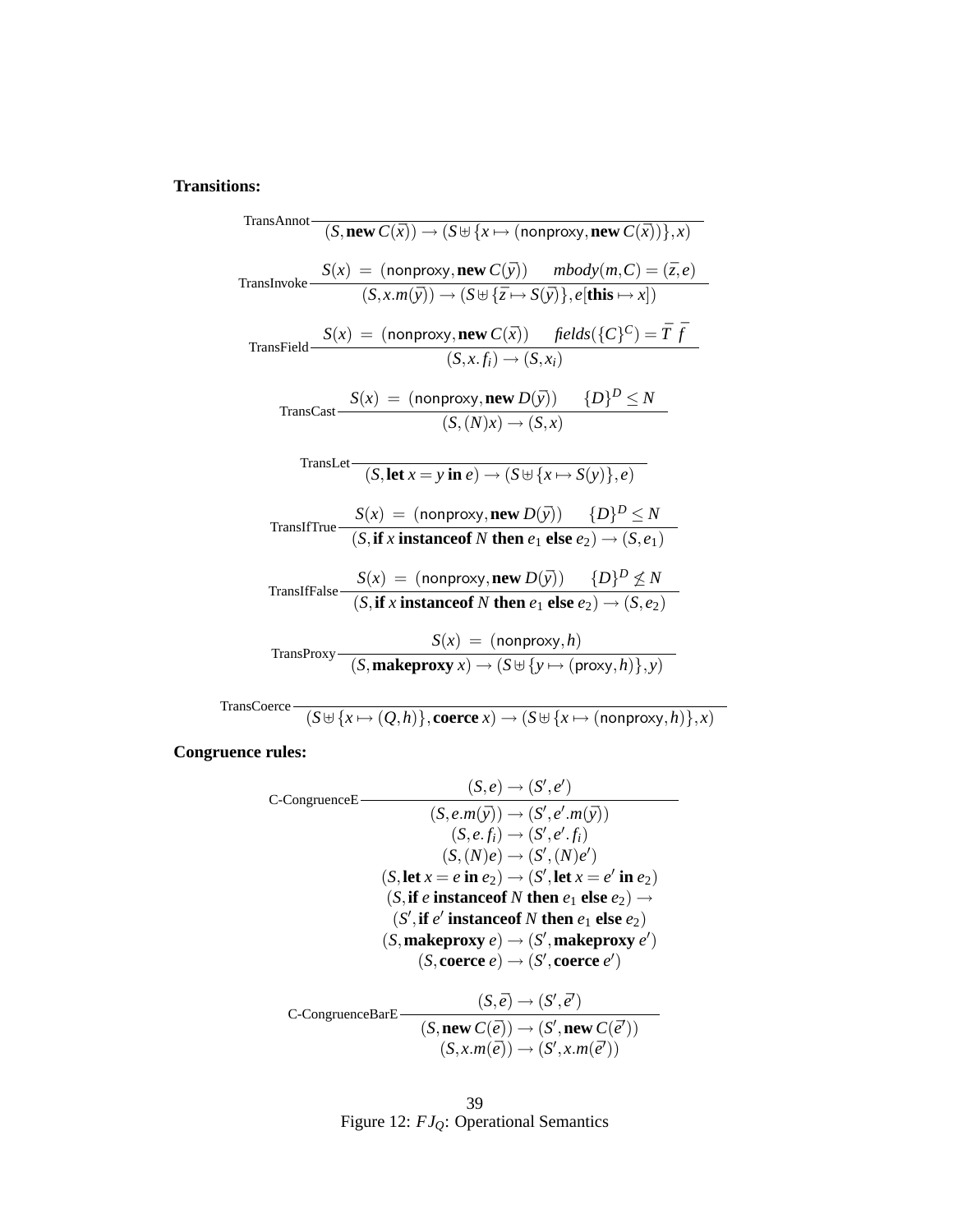## **B Proofs**

### **B.1 Progress**

**Lemma B.1 (Progress)** *Given that*  $\vdash (S, e_0) : T$ *, then either e<sub>0</sub> is a variable x, or else*  $(S, e_0) \rightarrow$  $(S', e'_{0})$  *for some S' and e'<sub>0</sub>*, unless the program reaches an erroneous state due to an impossible cast.

**Proof** The proof is by induction on the syntax of expressions that satisfy  $\vdash (S, e_0)$ : *T* can take a step using a transition rule. For every non-value expression, we prove that it either can

- take a reduction step directly (base cases), or
- given that, if a sub-expression typechecks, then it can reduce, the whole expression can reduce (induction step).

Case analysis of the possible forms of expression *e*0:

- **Case**  $e_0 \equiv (x)$ : In this case the lemma is true by definition, the expression is a value.
- **Case**  $e_0 \equiv e.f$ : From  $\Gamma \vdash e_0$ : *T* and [Field] we get  $\Gamma \vdash e$ : nonproxy *N*; Γ'. Also *fields*(*C*) =  $\overline{T}$   $\overline{f}$ .
	- **Case**  $e_0 \equiv x.f$ : From  $\vdash$  *S* :  $\Gamma$  and  $\Gamma \vdash x$ : nonproxy *N*;  $\Gamma'$  we deduce  $S(x) =$  (nonproxy, **new**  $C(y)$ ) for a  $\{C\}_C \leq N$ . So,  $e_0$  reduces by [TransField].
	- **Case**  $e_0 \equiv e.f$ : From  $\Gamma \vdash e$ : nonproxy  $N; \Gamma'$  and the induction hypothesis,  $e_0$  reduces by [C-CongruenceE].

**Case**  $e_0 \equiv (e_1.m(\bar{e}))$ : From  $\Gamma \vdash e_0$ : *T* and [Invoke] we get  $\Gamma \vdash e_1$ : nonproxy *N*;  $\Gamma'$ .

- **Case**  $e_0 \equiv (x \cdot m(\bar{y}))$ : From  $\Gamma \vdash x$ : nonproxy  $N; \Gamma'$ , and  $\vdash S : \Gamma$  we have  $S(x) = ($ nonproxy, **new**  $C(\bar{y})$ ) for some  $\{C\}_C \leq N$ . Moreover by definition, from  $mtype(m, C) = \overline{T} \rightarrow U$  we get that  $\textit{mbody}(m, C) = (\bar{z}, e_m)$ . So,  $e_0$  can reduce by [TransInvoke].
- **Case**  $e_0 \equiv (e_1.m(\bar{e}))$ : From  $\Gamma \vdash e_1$ : nonproxy *N*;  $\Gamma'$  and the induction hypothesis,  $e_1 \rightarrow e'_1$ and the whole expression reduces by [C-CongruenceE].
- **Case**  $e_0 \equiv (x.m(\bar{e}))$ : From  $\Gamma \vdash e_0$ : *T* and [Invoke] we get  $\Gamma' \vdash \bar{e}$ :  $\bar{T}$ , so by induction hypothesis,  $\bar{e} \rightarrow \bar{e}'$  and the whole expression reduces by [C-CongruenceBarE].

**Case**  $e_0 \equiv (\textbf{new } C(\bar{e}))$ :

**Case**  $e_0 \equiv (\textbf{new } C(\bar{x}))$ : Reduces by [TransAnnot].

**Case**  $e_0 \equiv (\textbf{new } C(\bar{e}))$ : From [New] and  $\Gamma \vdash e_0$ : *T* we get  $\Gamma \vdash \bar{e} : \bar{S}; \Gamma'$ . So, by the induction hypothesis  $e_0$  can reduce by [C-CongruenceBarE].

**Case**  $e_0 \equiv ((C)e)$ :

- **Case**  $e_0 \equiv ((N)x)$ : From [DCast], [UCast] or [SCast] we have that  $\Gamma \vdash x$  : nonproxy *M*, therefore from  $\vdash S : \Gamma$  we have that  $S(x) = (nonprovy, new D(\bar{x})),$  for a *D* that satisfies  ${D_D \leq M$ . So, if  ${D_D \leq N}$  then  $e_0$  reduces by [TransCast], otherwise we have an erroneous stuck program.
- **Case**  $e_0 \equiv ((C)e')$ : From [DCast], [UCast] or [SCast] we have  $\Gamma \vdash e' : T$ , so by induction hypothesis, *e*<sup>0</sup> reduces by [C-CongruenceE].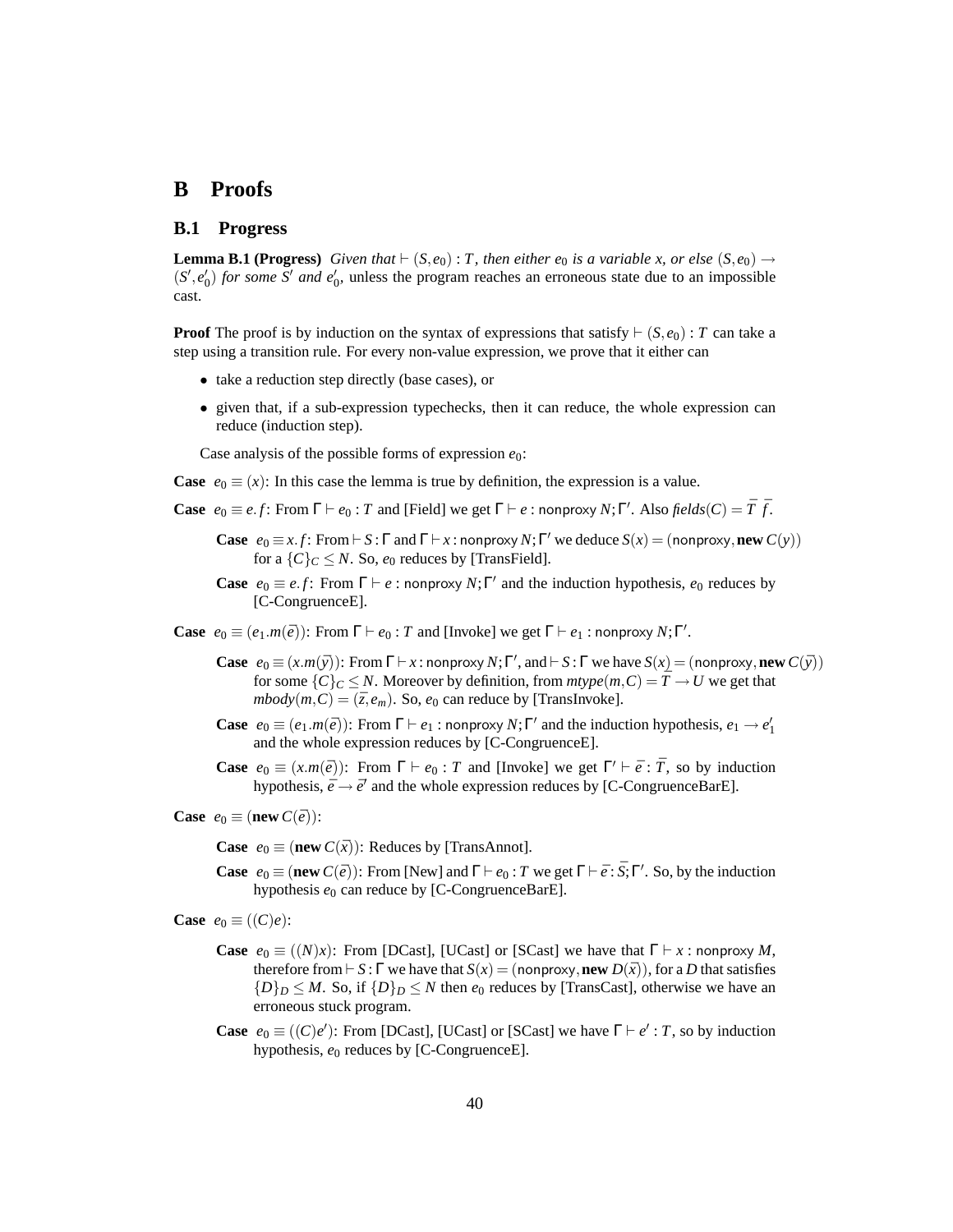**Case**  $e_0 \equiv (\text{let } x = e_1 \text{ in } e_2)$ :

**Case**  $e_0 \equiv (\text{let } x = y \text{ in } e_2)$ : The term reduces by [TransLet].

- **Case**  $e_0 \equiv (\text{let } x = e_1 \text{ in } e_2)$ : Given  $\Gamma \vdash e_0 : T$  we have from [Let]  $\Gamma \vdash e_1 : T'; \Gamma_1$ . From induction hypothesis, we get that  $e_1 \rightarrow e'_1$ , therefore  $e_0$  reduces by [C-CongruenceE].
- **Case**  $e_0 \equiv (\text{makeproxy } e')$ :
	- **Case**  $e_0 \equiv \textbf{makeproxy } x$ :  $e_0$  typechecks, so from [MakeProxy] we get  $\Gamma \vdash x$ : nonproxy  $N; \Gamma'$ . From  $\vdash$  *S* :  $\Gamma$  we get that  $S(x) = (\text{nonprov}_y, \text{new } C(\bar{y}))$ , for some *C* such that  $\{C\}_C \leq$ *N*. So, we can reduce by [TransProxy].
	- **Case**  $e_0 \equiv \textbf{makeproxy } e'$ : From  $\Gamma \vdash e_0 : T$  and [MakeProxyCheck] we get that  $\Gamma \vdash e' : T'$ , therefore from the induction hypothesis, it reduces by [C-CongruenceE].

**Case**  $e_0 \equiv (\text{coerce } e')$ :

- **Case**  $e_0 \equiv (\text{coerce } x)$ : From  $\Gamma \vdash e_0$ : *T* and [CoerceVarCheck] we get that  $\Gamma$  can be written as  $\Gamma[x \mapsto Q N]$  such that:  $\Gamma'[x \mapsto Q N] \vdash x : Q N; \Gamma'[x \mapsto Q N]$ . From this and  $\vdash S : \Gamma$  we get that *S* can be written as  $S' \cup \{x \mapsto (Q, \text{new } C(\bar{y}))\}$  for some *C* such that  $\{C\}_C \leq N$ . So,  $e_0$  reduces by [TransCoerce].
- **Case**  $e_0 \equiv (\text{coerce } e')$ : From  $\Gamma \vdash e_0$ : *T* and [CoerceExpCheck] we get that  $\Gamma \vdash e' : Q \, N; \Gamma'$ . Therefore, by induction hypothesis,  $e_0$  reduces by [C-CongruenceE].

**Case**  $e_0 \equiv (\textbf{if } e \textbf{ instance of } N \textbf{ then } e \textbf{ else } e)$ 

- **Case**  $e_0 \equiv (\mathbf{if} \ x \mathbf{instanceof} \ N \mathbf{then} \ e_2 \mathbf{else} \ e_3)$  From  $\Gamma \vdash e_0 : T$  and  $[\Gamma]$  we get that  $\Gamma \vdash x : T$ nonproxy  $N_1$ . From this and  $\vdash S : \Gamma$  we get that  $S(x) = (nonproxy, new C(\bar{y}))$  where  ${C}_C \leq N_1$ . So,  $e_0$  reduces by [TransIfTrue] or [TransIfFalse].
- **Case**  $e_0 \equiv (\mathbf{if } e_1 \mathbf{instanceof } N \mathbf{then } e_2 \mathbf{else } e_3)$  From  $\Gamma \vdash e_0 : T$  and  $[\text{If }]$  we get that  $\Gamma \vdash e_1 :$ nonproxy *N*1;Γ 0 . Therefore, by induction hypothesis, *e*<sup>0</sup> reduces by [C-CongruenceE].

#### $\Box$

#### **B.2 Preservation**

**Lemma B.2 (Preservation)** *Given that*  $\vdash (S, e_0) : T$ *, and that*  $(S, e_0) \rightarrow (S', e'_0)$ *, then*  $\vdash (S', e'_0) : U$ *such that*  $U \leq T$ *.* 

**Proof** Induction proof:

- The lemma either holds for the program  $(S, e_0)$  directly, or
- if the lemma holds for all non-value sub-expressions of  $e_0$ , then it holds for  $(S, e_0)$ .

Case analysis of the possible forms of program  $(S, e_0)$ :

- **Case**  $(S, e_0) \equiv (S, x)$ : In this case the program cannot take an evaluation step, therefore by definition the lemma is true.
- **Case**  $(S, e_0) \equiv (S, e, f)$ : From  $\Gamma \vdash e_0 : T; \Gamma'$  and [Field] we get  $\Gamma \vdash e$  : nonproxy *N*;  $\Gamma'$ . Also *fields*( $C$ ) =  $\overline{T}$   $\overline{f}$ .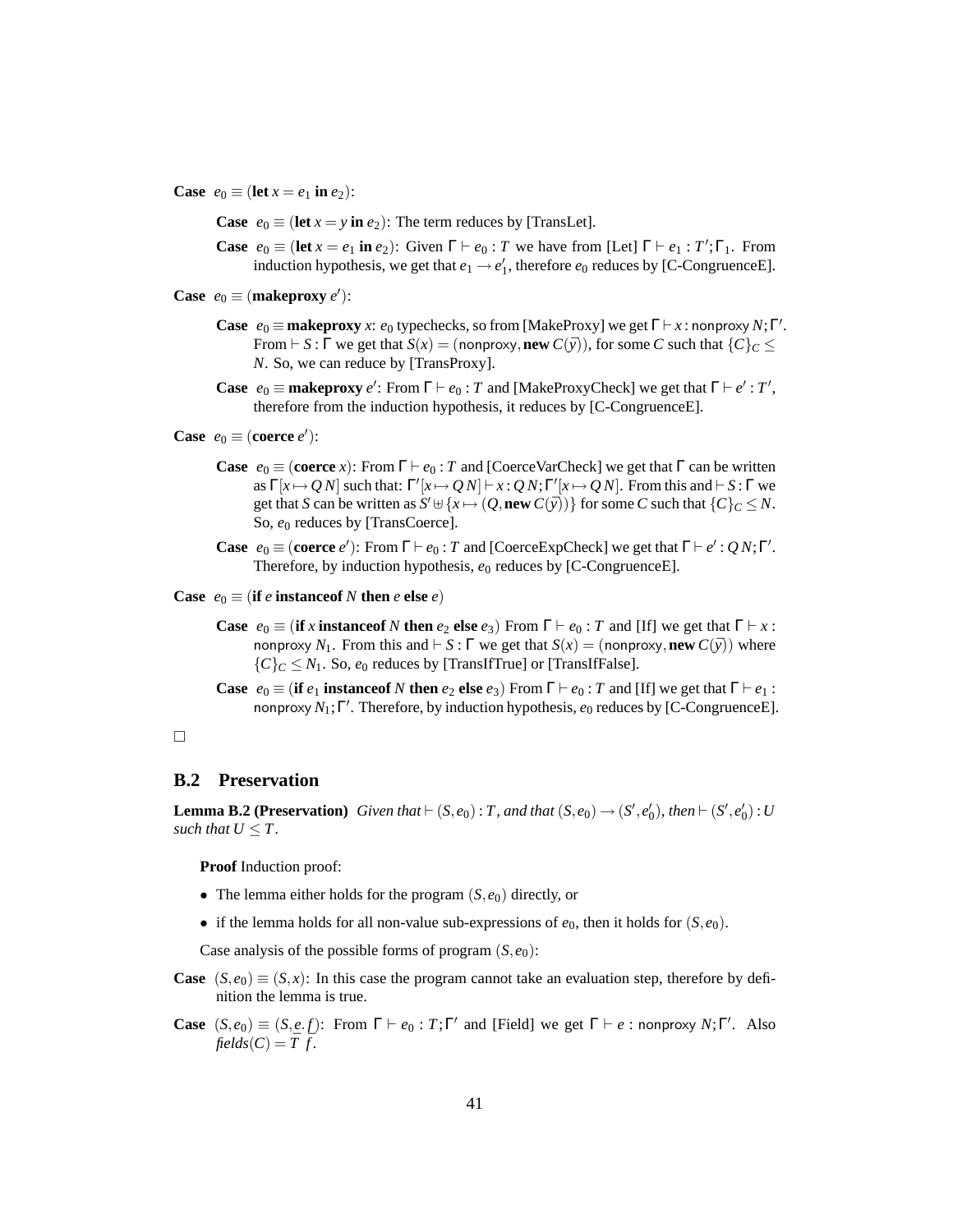- **Case**  $e_0 \equiv x$ . *f*: Then  $(S, e_0)$  reduces by [TransField]:  $(S, x, f) \rightarrow (S, x_i)$ . Given  $\vdash (S, e_0)$ , we have from [Field] that  $\text{fields}(C) = \overline{T} \cdot \overline{f}$ . By hypothesis  $\vdash S : \Gamma$ , which gives by [CheckState] that  $\vdash S(x)$  :  $\Gamma(x)$ . So from [New],  $\Gamma \vdash x_i : S_i$ ;  $\Gamma$  where  $S_i \leq T_i$ .
- **Case**  $e_0 \equiv e_1.f$ : From the induction hypothesis,  $(S, e_1) \rightarrow (S', e'_1)$  and  $\vdash (S, e_1) : T_1$  mean that  $\vdash (S', e'_1)$ : *T*<sup>1</sup> where *T*<sup>1</sup>  $\leq$  *T*<sub>1</sub>. So, *fields*(*T*<sub>1</sub>)  $\subset$  *fieldsT*<sup>1</sup><sub>1</sub>, and therefore,  $\vdash (S', e'_1.f)$ : *T*

**Case**  $(S, e_0) \equiv (S, e_1.m(\bar{e}))$ : From  $\Gamma \vdash e_0 : T_0$  and [Invoke] we get  $\Gamma \vdash e_1 :$  nonproxy  $N; \Gamma'$ .

**Case**  $e_0 \equiv (o.m(\bar{y}))$ : From [Invoke] we have:

$$
\Gamma \vdash o : \text{nonprovy } N; \Gamma \qquad \Gamma \vdash \bar{y} : \bar{T}_y; \Gamma
$$
\n
$$
\text{mtype}(m, N) = \bar{T}_1 \rightarrow U_1, \dots \bar{T}_n \rightarrow U_n
$$
\n
$$
\bar{T}_y \le \bar{T}_i \qquad U_i \le V \qquad \text{for all } i
$$
\n
$$
\Gamma \vdash e_0.m(\bar{e}) : V; \Gamma''
$$

For all the classes  $C_i$  that belong to the set *N*,  $mbody(m, C_i) = (\bar{x}, e_i)$ . Moreover, from  $\Gamma \vdash o :$  nonproxy  $N; \Gamma'$ , and  $\vdash S : \Gamma$  we have  $S(o) = ($  nonproxy, **new**  $C(\bar{y}))$  for some  ${C \brace C \subseteq N}$ . Therefore, we get that  $mbody(m, C) = (\bar{x}, e)$  for that *C*.

From [MBody-C] and [MBody-CSub], we get that for some ancestor *D* of  $C \leq D$ , we have  $mbody(m, D) = (\bar{x}, e)$  and *m* is declared in  $\bar{M}$  of *D*: *U*  $m(\bar{T}\bar{x})$  { **return**  $e$ ; }. Therefore, for *D* we have by [Method] that  $\bar{x}$  :  $\bar{T}$ , this : nonproxy  $\{C\}_C \vdash e$  :  $T_e$  and  $T_e \leq U$ .

We know that  $(S, e_0)$  reduces by [TransInvoke] to  $(S \cup \{\bar{x} \mapsto S(\bar{y})\}, e[\textbf{this} \mapsto o])$ . Since  $\bar{x} \notin dom(S)$  we can create a  $\Gamma' = \Gamma \oplus {\{\bar{x} \mapsto \bar{T}\}\cup \{o \mapsto \text{nonprovy } \{C\}_C\}}$ . Then,  $S'(o)$ : nonproxy  $\{C\}_C$  which means  $S'(o)$ :  $\Gamma'(o)$ . Furthermore,  $\vdash S$ :  $\Gamma$ , and the only new elements in  $S'$  are  $\bar{x}$ , for which  $S(x_i) = S(y_i)$ , and  $S(y_i) : \Gamma(y_i)$ . But,  $\Gamma(\bar{y}) = \overline{T}_y$  and  $\bar{T}_y \leq \bar{T}$ , so, by [CheckStore], we have that  $\vdash S'$ : Γ'.

Finally, we also have that  $\Gamma' \vdash e[\textbf{this} \mapsto o]$  :  $T_e$  and  $T_e \leq U$  from [Method], and  $U \leq V$ from [Invoke]. Therefore  $T_e \leq V$ .

- **Case**  $e_0 \equiv (e_1 \cdot m(\bar{e})) : \vdash (S, e_0)$  and  $e_0$  reduces by [C-CongruenceE], so by the induction hypothesis,  $\vdash (S', e'_0)$ .
- **Case**  $e_0 \equiv (x.m(\bar{e})) : \vdash (S, e_0)$  and  $e_0$  reduces by [C-CongruenceBarE], so by the induction hypothesis,  $\vdash (S', e'_0)$ .

**Case**  $(S, e_0) \equiv (S, \textbf{new } C(\bar{e}))$ :

- **Case**  $e_0 \equiv (\textbf{new } C(\bar{y}))$ : Reduces by [TransAnnot] to  $(S \oplus \{x \mapsto (\text{nonprov}_y, \textbf{new } C(\bar{y}))\}, x)$ . From  $\vdash (S, e_0) : T_0$  and [New] we have  $\Gamma \vdash e_0 : \text{nonprovay } \{C\}_C; \Gamma$ . Moreover  $S'(x) =$ (nonproxy, new  $C(\bar{y})$ ). So, for  $\Gamma' = \Gamma[x \mapsto \text{nonproxy } \{C\}_C]$  we have:  $S(z) : \Gamma(z)$  for every  $z \in dom(\Gamma)$ ,  $S'(x): \Gamma'(x)$ , and  $dom(\Gamma') = dom(\Gamma) \cup \{x\}$ . Therefore,  $\vdash S': \Gamma'$ . Also,  $\Gamma' \vdash x$  : nonproxy *C* and nonproxy  $\{C\}_C \leq T_0$ .
- **Case**  $e_0 \equiv (\textbf{new } C(\bar{e}))$ :  $e_0$  reduces by [C-CongruenceBarE], so by the induction hypothe- $\text{sis}, \vdash (S', e_0') : T' \text{ and } T' \leq T_0.$

**Case**  $(S, e_0) \equiv (S, (N)e)$ :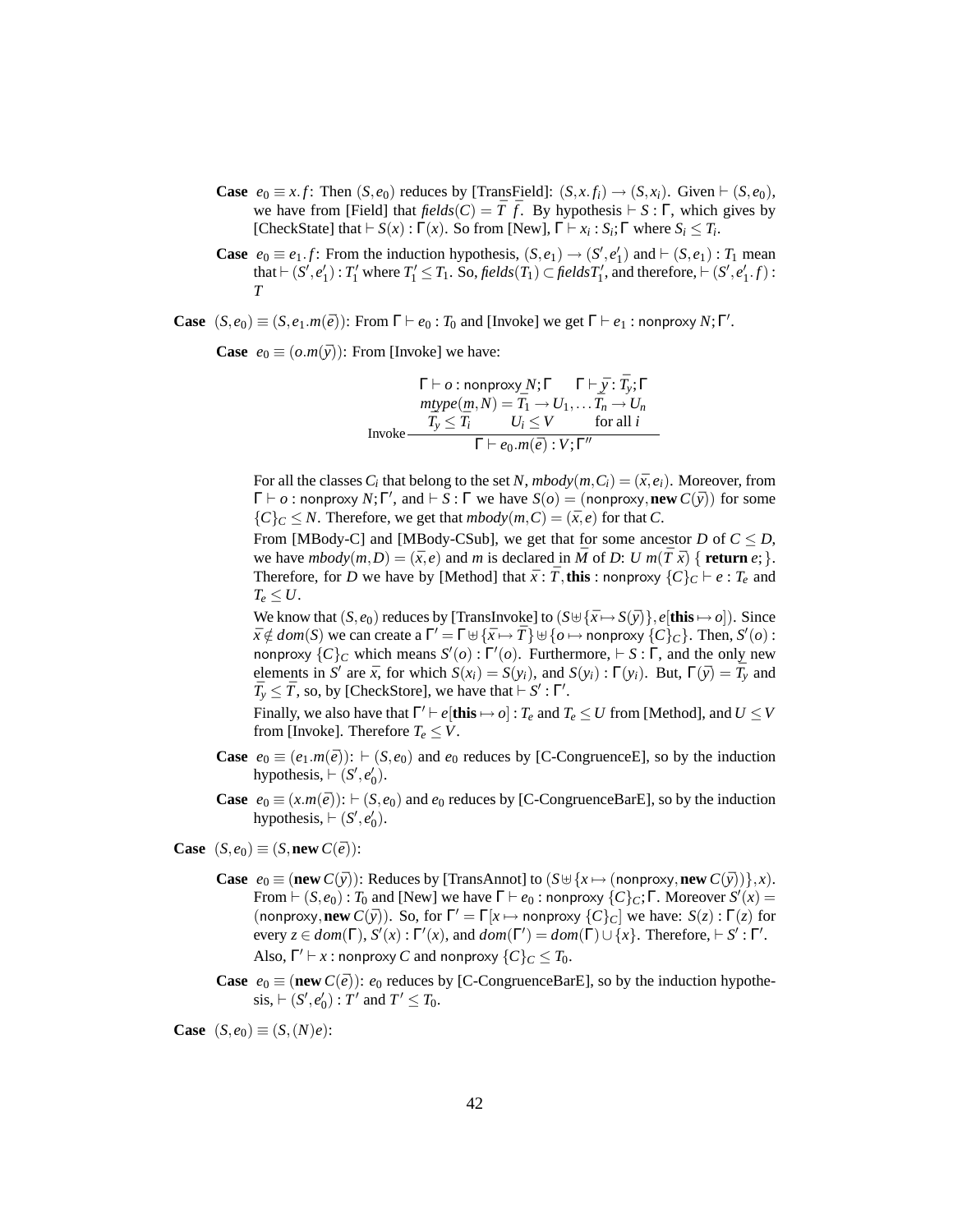- **Case**  $e_0 \equiv ((N)x)$ : In this case, the program either takes a step by [TransCast] or we have a stuck program due to a bad cast. If the program takes a step, it will reduce to  $(S,(N)x) \rightarrow (S,x)$ . The fact that the program takes a step means that  $S(x)$ (nonproxy, **new**  $D(\bar{y})$ ) and  $\{D\}_D \leq N$ , by [TransCast]. So, *x* in the resulting program will have type nonproxy  $\{D\}_D$  where  $\{D\}_D \leq N$ .
- **Case**  $e_0 \equiv ((N)e)$ : From [DCast], [UCast] or [SCast] we have  $\Gamma \vdash e : T$ , and  $e_0$  reduces by [C-CongruenceE] to  $(S', (N)e')$ . So, by induction hypothesis,  $\vdash (S', e') : T'$  where  $T' \leq T$ . Therefore  $e_0$  will typecheck with [UCast], [DCast] or [SCast] with type nonproxy *N*.
- **Case**  $(S, e_0) \equiv (S, \text{let } x = e_1 \text{ in } e_2)$ :
	- **Case**  $e_0 \equiv (\textbf{let } x = y \textbf{ in } e_2)$ : Then  $(S, e_0)$  reduces by [TransLet] to  $(S, \textbf{let } x = y \textbf{ in } e_2) \rightarrow$  $(S \oplus \{x \mapsto S(y)\}, e_2)$ . Given that  $\vdash (S, e_0) : T$ , we know that  $\Gamma \vdash e_0 : T$  and from [Let] we have that  $\Gamma \vdash y : T_y$  and  $\Gamma_1[x \mapsto T_y] \vdash e_2 : T$ . So, for  $\Gamma' = \Gamma_1[x \mapsto T_y]$ , we have that  $S'(z): \Gamma'(z) \forall z \in dom(\Gamma)$  and that  $S'(x) = S(y): \Gamma(y)$ . But  $\Gamma'(x) = \Gamma(y)$ , so  $\vdash S': \Gamma'.$ Moreover, from [Let] we know that  $\Gamma' \vdash e_2 : T$ .
	- **Case**  $e_0 \equiv (\textbf{let } x = e_1 \textbf{ in } e_2)$ : Given  $\Gamma \vdash e_0 : T$  we have from  $[\textbf{Let}] \Gamma \vdash e_1 : T_1; \Gamma_1$ . From hypothesis,  $e_0$  reduces (by [C-CongruenceE]) so  $e_1 \rightarrow e'_1$ . By the induction hypothesis,  $\vdash (S', e'_1) : T'_1 \text{ and } T'_1 \leq T_1. \text{ So, } \vdash (S', e'_0) : T'.$
- **Case**  $(S, e_0) \equiv (S, \text{makeproxy } e')$ :
	- **Case**  $e_0 \equiv \textbf{makeprox}$  *x*:  $e_0$  typechecks, so from [MakeProxy] we get  $\Gamma \vdash e_0$ : proxy *N* and  $\Gamma \vdash x :$  nonproxy N

From  $\vdash S : \Gamma$  we get that  $S(x) = (nonprox<sub>y</sub>, h)$ , where  $h = new C(\bar{y})$  for some C such that  ${C}_C \leq N$ . Reduction by [TransProxy] gives  $(S \cup \{y \mapsto (proxy, h)\}, y)$ . For  $\Gamma' = \Gamma[y \mapsto \text{proxy } N]$ , we have  $\vdash S' : \Gamma'$ . Also,  $\Gamma' \vdash y : \text{proxy } N$ .

- **Case**  $e_0 \equiv$  **makeproxy**  $e$ : From  $\Gamma \vdash e_0$ : *T* and [MakeProxyCheck] we get that  $\Gamma \vdash e$ : *T<sub>e</sub>*. Also, by hypothesis, it reduces by [C-CongruenceE] to  $(S', e_0 \equiv \textbf{makeprox} \, e')$ where  $\vdash S' : \Gamma', \Gamma' \vdash e' : T'_e$  and  $T'_e \leq T_e$ . So,  $\Gamma' \vdash$  **makeproxy**  $e' : T'$  and  $T' \leq T$ .
- **Case**  $(S, e_0) \equiv (S, \text{coerce } e)$ :
	- **Case**  $e_0 \equiv (\text{coerce } x)$ : From  $\Gamma \vdash e_0$ : *T* and [CoerceVarCheck] we get that  $\Gamma$  can be written as  $\Gamma_1[x \mapsto Q N]$  such that:  $\Gamma_1[x \mapsto Q N] \vdash x : Q N; \Gamma_1[x \mapsto Q N]$ . From this and  $\vdash S : \Gamma$  we get that *S* can be written as  $S' \uplus \{x \mapsto (Q, \text{new } C(\bar{y}))\}$  for some *C* such that  ${C}$ <sub>*C*</sub>  $\leq$  *N*.

By hypothesis,  $e_0$  reduces by [TransCoerce]:  $(S \cup \{x \mapsto (Q, h)\}, \text{coerce } x) \to (S \cup$  ${x \mapsto (nonproxy,h)},x$ .

So, for  $\Gamma' = \Gamma_1[x \mapsto \text{nonproxy } N]$  we have  $\vdash S' : \Gamma'$  and  $\Gamma' \vdash x : \text{nonproxy } N$ , where nonproxy  $N \leq Q N$ .

**Case**  $e_0 \equiv (\text{coerce } e)$ : By hypothesis:  $(S, \text{coerce } e) \rightarrow (S', \text{coerce } e')$  and  $\vdash (S, e_0)$ : *T*, which gives from [CoerceExpCheck] that  $\vdash (S, e) : T_e$ . So, by induction hypothesis we get that  $\vdash (S', e') : T'_{e}$  and  $T'_{e} \leq T_{e}$ . Therefore,  $\vdash$ 

 $(S', \text{coerce } e') : T' \text{ where } T' \leq T.$ 

**Case**  $(S, e_0) \equiv (S, \textbf{if } e \textbf{ instance of } N \textbf{ then } e \textbf{ else } e)$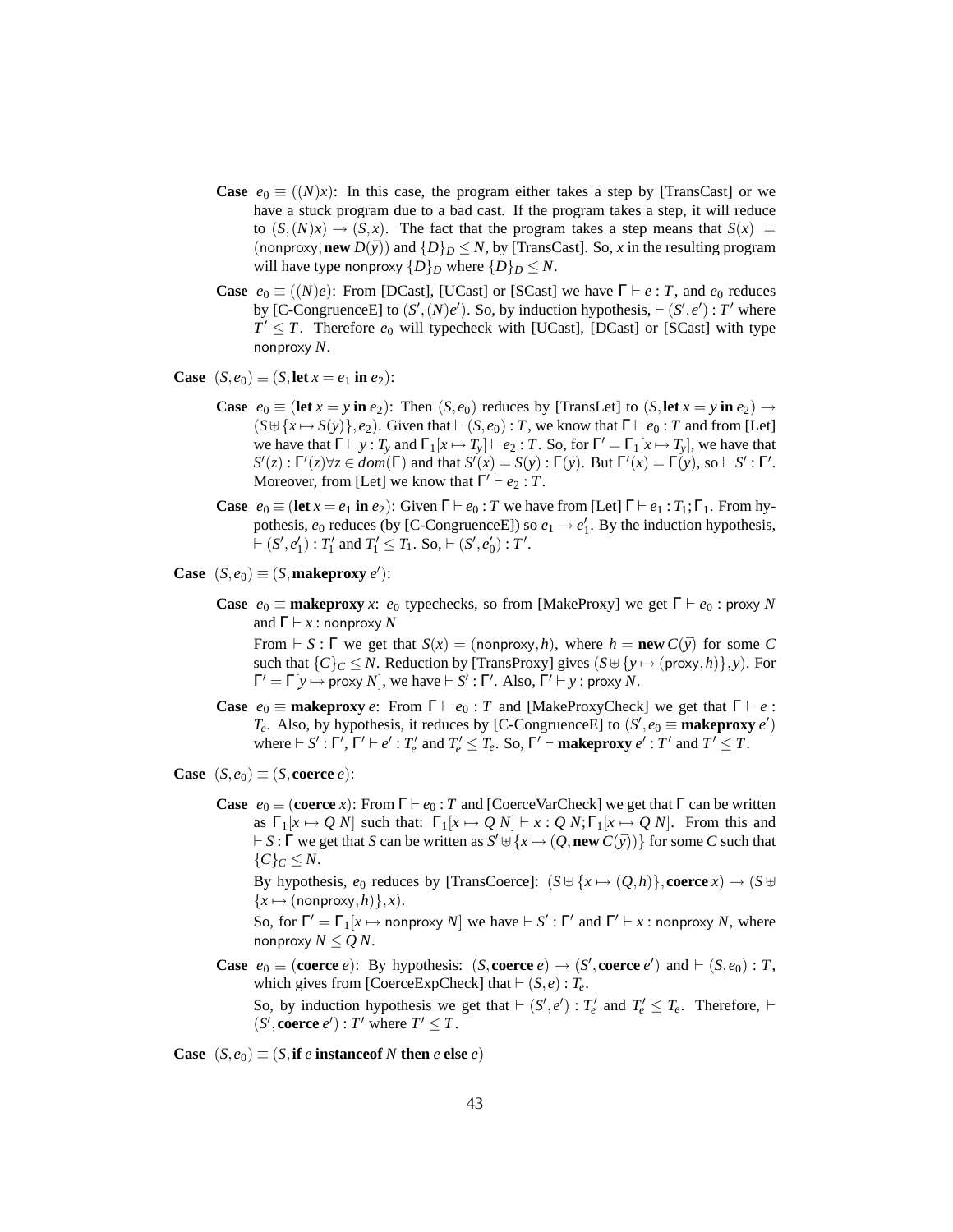**Case**  $e_0 \equiv (\textbf{if } x \textbf{ instance of } N \textbf{ then } e_2 \textbf{ else } e_3)$  From  $\Gamma \vdash e_0 : T$  and [If] we get that  $\Gamma \vdash x :$ nonproxy  $N_1$ . From this and  $\vdash S : \Gamma$  we get that  $S(x) = (nonproxy, new C(\bar{y}))$  where  ${C}_C \leq N_1$ . Also,  $(S, e_0)$  reduces by [TransIfTrue] or [TransIfFalse], to  $(S, e_2)$  or  $(S, e_3)$ .

So, for  $\Gamma' = \Gamma$ , we have that  $\vdash S' : \Gamma'$  since *S* did not change, and that  $\Gamma' \vdash e_2 : T_2$  and  $\Gamma' \vdash e_3 : T_3$ , where from [If] we had that  $T_2 \leq T$  and  $T_3 \leq T$ . Therefore, in either case  $\Gamma' \vdash e_0' : T'$  and  $T' \leq T$ .

**Case**  $e_0 \equiv (\mathbf{if } e_1 \mathbf{instanceof } N \mathbf{then } e_2 \mathbf{else } e_3)$  From  $\Gamma \vdash e_0 : T$  and  $[\text{If }]$  we get that  $\Gamma \vdash e_1 :$ nonproxy  $N_1$ ; Γ'. Also by hypothesis,  $e_0$  reduces by [C-CongruenceE], so  $(S, e_1) \rightarrow$  $(S', e'_1)$ . By the induction hypothesis, there is a  $\Gamma'$  such that  $\vdash S' : \Gamma'$  and  $\Gamma' \vdash e'_1 : T'_1$ where  $T_1' \leq$  nonproxy  $N_1$ . It follows that  $T_1' =$  nonproxy  $N_1'$  and  $N_1' \leq N_1$ . Therefore,  $\Gamma' \vdash e'_0 : T'$  and  $T' \leq T$ .

 $\Box$ 

### **B.3 Inference Soundness**

**Theorem B.3 (Inference Soundness)** *Given*

- *A class table CT ,*
- *A substitution* σ *and label set L,*
- *Either*  $\Gamma \vdash_i \mathcal{L}^l : T; \Gamma', s.t.$   $l \notin L$ , or  $\Gamma \vdash_c \mathcal{L}^l : T; \Gamma',$  generating constraints S and I.
- $\bullet \ \sigma \models \mathcal{S} \text{ and } \sigma, L \models I.$
- $T[\mathcal{L}^l] \Rightarrow e$ , and  $T[\mathcal{C}T] \Rightarrow CT'.$

*Then using class table CT',*  $\sigma(\Gamma) \vdash e : \sigma(T); \sigma(\Gamma').$ 

#### **Proof**

- The theorem either holds for *E* directly, or
- if the theorem holds for  $\mathcal{F}_1,\ldots,\mathcal{F}_n$ , then it holds for  $\mathcal E$  whose subexpressions are  $\mathcal{F}_1,\ldots,\mathcal{F}_n$

Given that the  $\Gamma \vdash_i \mathcal{L}^l : T; \Gamma'$  or  $\Gamma \vdash_c \mathcal{L}^l : T; \Gamma'$ , the last step of the typing derivation will be one of:

**Case** [I-Var]: Then,  $\mathcal{L} \equiv x$  and  $\Gamma[x \mapsto T] \vdash_i x^l : T; \Gamma[x \mapsto T]$ . The expression transformation is  $T[\S] \Rightarrow x$ . Then,  $\sigma(\Gamma[x \mapsto T]) = \sigma(\Gamma)[x \mapsto \sigma(T)]$ . If  $\sigma T = T'$ , then  $T[\S^l]$  typechecks with

 $[\text{Var}]$ :  $\sigma(\Gamma)[x \mapsto T'] \vdash x$ :  $T'; \sigma(\Gamma)[x \mapsto T'].$ There are two cases for  $\mathcal{T}[\![\mathcal{I}^l]\!]$ .

- - $l \notin L$ : Then,  $T[\mathcal{I}^l] \Rightarrow T[\mathcal{I}].$  Obviously, the theorem holds.
	- *l* ∈ *L*: Then, *T* [[*E l* ]] ⇒ **coerce** *T* [[*E*]] ⇒ **coerce** *x*. From [CoerceVarCheck] we have that **coerce** *x* typechecks if  $\Gamma_1[x \mapsto Q N] \vdash x : Q N; \Gamma_1[x \mapsto Q N]$ . This is satisfied for  $\Gamma_1 = \sigma(\Gamma)$  and  $Q N = T'$ .

In both cases,  $\sigma(\Gamma) \vdash \mathcal{T}[\![\mathcal{L}^l]\!] : \sigma(T); \sigma(\Gamma').$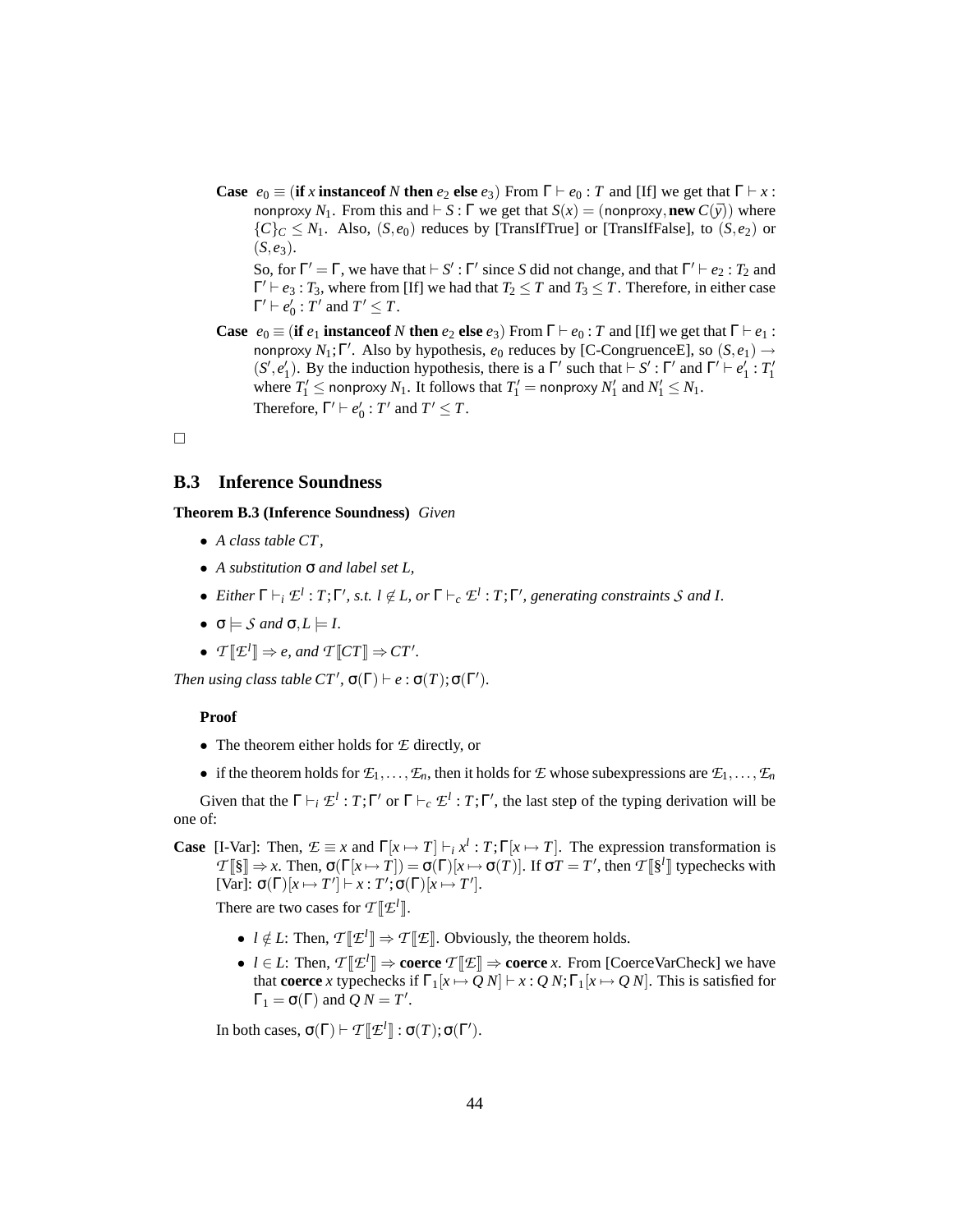**Case** [I-Let]: Then  $E \equiv \textbf{let } x = e_1$  **in**  $e_2$  and the transformed expression is  $T \mathbb{E} \cdot \mathbb{E} = \textbf{let } x = \textbf{let } x$  $T[\![e_1]\!]$  **in**  $T[\![e_2]\!]$  From [I-Let] we have that  $\Gamma \vdash_i e_1 : T; \Gamma_1$  and  $\Gamma_1[x \mapsto T] \vdash_i e_2 : T'; \Gamma'[x \mapsto T]$ *T*<sup>''</sup>]. Therefore, by induction hypothesis, we get that  $\sigma(\Gamma) \vdash \mathcal{T}[\![e_1]\!] : \sigma(T) ; \sigma(\Gamma_1)$  and  $\sigma(\Gamma_1[x \mapsto T]) \vdash \mathcal{T}[[e_2]] : \sigma(T'); \sigma(\Gamma'[x \mapsto T''])$ . The latter can be written as:  $\sigma(\Gamma_1)[x \mapsto$  $\sigma(T)$   $\vdash$   $T$   $[\![e_2]\!]$  :  $\sigma(T')$ ;  $\sigma(\Gamma')$   $[x \mapsto \sigma(T'')]$ . Therefore, by [Let] we get that:

$$
\sigma(\Gamma) \vdash \textbf{let } x = \mathcal{T}[\![e_1]\!] \textbf{ in } \mathcal{T}[\![e_2]\!] : \sigma(T'); \sigma(\Gamma')
$$
 (1)

There are two cases for  $\mathcal{T}[\![\mathcal{I}^l]\!]$ :

- $l \notin L$ : Then,  $T[\mathcal{I}^l] \Rightarrow T[\mathcal{I}]$  and the theorem holds.
- $l \in L$ : Then,  $T[\![\mathcal{F}]\!] \Rightarrow$  **coerce**  $T[\![\mathcal{E}]\!] \Rightarrow$  **coerce** *e*. In that case, from [CoerceExpCheck] and equation (1) we have that **coerce** *e* typechecks.

Therefore, in both cases,  $\sigma(\Gamma) \vdash \mathcal{T}[\![\mathcal{L}^l]\!] : \sigma(T) ; \sigma(\Gamma').$ 

**Case** [I-If]: Then

$$
\mathcal{E} \equiv \textbf{if } e_1 \textbf{ instance of } N \textbf{ then } e_2 \textbf{ else } e_3
$$

and the transformed expression is

$$
\mathcal{T}[\![\mathcal{E}]\!] \Rightarrow \textbf{if } \mathcal{T}[\![e_1]\!]\textbf{ instance of }\sigma(N)\textbf{ then }\mathcal{T}[\![e_2]\!]\textbf{ else }\mathcal{T}[\![e_3]\!]
$$

From [I-If] we have that  $\Gamma \vdash_c e_1$ : nonproxy  $N; \Gamma_1, \Gamma_1 \vdash_i e_2 : T_2; \Gamma_2$  and  $\Gamma_1 \vdash_i e_3 : T_3; \Gamma_3$ . So, by inductive hypothesis we get  $\sigma(\Gamma) \vdash \mathcal{T}[[e_1]]$  : nonproxy  $\sigma(N)$ ;  $\sigma(\Gamma_1)$ ,  $\sigma(\Gamma_1) \vdash \mathcal{T}[[e_2]]$  :  $\sigma(T_2)$ ;  $\sigma(\Gamma_2)$  and  $\sigma(\Gamma_1) \vdash \mathcal{T}[[e_3]] : \sigma(T_3)$ ;  $\sigma(\Gamma_3)$ . Furthermore, [I-If] gives  $T_2 \leq T$  and  $T_3 \leq T$ which means that  $\sigma(T_2) \leq \sigma(T)$  and  $\sigma(T_3) \leq \sigma(T)$ . Also, [I-If] gives  $\Gamma' = \text{merge}(\Gamma_2, \Gamma_3)$ , which means that  $\Gamma_2(x) \leq \Gamma'(x)$  and  $\Gamma_3(x) \leq \Gamma'(x)$  for all  $x \in dom(\Gamma_2) \cap dom(\Gamma_3)$ . This implies that  $\sigma(\Gamma') = merge(\sigma(\Gamma_2), \sigma(\Gamma_3))$ . Therefore, from [If] we get

$$
\sigma(\Gamma) \vdash \textbf{if } \mathcal{T}[\![e_1]\!] \textbf{ instance of } \sigma(N) \textbf{ then } \mathcal{T}[\![e_2]\!] \textbf{ else } \mathcal{T}[\![e_3]\!] : \sigma(T); \sigma(\Gamma') \tag{2}
$$

As in the previous cases, if  $l \in L$ ,  $T[\mathcal{L}^l]$  from equation (2) and [CoerceExpCheck] we get that *e* typechecks. If  $l \notin L$  then  $T[\mathcal{L}^l]] = T[\mathcal{I}]]$  which typecheks from equation (2).

**Case** [I-Field]: Then  $E \equiv e.f_i$  and the transformed expression is  $T[\mathcal{L}] = T[\![e]\!] \cdot f_i$ . From [I-Field] we have  $\Gamma \vdash_c e : \mathsf{nonprox} \cup N; \Gamma'$ , so by inductive hypothesis  $\sigma(\Gamma) \vdash \mathcal{T}[[e]] : \mathsf{nonprox} \cup \sigma(N); \sigma(\Gamma').$ [I-Field] also gives  $\text{fields}(N) = \overline{T} \cdot \overline{f}$ . So, since  $\mathcal{T} \| \mathcal{C} \mathcal{T} \|$  does not change the declared fields, this implies  $\text{fields}(\sigma(N)) = \sigma(\bar{T}) \bar{f}$ . Therefore, from [Field] we have

$$
\sigma(\Gamma) \vdash \mathcal{T}[[e]].f_i : \sigma(T_i); \sigma(\Gamma')
$$
\n(3)

If  $l \notin L$  from equation (3) the theorem holds. if  $l \in L$  then from [CoerceExpCheck] and equation (3) we have that  $\sigma(\Gamma) \vdash \mathcal{T}[\![\mathcal{L}^l]\!] : \sigma(T) ; \sigma(\Gamma').$ 

**Case** [I-Invoke] then  $\mathcal{E} \equiv e_1 \cdot m(\bar{e})$ , and the transformed expression is  $T[\mathcal{E}] \Rightarrow T[\![e_1]\!] \cdot m(T[\![\bar{e}]\!])$ . From [I-Invoke] we have  $\Gamma \vdash_c e_1$ : nonproxy  $N; \Gamma' \Gamma' \vdash_i \bar{e} : \bar{S}; \Gamma''$  so, by induction hypothesis,  $\sigma(\Gamma) \vdash \mathcal{T}\llbracket e_1 \rrbracket :$  nonproxy  $\sigma(N); \sigma(\Gamma')\; \sigma(\Gamma') \vdash \mathcal{T}\llbracket \bar{e} \rrbracket : \sigma(\bar{S}); \sigma(\Gamma'')$ 

Also, from [I-Invoke]:  $mtype(m,N) = \bar{T}_1 \rightarrow Q_1 \phi_C^1, \dots \bar{T}_n \rightarrow Q_n \phi_C^n$  and  $\bar{S} \leq \bar{T}_i$ ,  $Q_i \phi_C^i \leq$ κ α*C*. By definition of *mtype* we have

$$
\sigma(\mathit{mtype}(m,N))\mathit{mtype}(m,\sigma(N)) = \sigma(\bar{T}_1) \rightarrow \sigma(Q_1) \, \sigma(\phi_C^1), \ldots \sigma(\bar{T}_n) \rightarrow \sigma(Q_n) \, \sigma(\phi_C^n)
$$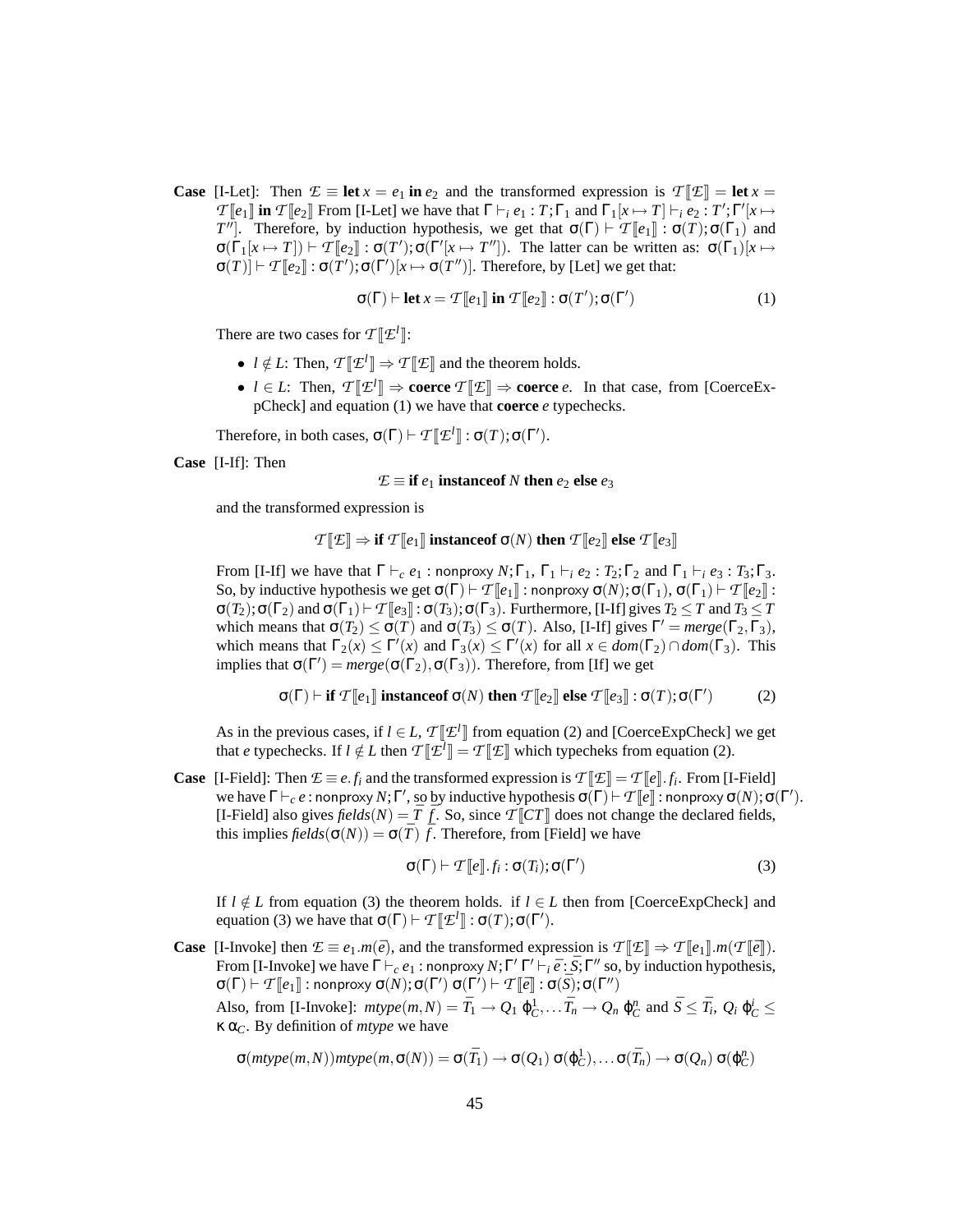and  $\sigma(\bar{S}) \leq \sigma(\bar{T}_i)$ ,  $\sigma(Q_i) \sigma(\varphi_C^i) \leq \sigma(\kappa) \sigma(\alpha_C)$  Therefore, from [Invoke] we get

$$
\sigma(\Gamma) \vdash \mathcal{T}[\![e_1]\!].m(\mathcal{T}[\![\bar{e}]\!]) : \sigma(\kappa) \sigma(\alpha_C); \sigma(\Gamma'')
$$
\n(4)

In the case that  $l \notin L$  then  $T[\mathcal{I}^l] \Rightarrow T[\mathcal{I}],$  so from equation (4) the theorem holds. If *l* ∈ *L* then  $T[\mathcal{L}^l]$  ⇒ **coerce**  $T[\mathcal{L}$ . From equation (4) and [CoerceExpCheck] the theorem holds.

**Case** [I-New]:  $E \equiv \textbf{new } C(\bar{e}),$  so  $T[\mathbb{E}] \Rightarrow \textbf{new } C(T[\bar{e}]),$  By hypothesis and [I-New] we know that  $\Gamma \vdash_i \bar{e} : \bar{S}; \Gamma'$  so by inductive hypothesis  $\sigma(\Gamma) \vdash \mathcal{T}[\![\bar{e}]\!]: \sigma(\bar{S}); \sigma(\Gamma')$ 

Also, from [I-New] we have  $\text{fields}(\{C\}_C) = \overline{T} \bar{f}$  and  $\overline{S} \leq \overline{T}$  so, from the properties of σ:  $\sigma(\bar{S}) \leq \sigma(\bar{T})$  and because  $T[\cdot]$  does not change field declarations: *fields*( $\sigma({C}^{\{C\}}_C)$ ) =  $\sigma(\bar{T})[\bar{\bar{f}}]$ 

Therefore, from [New] we get

$$
\sigma(\Gamma) \vdash \textbf{new } C(\mathcal{T}[\![\bar{e}]\!]) : \text{nonproxy } \sigma(\{C\}_C); \sigma(\Gamma') \tag{5}
$$

Because  $T$  [ $\mathcal{E}$ ] typechecks, it follows either directly (if  $l \notin L$ ) or indirectly from [Coerce-ExpCheck] (if  $l \in L$ ) that  $T[\![\mathcal{L}^l]\!]$  typechecks.

- **Case** [I-Cast]: Then  $\mathcal{E} \equiv (N)e$  and  $T[\mathcal{E}] \Rightarrow (\sigma(N))T[e]$ . From [I-Cast] we know  $\Gamma \vdash_c e$ : nonproxy  $\phi'_D$ ; Γ' so by induction hypothesis  $\sigma(\Gamma) \vdash T[\![e]\!]$  : nonproxy  $\sigma(\phi'_D)$ ;  $\sigma(\Gamma')$  Therefore, one of [UCast], [DCast] or [SCast] always applies.
- **Case** [I-MakeProxy]: Then  $E \equiv$  **makeproxy** *e* and  $T[\![E]\!] \Rightarrow$  **makeproxy**  $T[\![e]\!]$ . From [I-MakeProxy] we get  $\Gamma \vdash_c e$ : nonproxy *N*;  $\Gamma'$  so, by induction hypothesis  $\sigma(\Gamma) \vdash \mathcal{T}[[e]]$ : nonproxy  $\sigma(N)$ ;  $\sigma(\Gamma')$ . Therefore, [MakeProxy] applies, and we have  $\sigma(\Gamma) \vdash$  makeproxy  $\mathcal{T}[\![e]\!]$  : proxy  $\sigma(N)$ ;  $\sigma(\Gamma').$
- **Case** [I-CheckExp]: Then given [I-CheckExp] we have that  $\Gamma \vdash_c \mathcal{E}^l$  : nonproxy  $N; \Gamma'$  and  $\Gamma \vdash_i$  $\mathcal{L}^{l_0}$  : *QN*; Γ'. From the induction hypothesis, the latter gives  $\sigma(\Gamma) \vdash \mathcal{T}(\mathbb{I} \mathcal{I}) : \sigma(Q) \sigma(N) ; \sigma(\Gamma').$ In order for the theorem to hold, we must show that  $\sigma(\Gamma) \vdash \mathcal{T}[\![\mathcal{I}^l]\!]$  : nonproxy  $\sigma(N); \sigma(\Gamma')$ There are two cases.
	- *l*  $\notin L$ . Then [I-CheckExp] gives that  $l \notin L \Rightarrow$  proxy  $\notin Q$ . Moreover,  $\sigma(Q)$  is either proxy or nonproxy,  $σ(prows) = proxy$  and  $σ(nonproxy) = nonproxy$ . Finally, since proxy  $\neq$  nonproxy, we derive that  $\sigma(Q)$  = nonproxy. This is proved by contradiction; if  $\sigma(Q)$  = proxy, then we would have proxy  $\leq$  proxy.
		- In this case  $\mathcal{T}[\mathcal{I}^l] \Rightarrow \mathcal{T}[\mathcal{I}],$  so the theorem holds, since  $\sigma(Q)$  = nonproxy.
	- *l* ∈ *L*. In this case, *T* [[*E l* ]] ⇒ **coerce** *T* [[*E*]]. Therefore, from [CoreceExpCheck] and  $\sigma(\Gamma) \vdash \mathcal{T}[\![\mathcal{I}]\!]: \sigma(Q) \, \sigma(N); \sigma(\Gamma')$  we get that the theorem holds.
- **Case** [I-CheckVar]: In this case,  $\mathcal{E} \equiv x$ , so  $\mathcal{T}[\mathcal{E}] \Rightarrow x$ . [I-CheckVar] gives  $\Gamma[x \mapsto Q] \models_i x^{l_0}$ :  $QN; \Gamma[x \mapsto Q]$  which, by induction hypothesis, implies

$$
\sigma(\Gamma)[x \mapsto \sigma(Q) \sigma(N)] \vdash \mathcal{T}[\![x]\!] : \sigma(Q) \sigma(N); \sigma(\Gamma)[x \mapsto \sigma(Q) \sigma(N)] \tag{6}
$$

Similarly with [I-CheckExp], there are two cases:

•  $l \notin L$  Then as before,  $\sigma(Q)$  must be nonproxy, otherwise we would have a contradiction proxy  $\leq$  proxy from proxy  $\leq$  *Q* ⇒ *l* ∈ *L*. In this case equation (6) becomes  $σ(Γ)[x \mapsto$  nonproxy  $σ(N)] ⊢ T[[x]]$ : nonproxy  $σ(N); σ(Γ)[x \mapsto$  nonproxy  $σ(N)]$ , so the theorem holds.